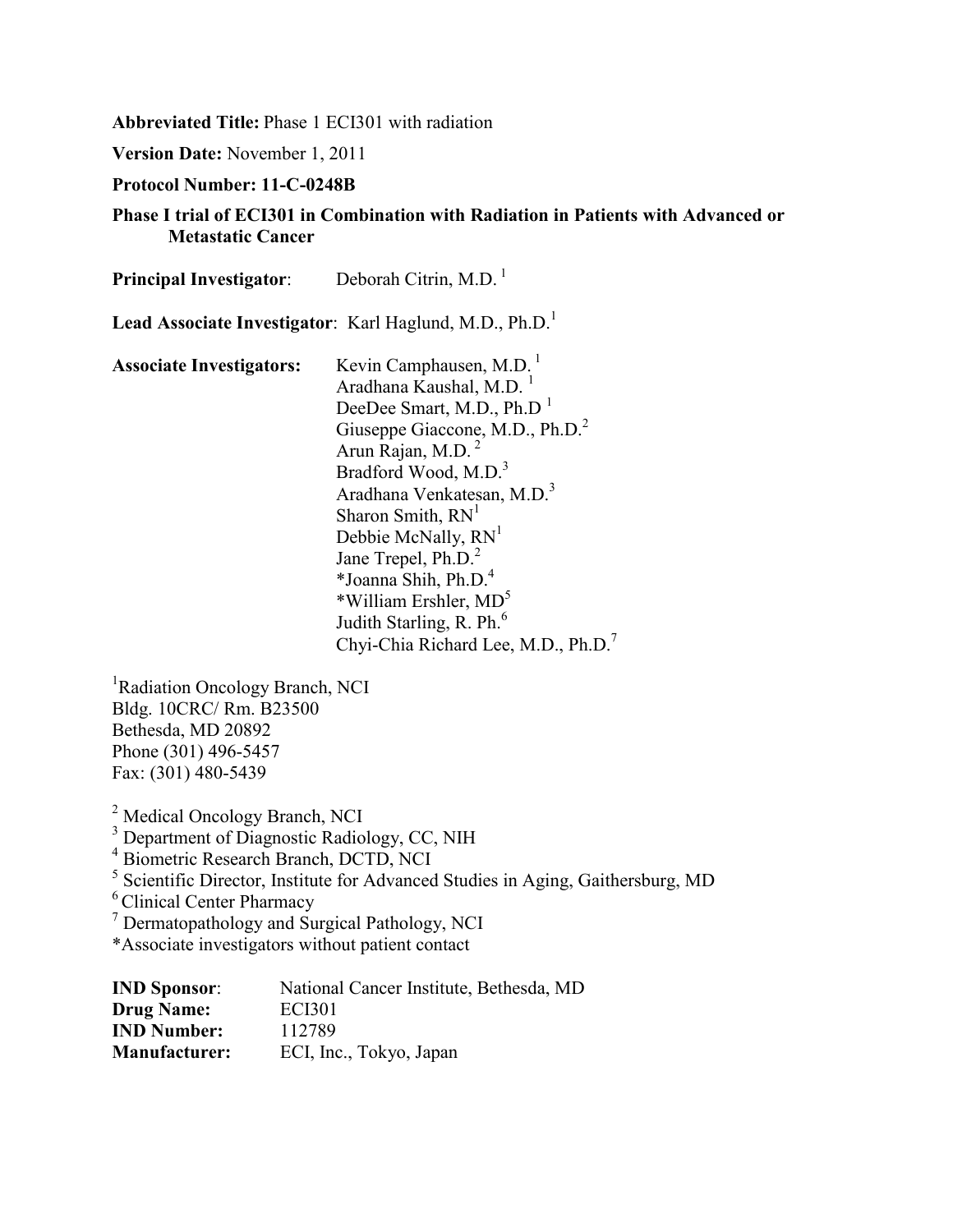#### **PRECIS BACKGROUND:**

- Patients with metastatic or locally advanced cancer frequently require palliative radiotherapy to relieve symptoms; however, progression of disease is frequent in patients with extended survival
- Radiation results in tumor cell death which can result in increased dendritic cell activation and trafficking
- ECI301 is a derivative of Macrophage Inflammatory Protein-1α, a 70 amino acid chemokine that is a ligand for CCR1 and CCR5, the chemokine receptors of immature dendritic cells.
- ECI301 has been shown to enhance the effect of radiotherapy in animal models.

#### **Objectives:**

- The primary objective is to determine the maximum tolerated dose (MTD) of ECI301 delivered in combination with 30 Gy of external beam radiation to patients with metastatic or locally advanced cancer.
- The secondary objectives are:
	- o To describe the safety and tolerability of ECI301 delivered in combination with 30 Gy of external beam radiation to patients with metastatic or locally advanced cancer
	- o To evaluate the humoral and cellular immune responses by:
		- Measurement of circulating precursor dendritic cells before and after the completion of ECI301
		- Measurement of circulating MIP- $\alpha$  before and after the completion of ECI301
		- Assessment of T-lymphocyte quantitative and qualitative changes by flow cytometry and assays for IFNγ production
	- o To define pharmacologic parameters following the intravenous dose of ECI301
	- o To determine if neutralizing anti-EC301 antibodies occur after treatment
	- o To describe the response at the radiated site and distant sites after radiation in combination with ECI301

## **Eligibility:**

- Age  $>18$  years.
- ECOG performance status <2.
- Life expectancy of greater than 3 months
- Histologically confirmed metastatic or locally advanced cancer for which radiotherapeutic management would be appropriate
- No recent history of myocardial infarction or unstable angina

#### **Design:**

- This is a Phase I trial to determine the maximum tolerated dose of ECI301 in combination with external beam radiation therapy in patients with locally advanced or metastatic solid tumors.
- Patients will be treated with radiation therapy in a standard manner for two weeks with ECI301 given daily following radiation during the second week. The dose of ECI301 will be escalated over the course of the trial to determine the MTD of daily ECI301 in combination with radiotherapy.
- We anticipate that accrual to this trial of 30 patients will take approximately 2 years.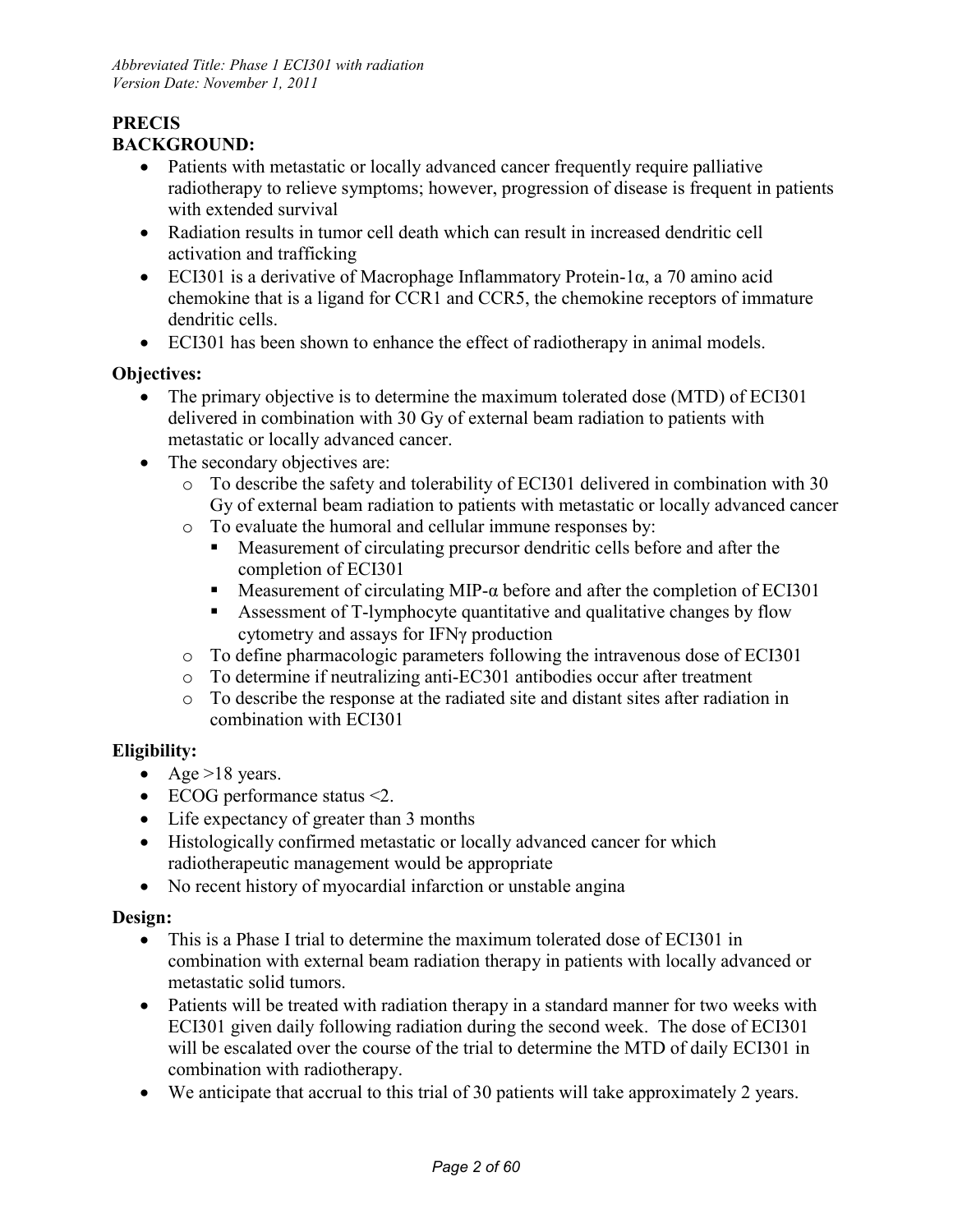# **Table of Contents**

|   | 1.1 |       |                                                                    |  |
|---|-----|-------|--------------------------------------------------------------------|--|
|   |     |       |                                                                    |  |
|   |     | 1.2.1 |                                                                    |  |
|   |     | 1.2.2 |                                                                    |  |
|   |     | 1.2.3 |                                                                    |  |
|   |     | 1.2.4 |                                                                    |  |
| 2 |     |       |                                                                    |  |
|   |     |       |                                                                    |  |
|   |     | 2.1.1 |                                                                    |  |
|   |     | 2.1.2 |                                                                    |  |
|   |     |       |                                                                    |  |
|   |     | 2.2.1 |                                                                    |  |
|   |     | 2.2.2 |                                                                    |  |
|   |     | 2.2.3 |                                                                    |  |
|   |     | 2.2.4 |                                                                    |  |
|   |     |       |                                                                    |  |
| 3 |     |       |                                                                    |  |
|   |     |       |                                                                    |  |
|   |     |       |                                                                    |  |
|   |     | 3.1.2 |                                                                    |  |
|   |     |       |                                                                    |  |
|   |     |       |                                                                    |  |
|   |     |       |                                                                    |  |
|   |     | 3.4.1 |                                                                    |  |
|   |     | 3.4.2 |                                                                    |  |
|   |     | 3.4.3 |                                                                    |  |
|   |     |       |                                                                    |  |
|   |     |       |                                                                    |  |
|   |     | 3.6.1 |                                                                    |  |
|   |     | 3.6.2 |                                                                    |  |
|   |     | 3.6.3 |                                                                    |  |
|   |     | 3.6.4 |                                                                    |  |
|   |     | 3.6.5 |                                                                    |  |
|   |     |       |                                                                    |  |
| 5 |     |       |                                                                    |  |
|   | 5 1 |       |                                                                    |  |
|   | 5.2 |       |                                                                    |  |
| 6 |     |       |                                                                    |  |
|   |     |       |                                                                    |  |
|   |     |       |                                                                    |  |
|   |     | 6.2.1 |                                                                    |  |
|   |     |       |                                                                    |  |
|   |     |       | 7 SAFETY REPORTING REQUIREMENTS/DATA AND SAFETY MONITORING PLAN 33 |  |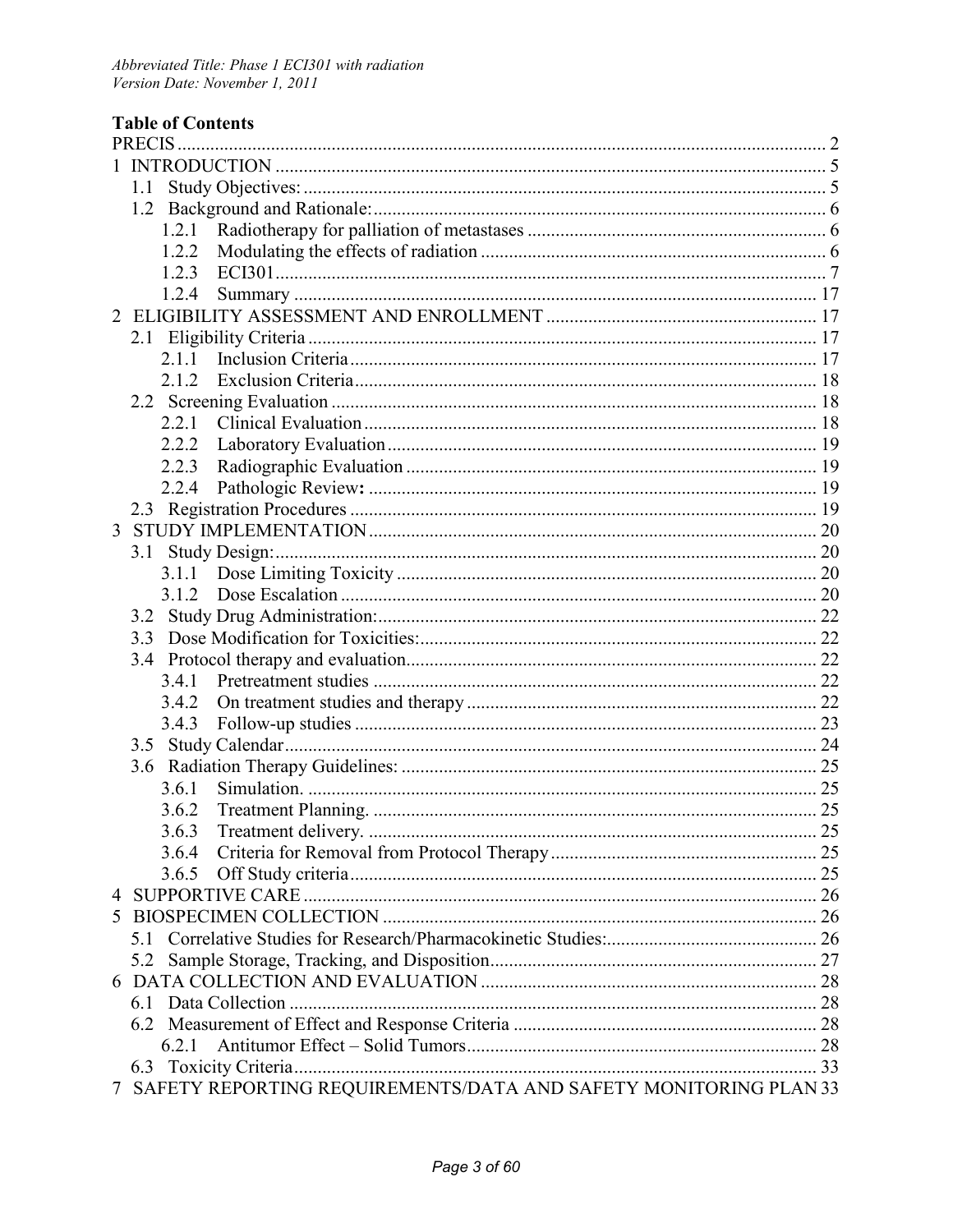|   |     | 7.1.1       |                                                                                      |    |
|---|-----|-------------|--------------------------------------------------------------------------------------|----|
|   |     | 7.1.2       |                                                                                      |    |
|   |     | 7.1.3       |                                                                                      |    |
|   |     | 7.1.4       |                                                                                      |    |
|   |     | 7.1.5       |                                                                                      |    |
|   |     | 7.1.6       |                                                                                      |    |
|   |     | 7.1.7       |                                                                                      |    |
|   |     | 7.1.8       |                                                                                      |    |
|   |     | 7.1.9       |                                                                                      |    |
|   |     |             |                                                                                      |    |
|   |     |             |                                                                                      |    |
|   |     | 7.2.1       | NCI-IRB Expedited Reporting of Adverse Events, Unanticipated Problems, and Deaths 36 |    |
|   |     | 7.2.2       | NCI-IRB Requirements for PI Reporting of Adverse Events at Continuing Review  36     |    |
|   |     | 7.2.3       |                                                                                      |    |
|   |     |             |                                                                                      |    |
|   |     | 7.3.1       |                                                                                      |    |
|   |     | 7.3.2       |                                                                                      |    |
|   |     | 7.3.3       | Expedited Adverse Event Reporting Criteria to the IND Manufacturer (ECI, Inc)37      |    |
|   |     |             |                                                                                      |    |
|   |     | 7.4.1       |                                                                                      |    |
|   |     | 7.4.2       |                                                                                      |    |
| 8 |     |             |                                                                                      |    |
|   | 8.1 |             |                                                                                      |    |
|   | 8.2 |             |                                                                                      |    |
|   | 8.3 |             |                                                                                      |    |
| 9 |     |             |                                                                                      |    |
|   |     |             |                                                                                      |    |
|   |     |             |                                                                                      |    |
|   | 9.3 |             |                                                                                      |    |
|   | 9.4 |             |                                                                                      |    |
|   |     |             |                                                                                      |    |
|   |     |             |                                                                                      |    |
|   |     | 10.1 ECI301 |                                                                                      |    |
|   |     |             |                                                                                      |    |
|   |     |             |                                                                                      | 41 |
|   |     |             |                                                                                      |    |
|   |     |             |                                                                                      |    |
|   |     |             |                                                                                      |    |
|   |     |             |                                                                                      |    |
|   |     |             |                                                                                      |    |
|   |     |             |                                                                                      |    |
|   |     |             |                                                                                      |    |
|   |     |             |                                                                                      |    |
|   |     |             |                                                                                      |    |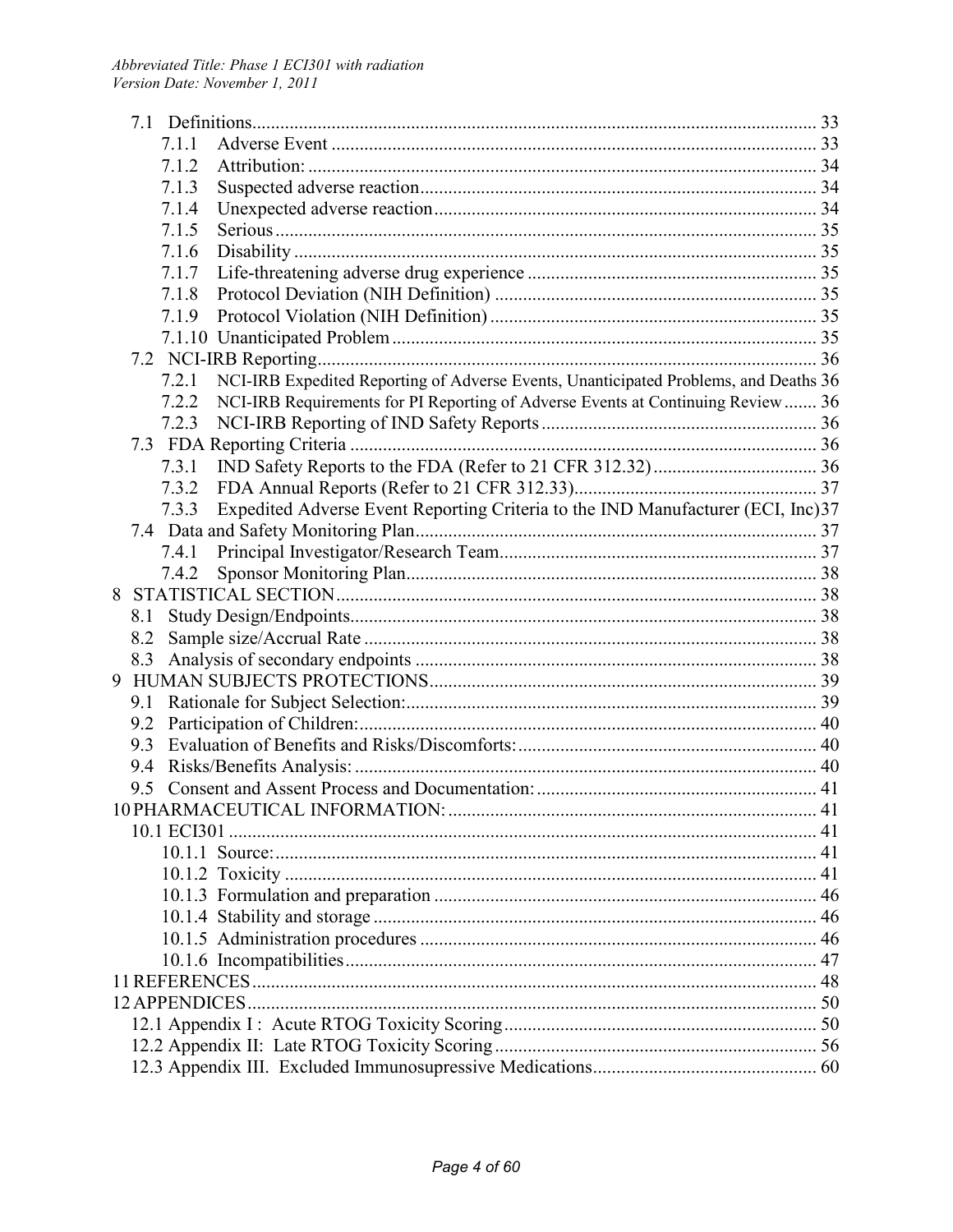## **1 INTRODUCTION**

Metastases are a common complication of the majority of solid tumors including malignancies of the breast, prostate, lung, head and neck, and gastrointestinal tract. Metastatic disease can cause local symptoms such as pain, mass effect (airway obstruction, spinal cord compression), and pathologic fracture. Therapy for metastatic disease is usually palliative with the goal of ameliorating symptoms. Often, a short course of radiation such as 250 cGy fractions to a total dose of 3750 cGy (three weeks) is delivered with the intention of providing palliation for these symptoms. Although these doses provide palliation in the majority of patients these are not considered curative or sterilizing doses. Patients diagnosed with locally advanced or metastatic cancer, with a few exceptions, have a poor prognosis regardless of the therapy they receive, with the vast majority of patients succumbing to their disease. This setting offers the unique opportunity to test an agent that may enhance local therapy or result in an abscopal effect due to immune activation.

Radiation is known to result in a number of changes in the tumor bed which may enhance the efficacy of immunotherapy, including tumor cell necrosis, upregulation of MHC class I molecules, expression of adhesion molecules on tumor vasculature, and expression of a variety of proinflammatory cytokines and chemokines.[1, 2] Chemokines play a major role in the recruitment of leukocytes to sites of infection and activation of these cells to enhance local inflammation [3-5]. One such chemokine MIP-1 $\alpha$ , is produced by macrophages and binds to specific dendritic cell (DC) chemokine receptors (CCR1 and CCR5). Dendritic cells are potent antigen presenting cells that perform a vital role in the initiation and regulation of both innate and adaptive immunity including anti-tumor responses. Tissue dendritic cells internalize and process locally released antigens, migrate to draining lymph nodes, and present antigenic peptides in association with co-stimulatory molecules leading to the induction of helper and cytotoxic T cell responses. ECI301 or eMIP is a derivative of MIP-1 $\alpha$  with favorable pharmacologic properties and an excellent safety profile in lower species.

We propose a phase I study of ECI301 in combination with concurrent RT directed at sites of locally advanced disease or metastases to define the maximum tolerated dose of this combination and to describe any toxicities observed. Correlative assays and optional biopsies will allow investigation of any biologic effect of ECI301 delivered in this setting. We hypothesize that the addition of ECI301 will enhance radiotherapeutic effect locally in a variety of histologies while increasing immune recognition of tumor at distant sites with acceptable toxicity.

- 1.1 STUDY OBJECTIVES:
	- The primary objective is to determine the maximum tolerated dose (MTD) of ECI301 delivered in combination with 30 Gy of external beam radiation to patients with metastatic or locally advanced solid tumors.
	- The secondary objectives are
		- o To describe the safety and tolerability of ECI301 delivered in combination with 30 Gy of external beam radiation to patients with metastatic or locally advanced cancer.
		- o To evaluate the humoral and cellular immune responses by
			- Measurement of circulating precursor dendritic cells before and after the completion of ECI301
			- Measurement of circulating MIP- $\alpha$  before and after the completion of ECI301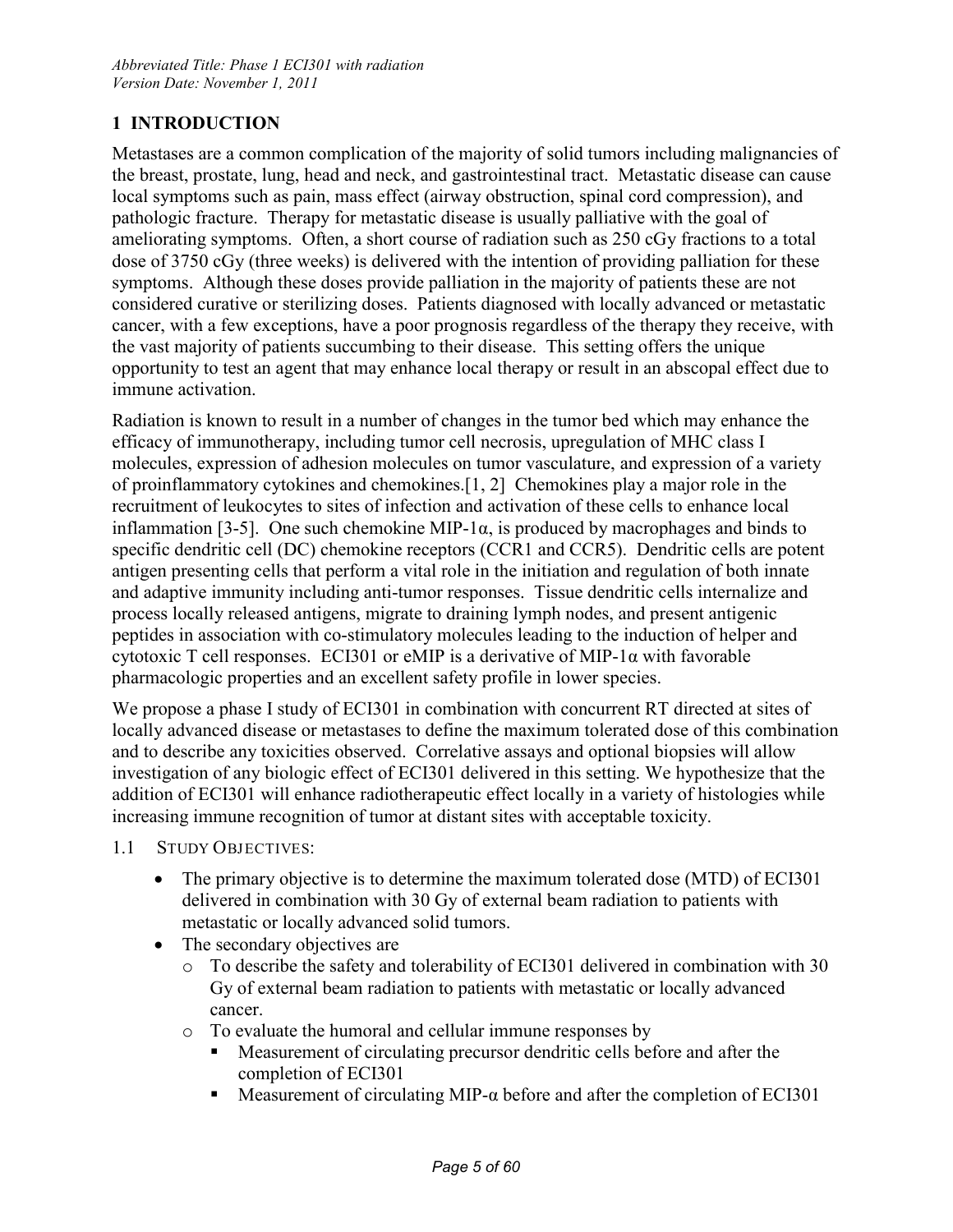- Assessment of T-lymphocyte quantitative and qualitative changes by flow cytometry and assays for IFNγ production
- o To define pharmacologic parameters following the intravenous dose of ECI301
- o To determine if neutralizing anti-EC301 antibodies occur after treatment
- o To describe the response at the radiated site and distant sites after radiation in combination with ECI301
- 1.2 BACKGROUND AND RATIONALE:
- 1.2.1 Radiotherapy for palliation of metastases

Metastatic disease is a common occurrence in patients with cancer. Common sites of metastasis include the lung, bone, brain, and liver. Symptoms of metastatic disease are dependent on the location of the metastasis, the rate of growth, and the proximity to critical structures. For example, bone metastases may lead to pain or an increased risk of fracture. Visceral metastases may lead to end organ dysfunction due to obstruction, mass effect, or replacement of parenchyma. The therapy chosen for metastatic disease often is dependent on the site of metastasis, the overall disease status, and the histology.

Radiation has been used extensively for the management of metastases at a variety of sites. One common indication for palliative radiotherapy includes treatment of bone metastases causing pain or bone destruction. Visceral and soft tissue metastases are also frequently treated with radiation to provide local symptom relief or prevent impending oncologic emergencies or urgencies such as cord compression from spinal metastases, superior vena cava syndrome from lung or mediastinal metastases, airway compromise from pulmonary or mediastinal metastases, obstructive jaundice or uncontrolled capsular pain from hepatic metastases, renal failure due to an obstructing lesion, deep venous thrombosis as a result of bulky malignant adenopathy, and a variety of other end-organ dysfunctions related to soft tissue or visceral metastases.

The goal of therapy usually depends on the presenting signs and symptoms, the extent of systemic disease, and the systemic therapeutic options. Frequently, a short course of hypofractionated radiation is delivered to maximize pain or symptom relief while minimizing the amount of time required for therapy. Unfortunately, re-treatment due to progression or increase in metastatic burden distant to the irradiation site occurs often in patients with relatively longer survivals. In one series of patients treated with radiation for prostate cancer bone metastases, as many as 58.6% required re-treatment at some point in their course with 22% of these patients requiring re-treatment of the spine [6]. In the majority of randomized trials evaluating various radiation fractionation schemes, re-treatment rates for bone metastases for pain or other indications approaches a disappointing 20-42% with most conventional doses [7]. Radiation has been studied extensively in this setting with local control frequently used as the primary endpoint in most series, even in the face of varying systemic therapies.

#### 1.2.2 Modulating the effects of radiation

Radiation modifiers are agents that alter the effect of radiation when delivered in proximity to the radiation dose. A classic radiation sensitizer is a radiation modifier that has minimal toxicity and enhances radiation response selectively in tumor cells compared to normal tissue. A number of agents have been evaluated as radiation modifiers, but currently only cetuximab, a monoclonal antibody to the endothelial growth factor receptor (EGFR), is approved for clinical use as a radiation modifier. A number of chemotherapies are used to enhance the effects of radiation in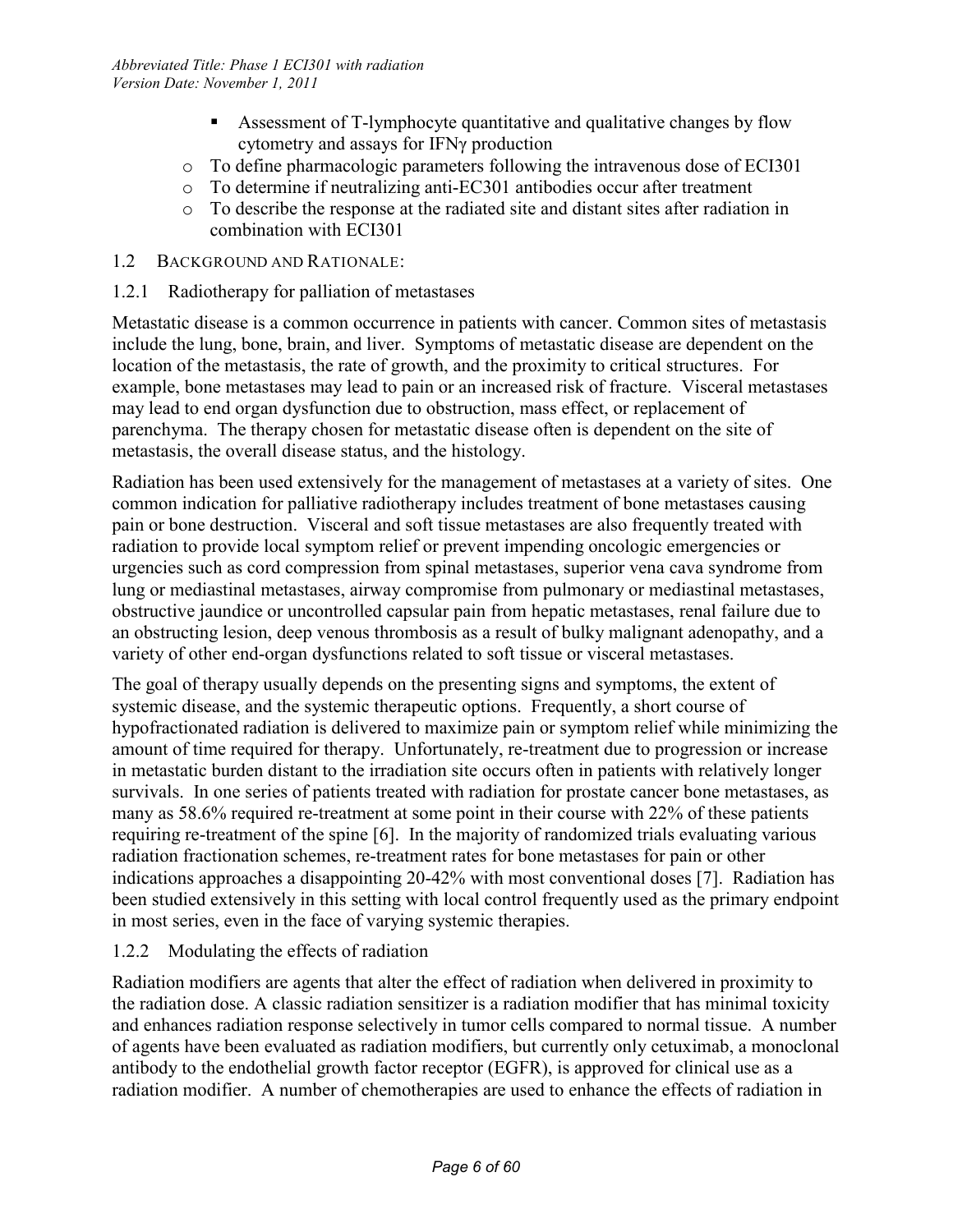the clinic, including cisplatin and 5-fluorouracil. Although these agents are used to enhance radiation effects, they are also known to both potentiate radiation toxicity and to result in their own significant toxicities which preclude their use as radiation modifiers in the palliative setting.

Recently, interest has increased in identifying agents or strategies that can exploit the effects of radiation on the tumor and tumor microenvironment to increase the efficacy of immunotherapy for cancer. An understanding of the mechanisms by which radiation can alter the immune response is critical to the development of strategies combining radiation and immunomodulatory drugs. Importantly, the immune effects of irradiation are quite different depending on the volume irradiated (total body versus localized).

The possible mechanisms by which radiation can enhance immunotherapy are multiple. Total body irradiation has been used as a method of immune suppression for adoptive cell therapies.[8] This approach requires delivery of lethal doses of total body irradiation and intensive preparative regimens that prepare the host for reconstitution with infused cells, such as tumor infiltrating lymphocytes. A number of other immune modulating effects of total body irradiation have been elucidated that may contribute to the superior efficacy of total body irradiation compared to alternative preparative regimens.[9, 10] This therapy has been pioneered and developed by investigators at NCI.

Conversely, localized irradiation has been proposed as a mechanism to minimize the immunosuppressive effects of radiation by leaving the majority of host cells unirradiated while generating a more immunogenic tumor bed.[1, 2, 11] Radiation results in tumor cells necrosis and increased expression of MHC Class I receptors in the irradiated field.[12, 13] Additionally, the radiation induced expression of pro-inflammatory cytokines and adhesion molecules can result in the influx of antigen presenting cells, such as dendritic cells and macrophages.[2, 14] Recruited antigen presenting cells are then able to process antigens from necrotic tumor and mature into effector T cells, which may be more efficient in the irradiated field. Mature T-cells are able to travel distantly and affect immune responses at distant disease sites. Importantly, localized irradiation avoids delivery of sterilizing doses to the majority of the bone marrow, hence minimizing the immunosuppressive effects of therapy. The immune activating effects of localized irradiation have recently been exploited in studies of immune modulating drugs and in vaccine based therapies.[15-18]

# 1.2.3 ECI301

Chemokines play a major role in the recruitment of leukocytes to sites of infection and activation of these cells to enhance local inflammation [3-5]. One such chemokine MIP-1 $\alpha$ , is produced by macrophages and binds to specific dendritic cell (DC) chemokine receptors (CCR1 and CCR5). Dendritic cells are potent antigen presenting cells that perform a vital role in the initiation and regulation of both innate and adaptive immunity including anti-tumor responses. Tissue dendritic cells internalize and process locally released antigens, migrate to draining lymph nodes, and present antigenic peptides in association with co-stimulatory molecules leading to the induction of helper and cytotoxic T cell responses. ECI301 or eMIP is a derivative of MIP-1α with favorable pharmacologic properties and an excellent safety profile in lower species (see below).

## *1.2.3.1* Pre-Clinical experience with ECI301

When administered to laboratory animals, it was found that MIP-1 $\alpha$  and its functional derivatives have an ability to attract DCs to local sites with inflammation or local cancer and can recruit dendritic progenitor cells into the blood at higher magnitude.[19] And when MIP-1 $\alpha$  was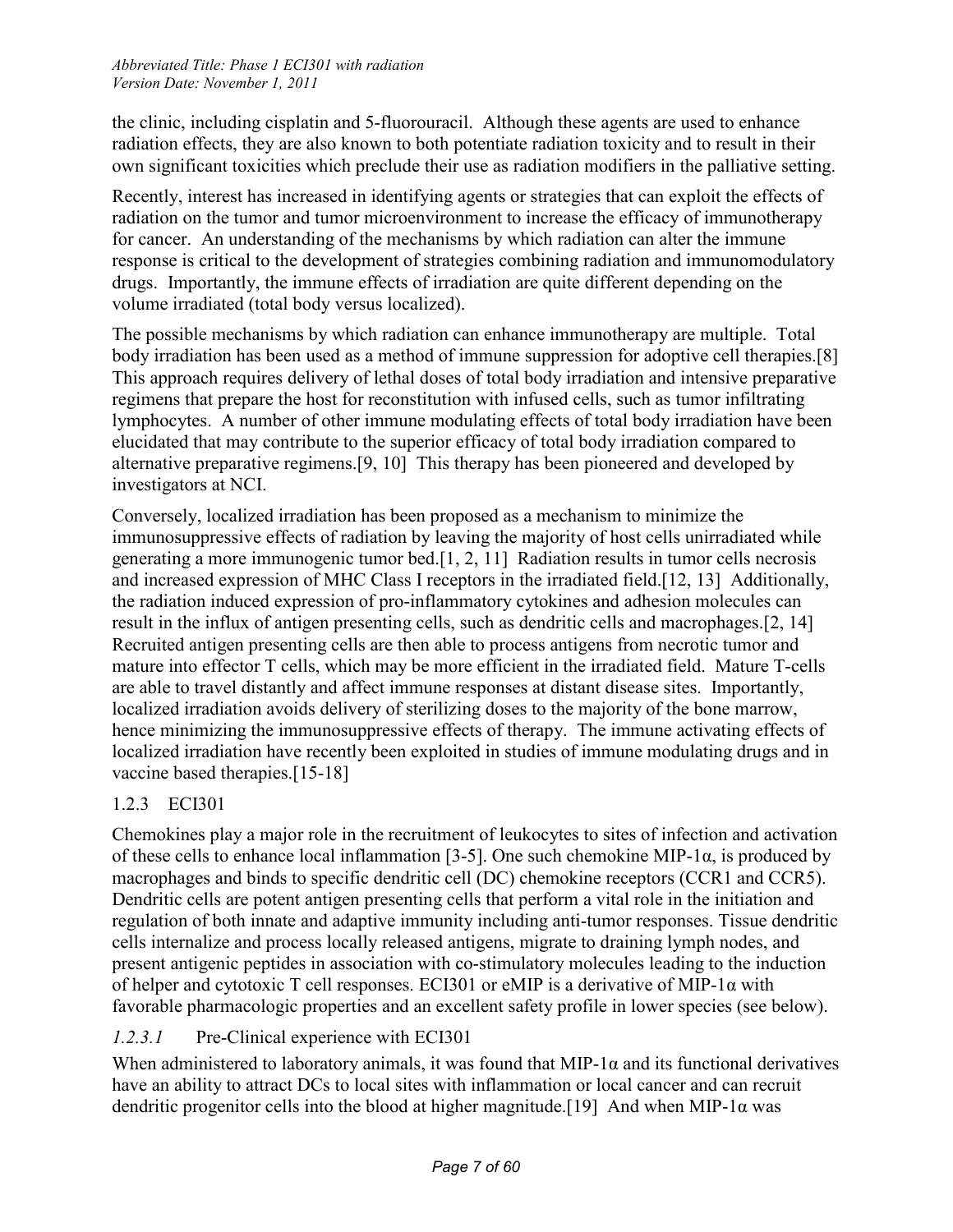induced at the local site of inflammation in mouse model, dendritic cells accumulated to induce antigen specific immune response.[20] As described above, radiation treatment of tumors is known to induce inflammation in the irradiated field and to recruit tumor specific T cells and dendritic cells, which seem to play an important role in remission of tumors.[1, 21]

It has been hypothesized that the proinflammatory properties of MIP-1 $\alpha$  could be exploited to enhance systemic immunity in a number of clinical conditions. For the purpose of pre-clinical evaluations, Effector Cell Institute (Tokyo) re-engineered MIP-1 $\alpha$  to generate a biologically active derivative with fewer tendencies to form aggregates at physiologic pH and ion concentrations. The derivative, ECI301 is a 69 amino acid variant of MIP1 α which has an Asp residue substituted for Ala at position 26 of MIP1 α. Recombinant ECI301 was produced in *S. pombe* and found to incorporate the properties of increased solubility and stability while retaining full biologic activity and was used in preclinical studies.[22]

No noticeable toxicity was found in mice as a result of the I.V. administration of ECI301.[22] There have been studies reported using the British Biotech product (BB-10010), the same active variant of human MIP-1 $\alpha$  as ECI301. Recombinant BB-10010 was produced using a budding yeast expression system. The biological activity of this recombinant protein was confirmed in receptor binding, calcium mobilization and biological assays in vitro and in vivo. The concept in the development of BB-10010 was to use the agent as an inhibitor of hematopoetic stem cell proliferation at the time of delivery of systemic chemotherapy to minimize hematologic toxicity and to enhance the number of peripheral blood stem cells for transplantation. Its myelosuppressive effect was investigated in several clinical trials of patients receiving chemotherapy but the myeloprotective effect was therapeutically insufficient.[23-25]

In a phase I clinical study by E. Marshall et al, 9 patients with advanced breast cancer and 40 normal healthy volunteers received escalating doses of BB-10010 from 0.1- 300 μg/kg i.v or subcutaneous routes, and there was no significant toxicity observed at any dose level. Treatment was associated with a dose-related increase in monocyte count and no measurable effects were noted on other leukocyte subsets or on circulating progenitor cell numbers. Pharmacokinetic analysis revealed that serum concentrations of BB-10010 were detectable using doses of  $>$  or  $=$ 10  $\mu$ g/kg i.v. or > or = 30  $\mu$ g/kg S.C., and that a single S.C. injection resulted in sustained plasma levels over a 24 h period. In all cases, BB-10010 was extremely well tolerated with no significant toxicity observed at any dose level and a maximum tolerated dose was not defined.[26]

In another phase II study of BB-10010 conducted by Dr Bernstein et al., use of human MIP-α in patients with malignant lymphoma and breast cancer receiving high dose etoposide and cyclophosphamide, the compound was well tolerated by the patients. BB-10010 was extremely well tolerated without any notable toxicity related to the compound.[27]

# *1.2.3.2* Toxicology studies of ECI301

Single dosing studies were conducted to evaluate the acute toxicity of IV (bolus) administration of ECI301 in mice and to support further toxicity studies. A single dose of 0 (PBS; non-treated [NT], n=2), 1, 10, or 300 mg/kg ECI301 (n=3/dose) was administered to 5-week-old male ICR mice. All mice were fasted prior to dosing and were observed for 4 hours post dose for signs of general condition and mortality. Body weight measurements were taken on Days -1, 0, 1, and 2. Animals were sacrificed 2 days after dosing. Parameters evaluated included: hematology for albumin/globulin ratios, blood urea nitrogen, creatinine, lactic dehydrogenase, aspartate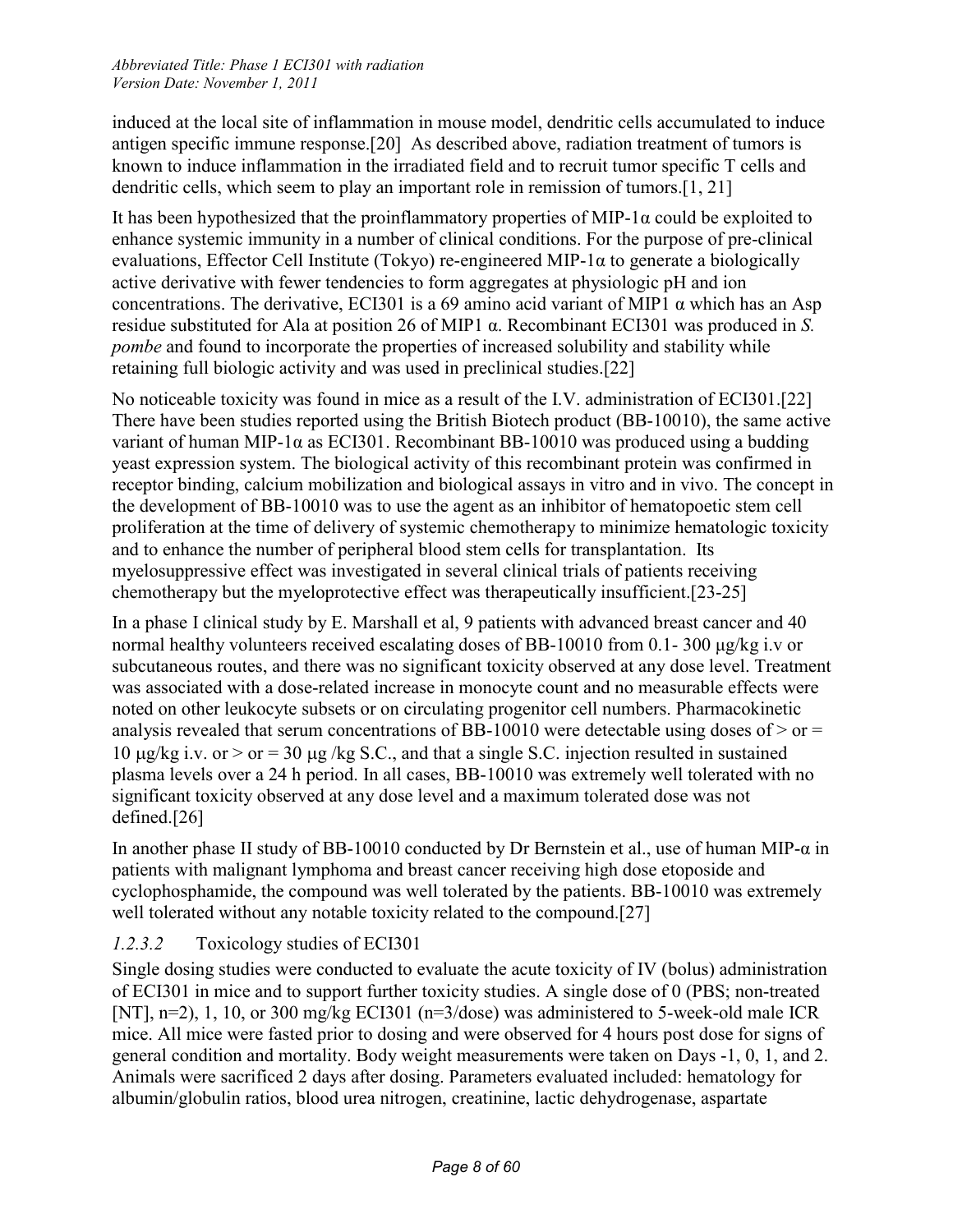aminotransaminase, alanine aminotransaminase, and inorganic phosphorus of the isolated plasma. Urine was analyzed for glucose, urobilinogen, and pH. Histological assessment of brain, lung, liver, kidney, thymus, intestine, and colon was conducted. No animals died following administration of single doses of ECI301 up to 300 mg/kg. There were no significant treatmentrelated differences in clinical signs, body weights, plasma examination, histology, or organ weights in any dose group. Protein levels in urine showed minor elevations in the 10-mg/kg and 300-mg/kg groups. There were no other observed changes. These results indicate that a single dose of ECI301 of up to 300 mg/kg did not cause any overt toxicity during observations for 2 days post-treatment. It was concluded that a single dose of ECI301, up to 300 mg/kg, was well tolerated, and therefore the NOAEL was 300 mg/kg for this study. [28]

A single dose study was conducted in accordance with GLP to evaluate the acute toxicity of IV administration of ECI301 in rats. A single dose of 0 (0.01% polysorbate 80 in PBS), 0.05, 0.5, or 5 mg/kg ECI301 was administered IV (bolus) to Crl:CD® (SD) IGS BR rats (5/sex/dose). All rats were observed daily for 14 days after dosing for general clinical condition, signs of toxicity, and mortality. All animals were subjected to necropsy and macroscopic investigation. An additional group of animals was administered a single dose of 0.05, 0.5, or 5 mg/kg ECI301 IV for toxicokinetic analysis (6/sex/dose). Animals were bled at 5, 15, and 30 minutes, and 1, 2, and 4 hours postdose for toxicokinetic analysis. There were no treatment-related deaths for this study. There were no significant treatment-related clinical signs or effects on body weight. Organ weights were not affected, and there were no treatment-related macroscopic findings. The NOAEL was determined to be greater than the 5-mg/kg ECI301 used in this study. The toxicokinetic results indicated that the rate and extent of systemic exposure of rats to ECI301 appeared to be characterized by nonlinear (dose-dependent) kinetics over the dose range. Increasing the dose of ECI301 above 0.05 mg/kg was considered likely to result in a higher systemic exposure than would be predicted from a linear relationship, which is consistent with the possibility of a capacity-limited process for ECI301 elimination. There were no differences between the sexes for systemic exposure. It was concluded that a single dose of ECI301 at 5 mg/kg did not cause any toxicological effects. [28]

Repeated dosing studies of ECI301 in 5- to 7-week-old ICR mice were conducted as a non-GLP investigation to evaluate the potential toxicity of repeat IV administration. ECI301 was administered IV at 0 (PBS; 2/dose), 1, 10, or 100 mg/kg/day (3/dose) for two 5-day dosing cycles, split by a 3-day off-dose period. An additional group receiving bovine serum albumin (BSA; 100 mg/kg) was added to serve as an additional control group for using a different protein. Animals were observed for 4 hours post-dose on Day 3 and Day 13 for signs of general condition and mortality. Animals were autopsied 24 hours following the last dose. Parameters evaluated included daily body weights, urinalysis, and hematology. Organ weights and histology of brain, lung, liver, kidney, thymus gland, and colon tissue were conducted. There was no treatment-related mortality. There were no treatment-related effects on body weights or any of the hematological parameters measured. The protein in urine increased slightly in 1 of 3 animals in the 10-mg/kg group and 1 of 3 animals in the 100-mg/kg group. At 100 mg/kg ECI301, there was an increase in lung and spleen weights. Histology of the kidney showed an increase in the adhesion of glomerular basement membrane and renal glomeruli, and disruption of the glomerulus structure in all animals in the group receiving ECI301 at 100 mg/kg, and 1 of 3 animals in the 10-mg/kg group. It is unclear if these results are due to administration of ECI301 or to immune complex deposition. In spleen samples from both BSA and ECI301 (100 mg/kg), the boundary between the red and white pulp was unclear. There was structural damage to the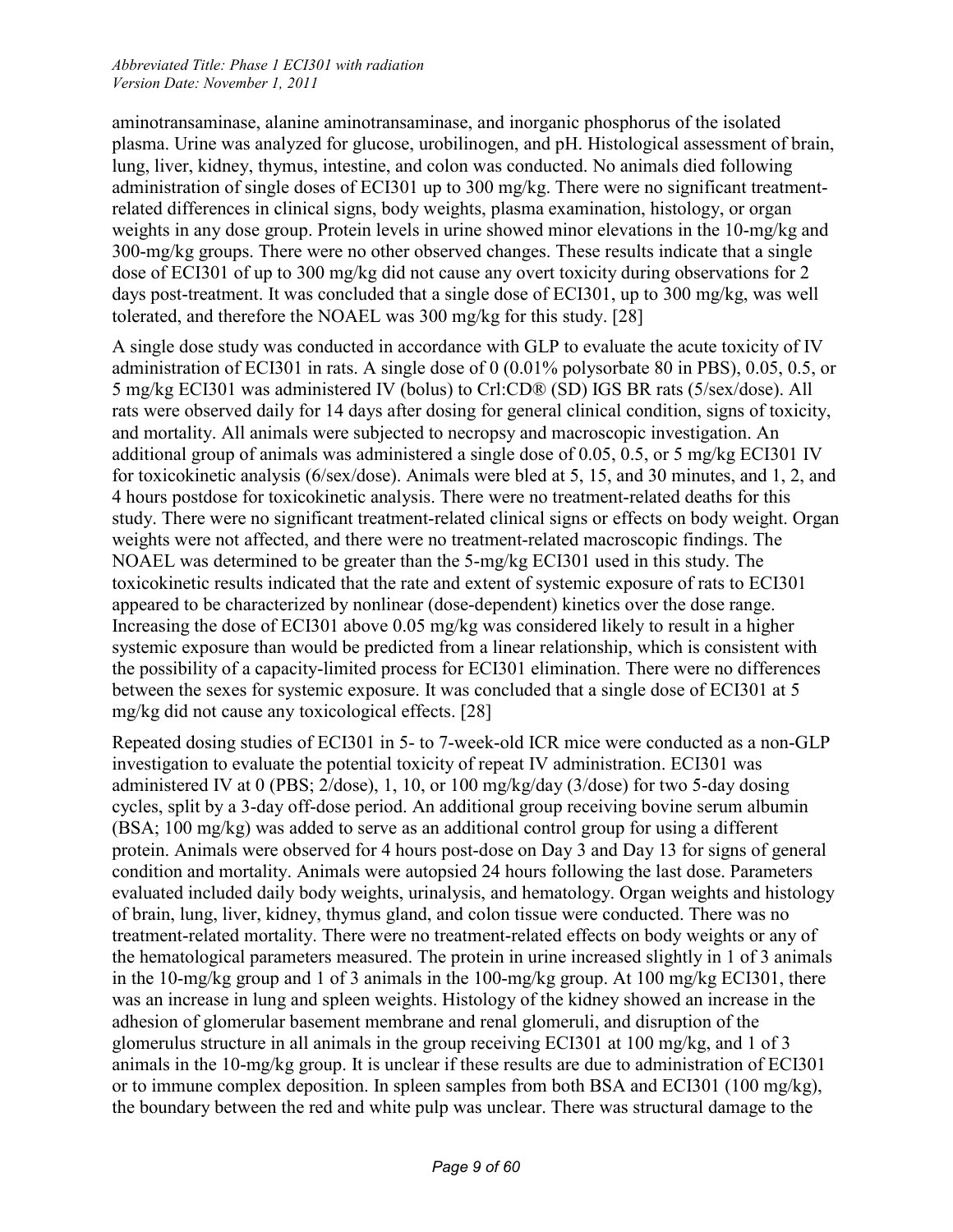white pulp, and the central artery was unclear. There were no treatment-related changes in any of the other organs or tissues. This experiment demonstrated that repeated doses of ECI301, to a maximum total dose of 1000 mg/kg (1000 times the effective dosage), had no critical effect on the kidney, but abnormal tissue images and urine protein elevations were observed that indicated some renal damage. Further study is required to determine if this damage is attributable to ECI301 or another protein. Data from this non-GLP study supported further study of repeat doses over 2 to 4 weeks.[28]

A separate study was conducted in accordance with GLP to evaluate the systemic toxicity and toxicokinetics of IV administration of ECI301 alone or in combination with docetaxel in rats for three 5-day dosing cycles. A single dose of 0 (0.01% polysorbate 80 in PBS), 0.05, 0.15, or 1.5 mg/kg/day ECI301, 12.5 mg/kg docetaxel, or a 0.05-/12.5- mg/kg/day combination of ECI301 and docetaxel, was administered IV (bolus) to Crl: CD® (SD) IGS BR rats daily for 5 days. After 51 days, 10 animals/sex/dose were sacrificed and an additional 5 animals/sex/dose were sacrificed following a 10-day recovery period. All rats were observed daily after dosing for general clinical condition, signs of toxicity, and mortality. Additionally, food consumption, ophthalmology, hematology, blood chemistry, urinalysis, anti-ECI301 antibody assessments, peripheral blood immunophenotyping, and organ weights were analyzed. All animals were subject to necropsy with macroscopic and microscopic pathology. An additional group of animals for each group (6/sex/dose) except control (3/sex/dose) was bled for toxicokineticanalysis of ECI301 and docetaxel plasma levels. Animals were bled at 5, 15, and 30 minutes, and 1, 2, and 4 hours post dose for toxicokinetic analysis. There were no deaths in this study attributable to ECI301 treatment alone. Six animals died following docetaxel treatment. There were no treatment-related clinical signs or any effect upon bodyweight and food consumption. Similarly, there were no treatment-related ophthalmoscopic findings or any effect upon the composition of the urine. The hematological examination indicated a slight increase of lymphocyte count after the first treatment cycle, resulting in an increased total leukocyte count, in males given 0.15 or 1.5 mg/kg, with similar trends also occurring at all doses in females after Cycle 3. This was not evident in the males after Cycle 3 or in the females at the end of the recovery period. Biochemical changes in the blood plasma were confined to a reduction of glucose concentrations after Cycles 1 and 3 in males given 1.5 mg/kg and after Cycle 3 in males given 0.15 mg/kg and a small increase of plasma urea after Cycle 3 in males given 1.5 mg/kg. An analysis of organ weights after the completion of the third dosing cycle indicated a small reduction of spleen and thymus weight in males given 0.05 mg/kg, which was attributed to treatment since this dose was at the maximum biological effect level for ECI301. There were no treatment-related macroscopic or histopathological findings. The plasma samples taken from the control animals were below the limit of quantification in all cases, demonstrating that there was no quantifiable contamination with ECI301 in these animals.[28]

The toxicokinetic investigations indicated that the extent of systemic exposure of rats to ECI301 appeared to be characterized by non-linear (dose-dependent) kinetics over the dose range 0.05 to 1.5 mg/kg/day on Days 1 and 47. Increasing the dose of ECI301 above 0.05 mg/kg/day resulted in a higher systemic exposure than would be predicted from a linear relationship, indicative of limited elimination capacity. In general, there were no differences in the systemic exposure of males and females to ECI301 and there was no accumulation after repeated doses. One female given 0.05 mg/kg ECI301 showed a positive anti-ECI301 antibody response. All other animals showed negative responses. Immunophenotyping after completion of Cycle 3 indicated, in animals given 1.5 mg/kg, an increased percentage of CD4+ T cells and the males showed a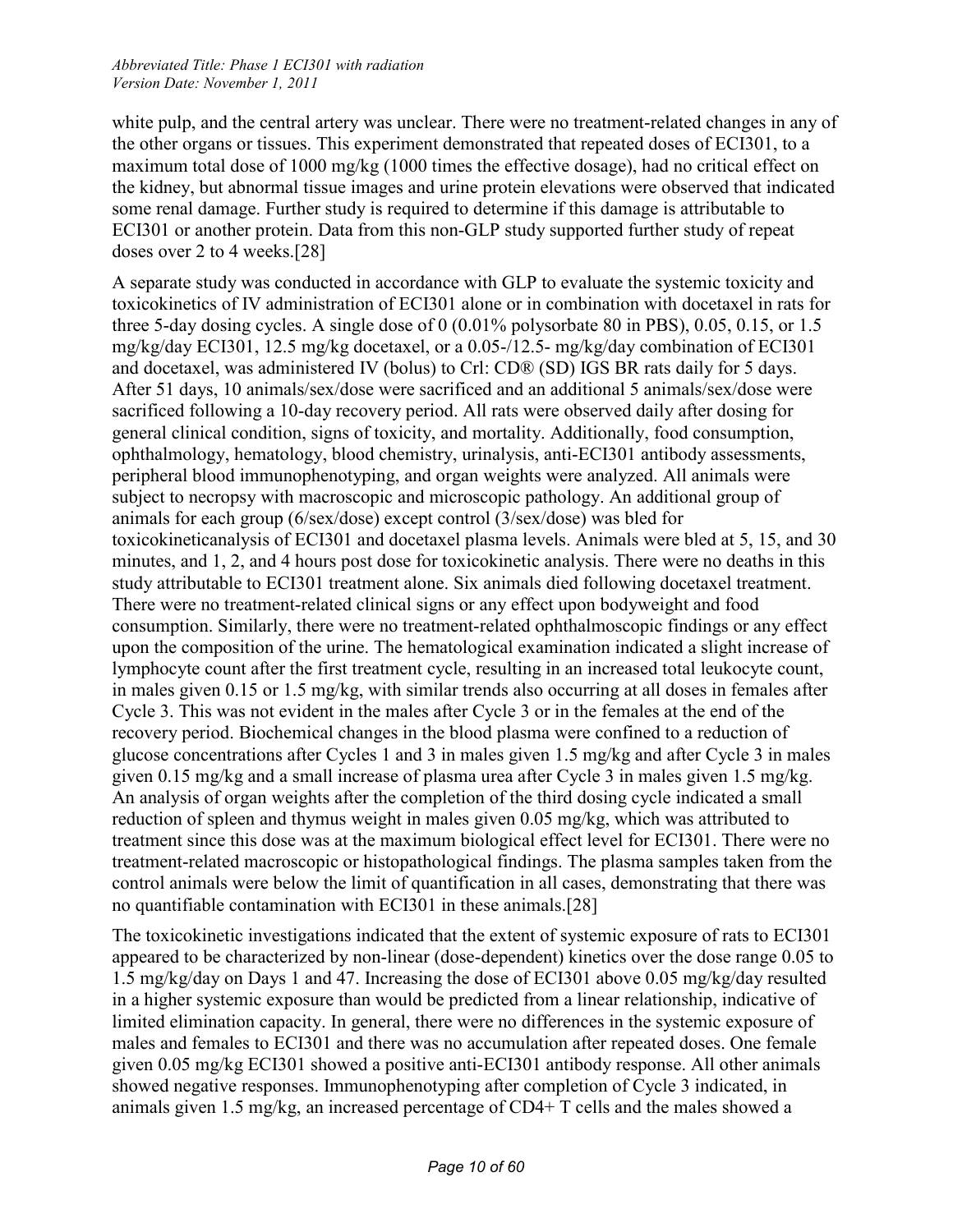corresponding decrease in the percentage of CD8+ T cells, although the total numbers for all lymphocyte subsets studied were not affected. The numbers of NK lymphocytes were reduced in females given 1.5 mg/kg. Following recovery, males given 1.5 mg/kg still showed a reduced percentage of CD4+ lymphocytes and an increased percentage of CD8+ lymphocytes. It was concluded that IV (bolus) administration of ECI301 to CD rats at doses up to 1.5 mg/kg during three 5-day cycles of treatment, each separated by 16 days, was well tolerated, was not immunogenic, and caused no toxicologically significant findings. Docetaxel treatment 2 days after each cycle in which animals were given ECI301 at 0.05 mg/kg (a pharmacologically active dose) at 12.5 mg/kg in the first cycle in both sexes and the second cycle in males, subsequently reduced to 6.25 mg/kg for the remaining cycles, caused a range of findings that were attributable to its anti-mitotic activity. Compared with animals given docetaxel on the same study days, but with no ECI301 treatment, all differences in the response to docetaxel were attributed to normal biological variation in response to treatment and, consequently, there was no evidence that ECI301 modulated the effects of docetaxel treatment.[28]

A separate study was conducted to evaluate the potential for systemic toxicity of 3 different doses of ECI301, when administered IV to common marmosets for a 5-day dosing period with an 18-day observation period, to confirm doses to be used in the main toxicity study. Common marmosets (*Callithrix jacchus*) received 0.05, 0.15, or 1.5 mg/kg ECI301 (1/sex/group) IV bolus, once a day, for 5 days. Animals were observed for 18 days for clinical condition, injection-site reactions, and body weight. Hematology, blood chemistries, organ weight, and macroscopic pathology investigations were undertaken. There were no treatment-related deaths during this study. There were no treatment-related clinical signs of toxicity, and body weights were unaffected. There was no effect of treatment on organ weights or macropathology. All animals had reduced hematocrit, hemoglobin concentration, and/or erythrocyte count on Day 9 and/or Day 22, often accompanied by increased reticulocyte count. Mean cell volume was increased in the male receiving 0.05 mg/kg, the female receiving 0.5 mg/kg, and both animals receiving 1.5 mg/kg. Mean cell hemoglobin concentration was decreased in the male receiving 0.05 mg/kg and the female receiving 1.5 mg/kg. Anisocytosis was reported on the blood film for all females. There was no strong trend with dosage, and it is possible that these changes may have been caused by repeated blood sampling. However, with the absence of control animals on this study, the possibility that these changes were due to treatment with ECI301 cannot be excluded. An increase in monocyte count occurred on Day 9 in the female marmosets receiving 0.05 mg/kg or 0.15 mg/kg. These values normalized by Day 22. Minor blood chemistry changes occurred on Day 9 and Day 23, but these changes were small and were not dose related in degree. All animals showed reduced alkaline phosphatase activity on Day 23. Creatinine concentrations were reduced on Day 23 in the males given 0.05 mg/kg and in animals given 0.15 mg/kg or 1.5 mg/kg. Total triglyceride concentrations were high on Day 9 and Day 23 for all animals except males given 1.5 mg/kg. In the animals given 0.05 mg/kg and the females given 0.15 mg/kg, there was a reduction of total cholesterol level. All animals showed an increase of sodium concentration on Day 9 and, at 0.15 and 15 mg/kg, this was associated with increased chloride concentration. Potassium concentrations were low on Day 9 in all animals, and in the males, this persisted to Day 23. Total protein concentrations were low on Day 23 in animals given 0.05 mg/kg or 0.15 mg/kg, but not in those given 1.5 mg/kg, and most showed an increase in the albumin to globulin ratio. It was concluded that the IV administration of ECI301 to common marmosets for a single 5-day dosing period was well tolerated up to doses of 1.5 mg/kg. There were no toxicologically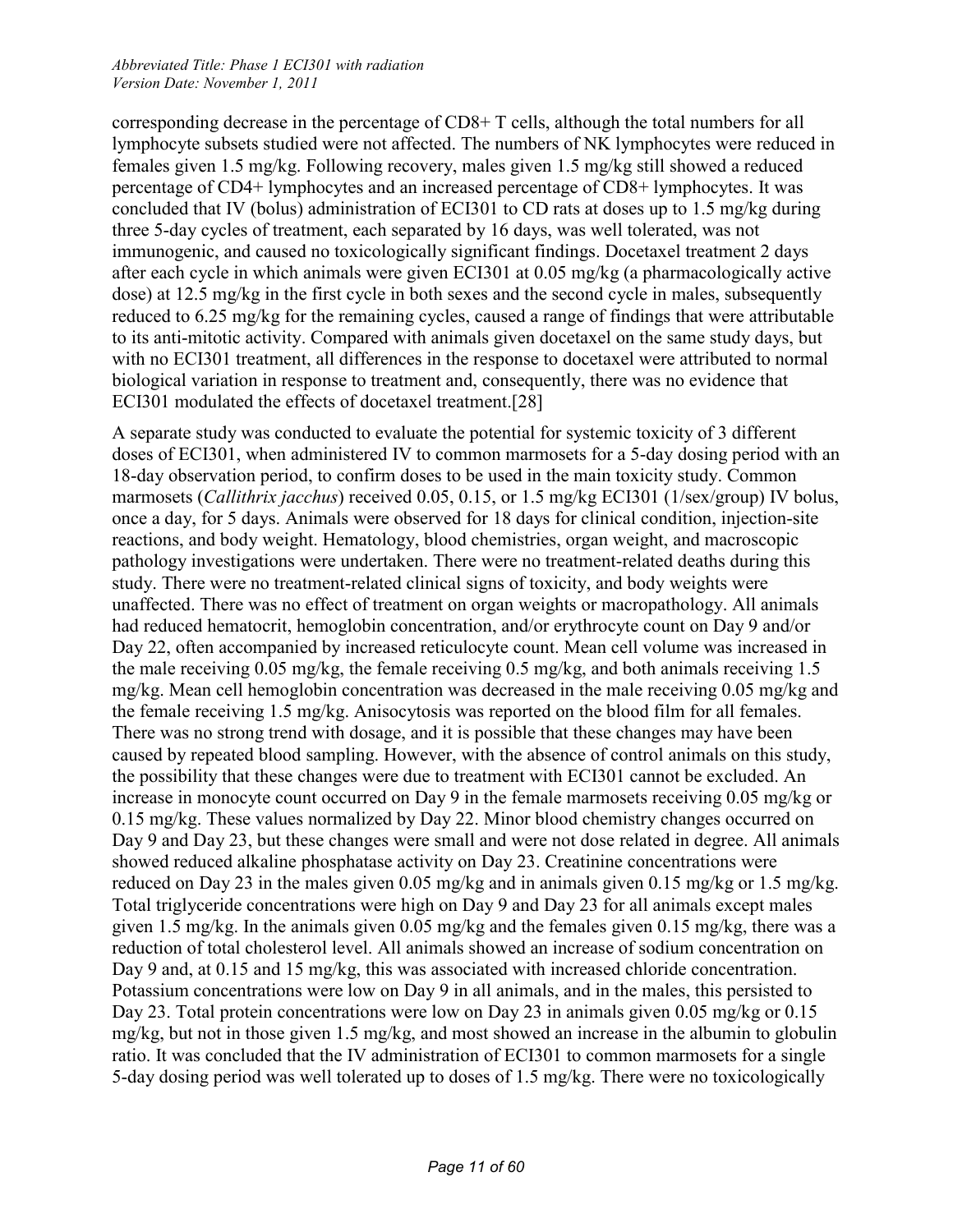significant findings, and therefore it was concluded that 1.5 mg/kg was a suitable dose for future studies in marmosets.[28]

Study EFC0010 was conducted to evaluate the systemic toxicity and toxicokinetics of IV administration of ECI301 to *Callithrix jacchus*, the common marmoset for three 5-day cycles. A single dose of 0  $(0.01\%$  polysorbate 80 in PBS), 0.05, 0.15, or 1.5 mg/kg ECI301 was administered IV (bolus) to marmosets (3/sex/dose). Radiation with chemotherapy is standard of care regimen for treatment of cancer. Docetaxel is one of the common chemotherapy drugs; however, significant AEs such as suppression of bone marrow function are associated with the administration of docetaxel. In phase 1 clinical study, ECI301 is expected to be administered to cancer patients in combination with radiation treatment. However, it may be necessary for docetaxel to be administered to patients in addition to ECI301. Therefore, toxicity data of ECI301 in combination with docetaxel were found to be necessary. The design of the study was as indicated below and also included 2 groups that were dosed with docetaxel, one in combination with ECI301. All animals were observed daily throughout the study period for general clinical condition, injection-site observations, body weight, ophthalmology, electrocardiography, blood pressure, hematology, blood chemistry, urinalysis, peripheral blood immunophenotyping, organ weights, macroscopic and microscopic pathology, and mortality. An additional group of animals for each group except control (2/sex/dose) were bled for toxicokinetic analysis. Animals were bled at 5, 15, and 30 minutes, and 1, 2, and 4 hours postdose for toxicokinetic analysis of plasma concentrations of ECI301 or docetaxel, and anti-ECI301antibody assessment. Two animals were sacrificed prematurely during this study. Neither death was attributed to ECI301 treatment, but 1 of them was determined to be possibly due to docetaxel treatment. There were no clinical signs that were attributable to treatment, and there was no effect upon bodyweight. One male receiving 0.15 mg/kg was killed on Day 59 due to gradual decline in its general clinical condition. The macroscopic and histopathological examinations did not identify any finding that would account for the ill health of this animal and, consequently, this death was not attributed to treatment. There were no treatment-related ophthalmoscopic findings and no effect upon the electrophysiology of the heart or blood pressure. There were no hematological findings or changes in blood plasma or urinary composition that were attributable to treatment. There were no toxicologically significant organ weight differences after 3 cycles of dosing with ECI301 and no macroscopic or histopathological findings that were due to treatment.[28]

The plasma samples taken from the control animals were below the limit of quantification in all cases, demonstrating that there was no quantifiable contamination with ECI301 in these animals. Mean plasma concentrations (Cmax) and ECI301 concentration-time curves estimated up to 4 hours post dose (AUC4) on Day 1 and 47 are also shown. The toxicokinetic investigations indicated that the extent of systemic exposure of marmosets to ECI301 appeared to be characterized by non-linear (dose-dependent) kinetics over the dose range 0.05 to 1.5 mg/kg on Days 1 and 47. Increasing the dose of ECI301 above 0.15 mg/kg was considered likely to result in a higher systemic exposure than would be predicted from a linear relationship, which is consistent with the possibility of a capacity limited process for the elimination of ECI301. In general, there were no differences in the systemic exposure of male and female marmosets to ECI301, and there was no accumulation after repeated doses. All animals showed negative anti-ECI301 antibody responses. Immunophenotyping after completion of Cycle 3 indicated no significant change at any dose.<sup>[28]</sup>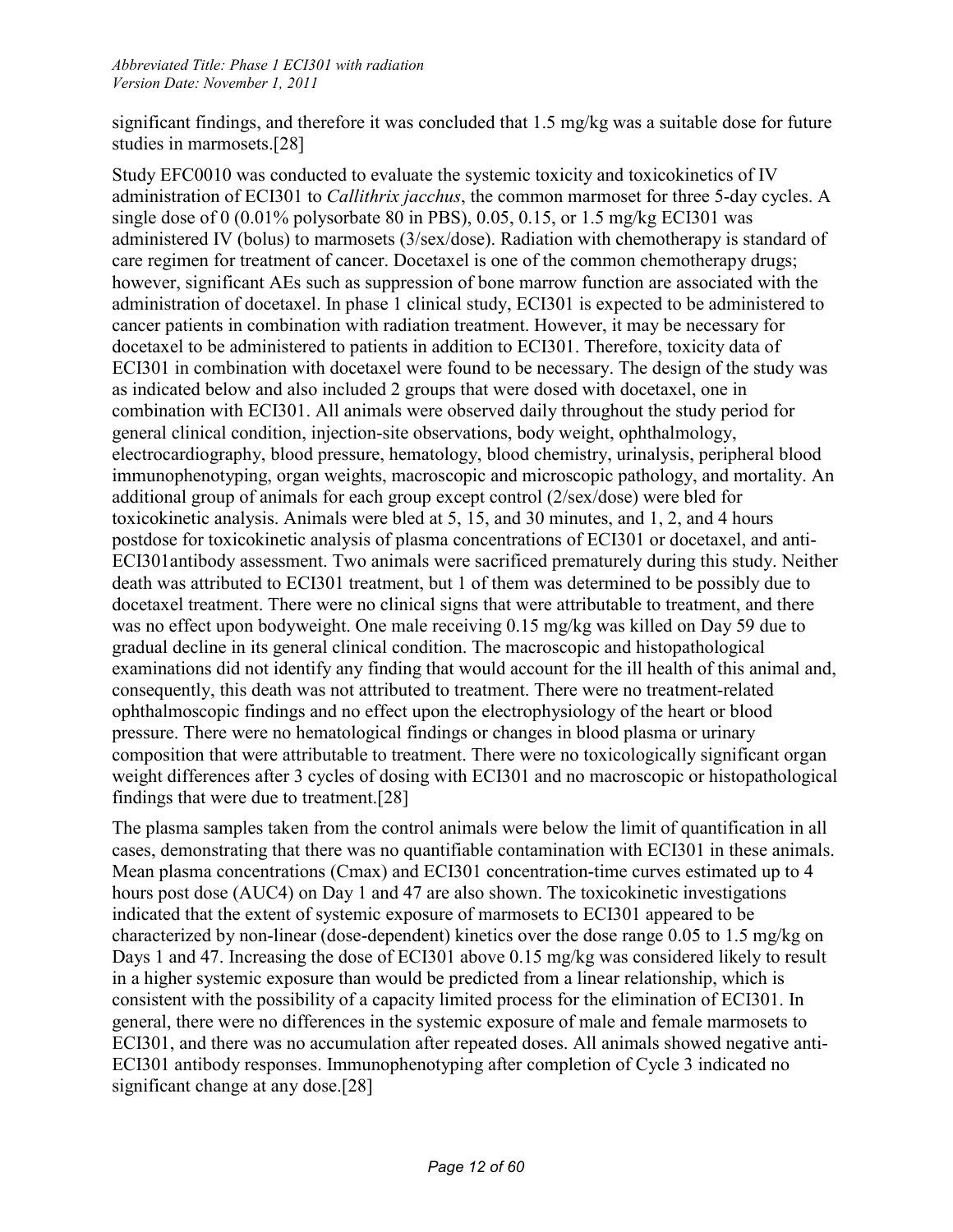The toxicokinetic investigations indicated that the co-administration of ECI301 with docetaxel generally appeared to have little effect on the systemic exposure of male and female marmosets to docetaxel. The co-administration of ECI301 with docetaxel did not elicit an anti-ECI301 antibody response in any animal. Peripheral blood immunophenotyping indicated a reduction in the number of CD3+ T lymphocytes in males and females given docetaxel alone and a reduction in CD20+ lymphocytes in the males. These males also showed an increase in the percentage of CD3+ lymphocytes and a corresponding decrease in the percentage of CD20+ B lymphocytes. This T/B cell ratio change was not seen in the females. A reduction in the number and percentage of CD14+ monocytes was also seen in the males, but not in the females. It was concluded that IV (bolus) administration of ECI301 to common marmosets at doses up to 1.5 mg/kg during three 5 day cycles of treatment, each separated by 16 days, was well tolerated, was not immunogenic, and caused no toxicologically significant findings. Docetaxel treatment at 3 mg/kg, 2 days after each cycle in which animals were given ECI301 at 0.05 mg/kg (a pharmacologically active dose), caused several findings that were attributable to its anti-mitotic activity. There was no evidence in this study that ECI301 modulated adversely the effect of docetaxel treatment, but ECI301 coadministration did appear protective with regard to the effect upon lymphocyte populations in the peripheral blood.[28]

#### *1.2.3.3* Preclinical experience with ECI301 as a radiation modifier

K. Shiraishi et al used murine tumor models to demonstrate that administration of the MIP-1 $\alpha$ derivative ECI301 after radiation of a primary subcutaneous tumor nodule enhanced not only the anti-tumor efficacy of radiation at this site, but also promoted anti-tumor immunity at distant sites, referred to as an abscopal effect (figure 1, figure2).[22] To determine this, mice were implanted with colon 26 adenocarcinoma cells in the right flank or both flanks and when the tumor size reached 10 mm, local irradiation with 6 Gy was delivered to the right flank tumor. After 20 hrs, 2 μg per mouse of ECI301 was administered for 3- 5 consecutive days. This study showed that a combination of radiotherapy and ECI301 I.V. administration effectively prevented tumor growth at the irradiated site and also promoted the abscopal effect (prevention of tumor growth at the non-irradiated site). Prevention of tumor growth was observed with various mouse tumors including Lewis lung cancer, Meth A fibrosarcoma and Colon 26 adenocarcinoma suggesting that the effect was not restricted to a specific tumor type. Perhaps most importantly, rechallenge with the same tumor type in mice exhibiting a complete response to ECI301 and irradiation resulted in no tumor growth.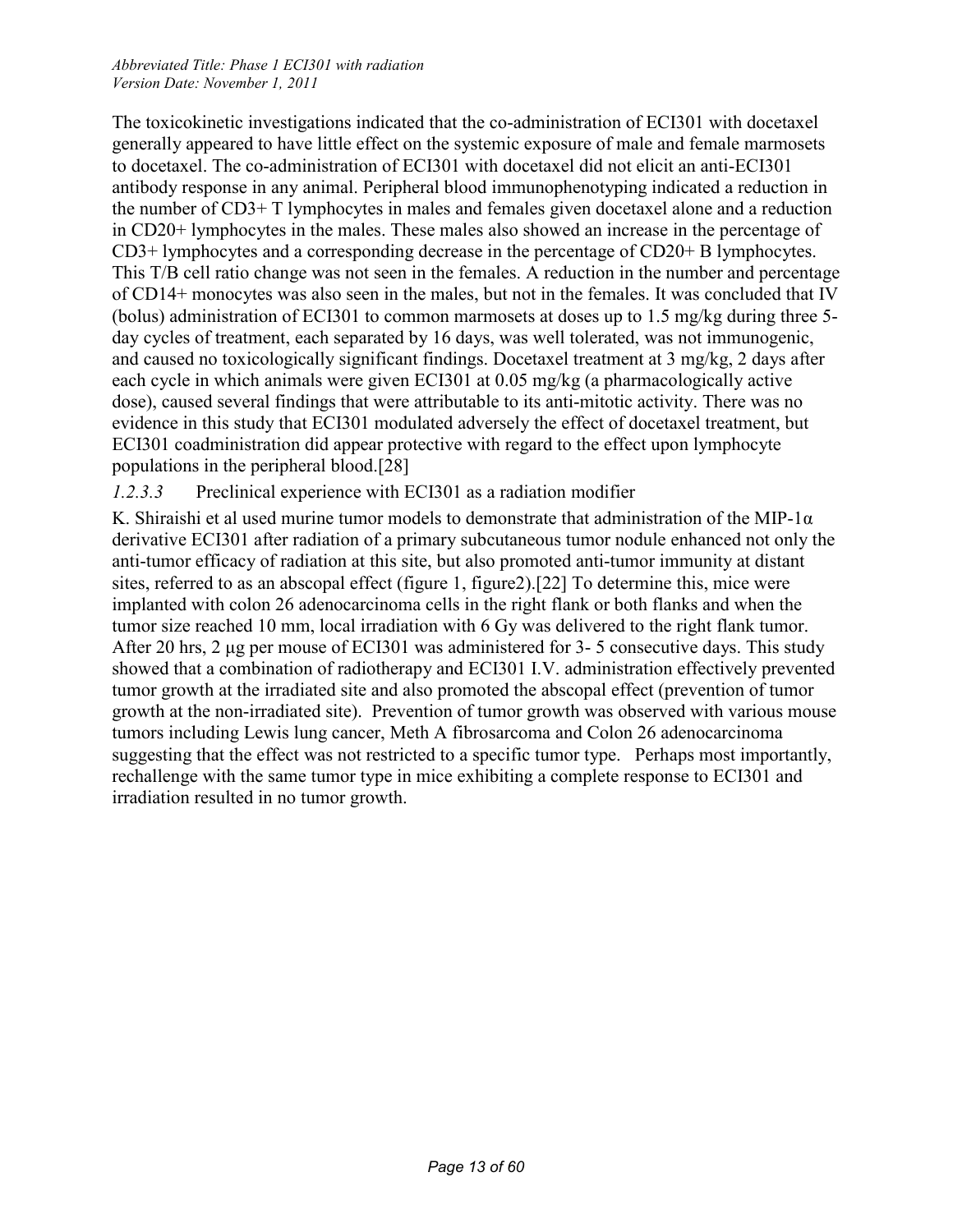

**Figure 1.** Effect of ECI301administration on Colon26 or LLC tumor growth at the irradiated (B and D) and nonirradiated sites (A and C). A and B, time course of tumor growth. Colon26 cells were inoculated in the left  $(1 \times 10^5 \text{ cells}; A)$  or the right flanks (2 x 10<sup>5</sup> cells; B) of BALB/c mice and 18 d after inoculation; only the right side was exposed to radiation. ECI301was given at 1, 8, and 15 d starting 20 h after irradiation  $(\square)$ . Mice with radiation treatment only (O) or without treatment ( $\bullet$ ) served controls. Significant differences from the control group: \*,  $P < 0.05$ ; \*\*,  $P < 0.01$  (ANOVA). C and D, time course of tumor growth. LLC cells were inoculated in the right  $(4 \ 105 \, \text{cells}; D)$  and left flanks  $(2 \times 10^5 \, \text{cells}; C)$  of C57BL/6 mice and 18 d after inoculation, only the right side was exposed to radiation. ECI301 (E, 0.08; 4, 0.4; 5 2 μg per mouse) was given at1, 8, and 15 d starting 20 h after irradiation. Results of mice with radiation treatment only (O), without treatment  $(\bullet)$ , or ECI301administration (2 µg per mouse) without irradiation  $(\blacksquare)$  were used as controls. Points, mean tumor volume; bars, SE  $(n = 8)$ . Inset, columns, mean tumor volumes of eight mice 12 d after irradiation; bars, SE. Significant differences from control group: \*, P < 0.05; \*\*, P < 0.01 (ANOVA). *Reproduced from Shiraishi et al. [22].*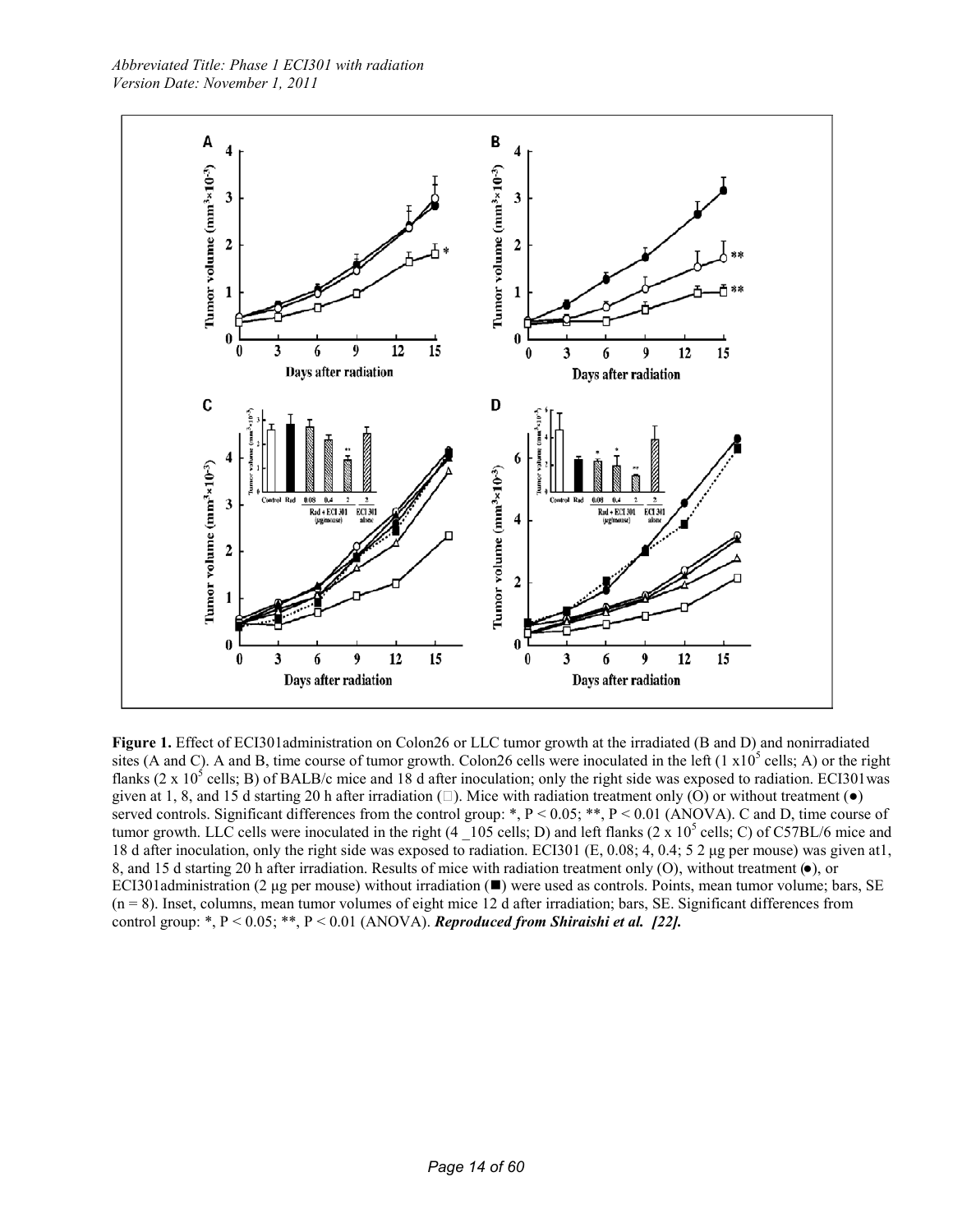

**Figure 2. Effect of daily ECI301 administration on tumor growth.** Effect of ECI301administration on different tumors grown at the irradiated (B and D) and non-irradiated sites (A and C). A and B, time course of tumor growth in the left flank (MethA, non-irradiated site; A) and the right flank (Colon26, irradiated site; B). Inoculum sizes of MethA and Colon26 cells were  $1x10^5$  and 2 x  $10^5$ , respectively. ECI301 (2 µg per mouse) was given weekly starting from day 1after irradiation  $($   $\Box$ ). Mice with radiation treatment only  $($ O $)$  and without treatment  $($  $\bullet)$ . Mean tumor volume in eight mice are presented. Significant differences from control group: \*\*, P < 0.01 (ANOVA). A similar time course of tumor growth of MethA cells without treatment ( $\bullet$ ) was observed after ECI301administration without irradiation. C and D, time course of tumor growth in the left flank (Colon38, non-irradiated site; C) and the right flank (LLC, irradiated site; D). Inoculum size of LLC cells was 4 x10<sup>5</sup>, and Colon38 was 2 mm3. ECI301(2 µg per mouse) was given weekly starting from day 1after irradiation  $\Box$ ). Mice with radiation treatment only (O) and without treatment ( $\bullet$ ). Significant differences from control groups: \*\*, P < 0.01 (ANOVA). *Reproduced from Shiraishi et al. [22].*

The enhancement in tumor response to irradiation was accompanied by an increase in infiltration of CD4+ and CD8+ lymphocytes into tumor sites at assessed by immunohistochemistry. Additional mechanistic studies completed in the radiation in combination with ECI301 studies included specific immune cell depletion via systemic delivery of CD4, CD8, and NK1.1 antibodies. Depletion of CD8+ cells reduced the benefit of ECI301 with radiation at both the irradiated site and at the unirradiated site (non-significant at the unirradiated site). Depletion of CD4+ or NK1.1 cells decreased the effect of combination therapy at the unirradiated site. Suppression of Natural Killer Cells did not alter the efficacy of the combined treatment.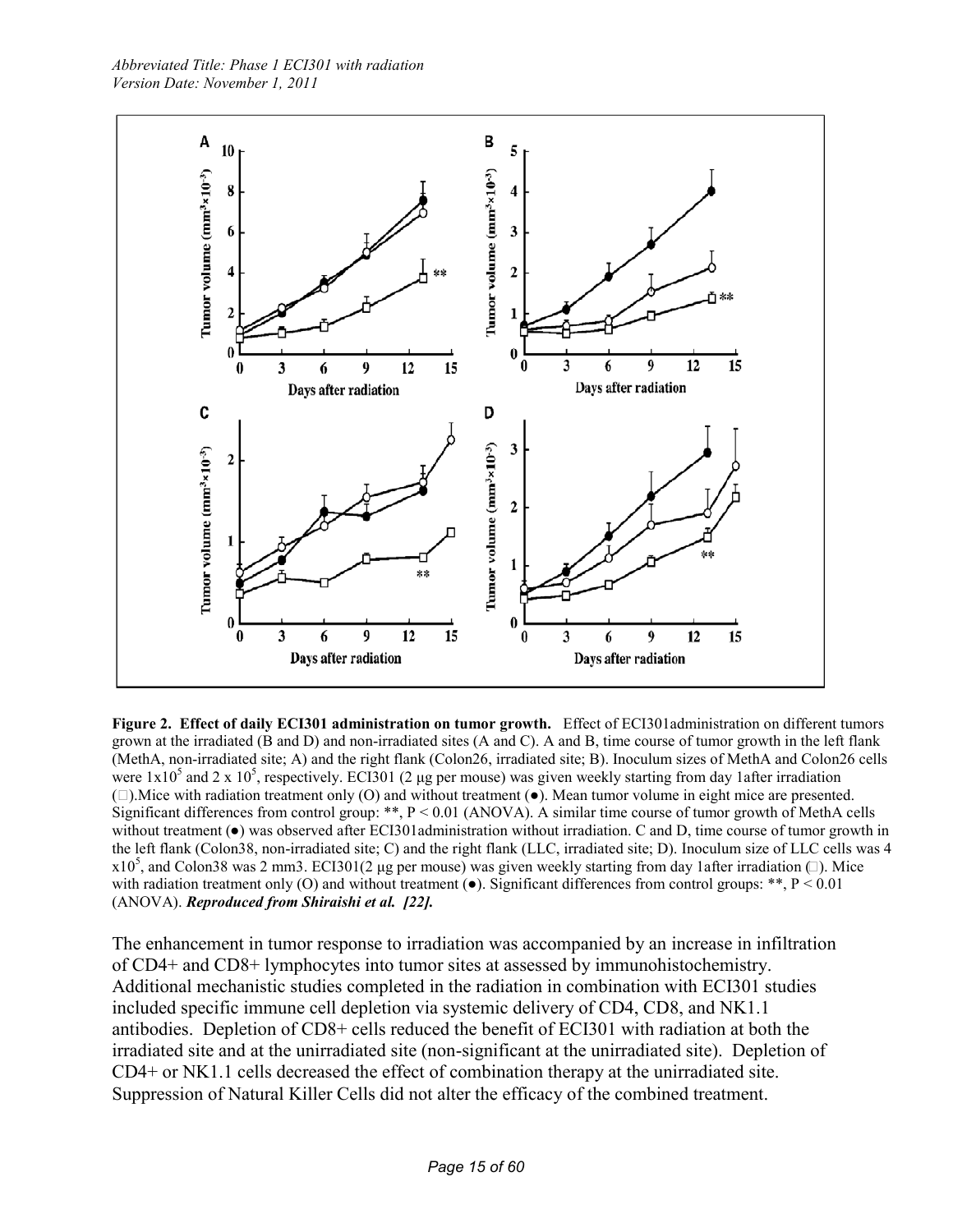Additional unpublished studies of ECI301 in combination with radiation have been completed with fractionated radiation and repetitive dosing to determine if delivering ECI301 concurrently with irradiation results in similar responses locally. The theoretical concern is that radiating the tumor bed repeatedly during dosing of ECI301 could impair the immune activation. Studies in BALB/c mice found that delivery of ECI301 during a portion of a fractionated treatment schedule in fact resulting in similar efficacy as that seen in the unfractionated model (Figure 3).



Figure 3. Effects of ECI301 administered concurrent to fractionated irradiation. BALB/c mice were implanted with colon26 cells in the right flank. A) On the day of treatment animals were randomized to no treatment, radiation alone, or fractionated radiation with the combination of ECI301 in one of two schedules. B) Tumor growth was inhibited in the groups receiving twice weekly and five times weekly dosing of ECI301. Improved efficacy was observed in the five times weekly dosing compared to the twice weekly dosing regimen. Confidential data provided by ECI. Inc.

#### *1.2.3.4* Dose and Schedule Selection

The starting dose in this protocol is based on the results of toxicology studies conducted in rats and marmosets which established the no observable adverse effect level (NOAEL) for ECI301 at 0.15 mg/kg. The conversion factor from these species to humans is 0.16 which makes the human equivalent dose (HED) 0.024 mg/kg. The standard "safety factor" of 10 establishes the MRSD at 0.0024 mg/kg.

Preclinical studies demonstrated that a dose between 2μg and 3μg/mouse in combination with radiation therapy inhibited tumor growth. Given that the body weight of mice is 30g, the dosage between 2μg and 3μg is approximately 70μg/kg to 100μg/kg. Therefore it is predicted that the optimal dosage for obtaining the anti-cancer effect would be lower than 100μg/kg in mice. Thus it is proposed that 25 μg/kg, 50 μg/kg, 82.5 μg/kg, 125 μg/kg or 175 μg/kg will be intravenously administered for 5 consecutive days for one week to the patients in this phase I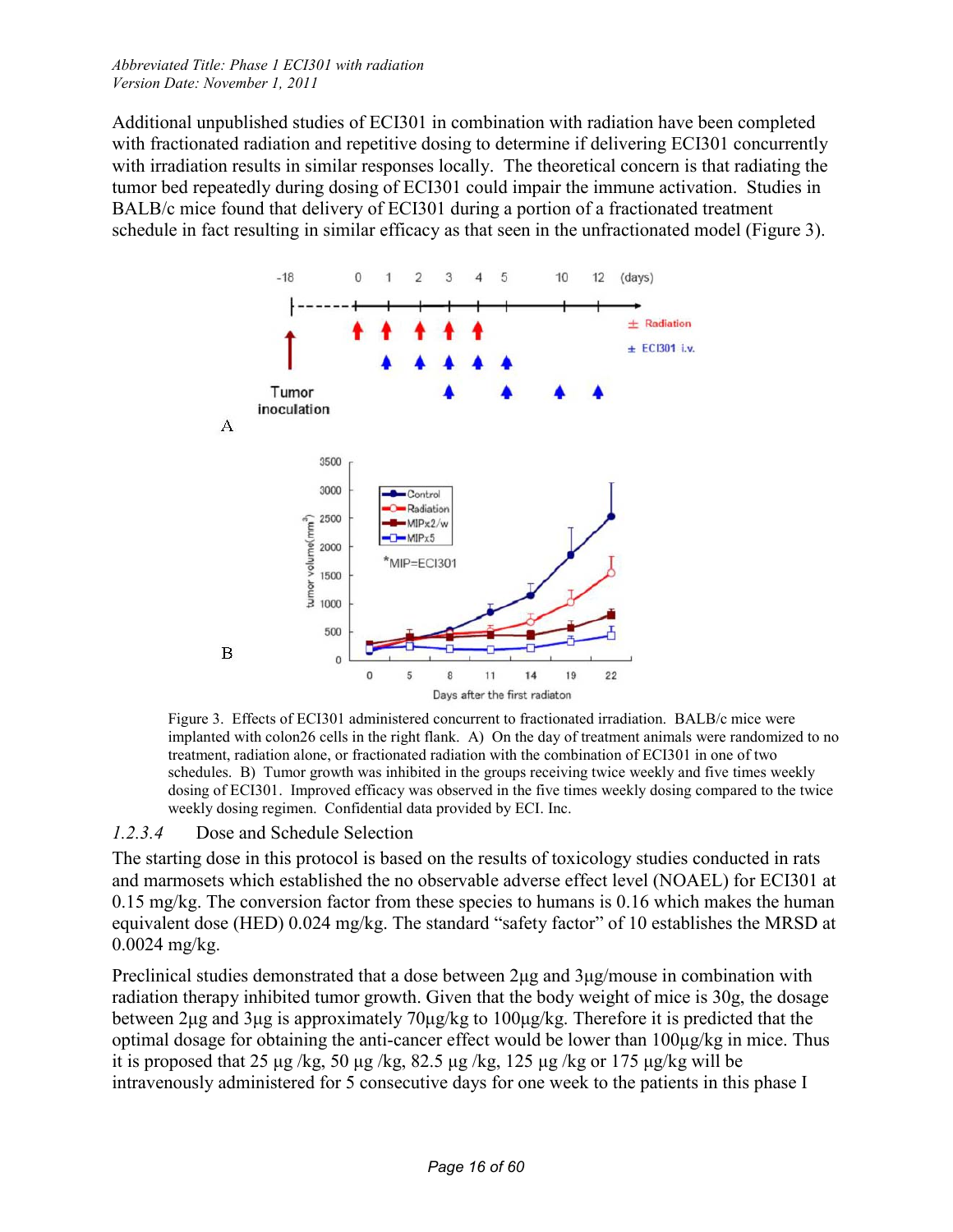study to assess the effect and safety of the combination treatment with radiation using doseescalating method.

Daily dosing of ECI301 has been selected based on the preclinical data above that suggests optimal efficacy with daily dosing compared to less frequent dosing regimens. Repeated dosing experiments with irradiation lasted for one week. A theoretical concern of combining radiation with an immune adjuvant is that effector T cells could migrate into the radiation field and be lethally irradiated. Based on the available literature relating to vaccines and antigen dependent T-cell proliferation, a minimum of a 5-8 day window after is likely to be required for the development and expansion of effector T-cells.[29, 30] Therefore, we have designed the study to include one week of concurrent therapy with ECI301 during the final week of radiation delivery. Finally, animal models have confirmed that up to five daily doses of ECI301 following irradiation can result in measurable immune responses and abscopal effect.

#### 1.2.4 Summary

In this planned clinical trial, we will attempt to establish the safety and tolerability of intravenous ECI301 (which has the same amino acid sequence as BB-10010) in combination with radiation treatment in patients with solid malignancies for whom radiation therapy alone would constitute standard of care. In correlative translational studies we will perform pharmacokinetic (PK) analysis of MIP-1α serum levels, determine precursor dendritic cell (DC) frequencies before and after ECI301 treatment, and measure levels of proinflammatory chemokines, in vitro studies of T cell functions and its consequences after completion of ECI301.

## **2 ELIGIBILITY ASSESSMENT AND ENROLLMENT**

2.1 ELIGIBILITY CRITERIA

## 2.1.1 Inclusion Criteria

- 2.1.1.1 Age  $\geq$ 18 years.
- 2.1.1.2 ECOG performance status  $\leq$ 2.
- *2.1.1.3* Life expectancy of greater than 3 months
- *2.1.1.4* Histologically confirmed cancer
- *2.1.1.5* Extracranial metastatic cancer or locally advanced cancer for which palliative radiotherapeutic management would be appropriate (no more than two sites will be treated on this trial)
- *2.1.1.6* Patients must have measurable or evaluable disease at the site(s) requiring radiation
- *2.1.1.7* Adequate marrow and organ function defined as
	- $\circ$  absolute neutrophil count (ANC) > 1.5 x 10<sup>9</sup>/L,
	- $\circ$  platelet count > 100 x 10<sup>9</sup>,
	- $\circ$  hemoglobin >9 g/L.
	- o creatinine clearance  $> 60 \text{ mL/min}/1.73 \text{ m}^2$  for patients with creatinine levels above institutional normal
	- o serum bilirubin <1.5 x upper limit reference range (ULRR),
	- o alanine aminotransferase (ALT), aspartate aminotransferase (AST), or alkaline phosphatase (ALP)  $\leq$  5.5 x the ULRR ( $\leq$  5 x the ULRR in the presence of liver metastases)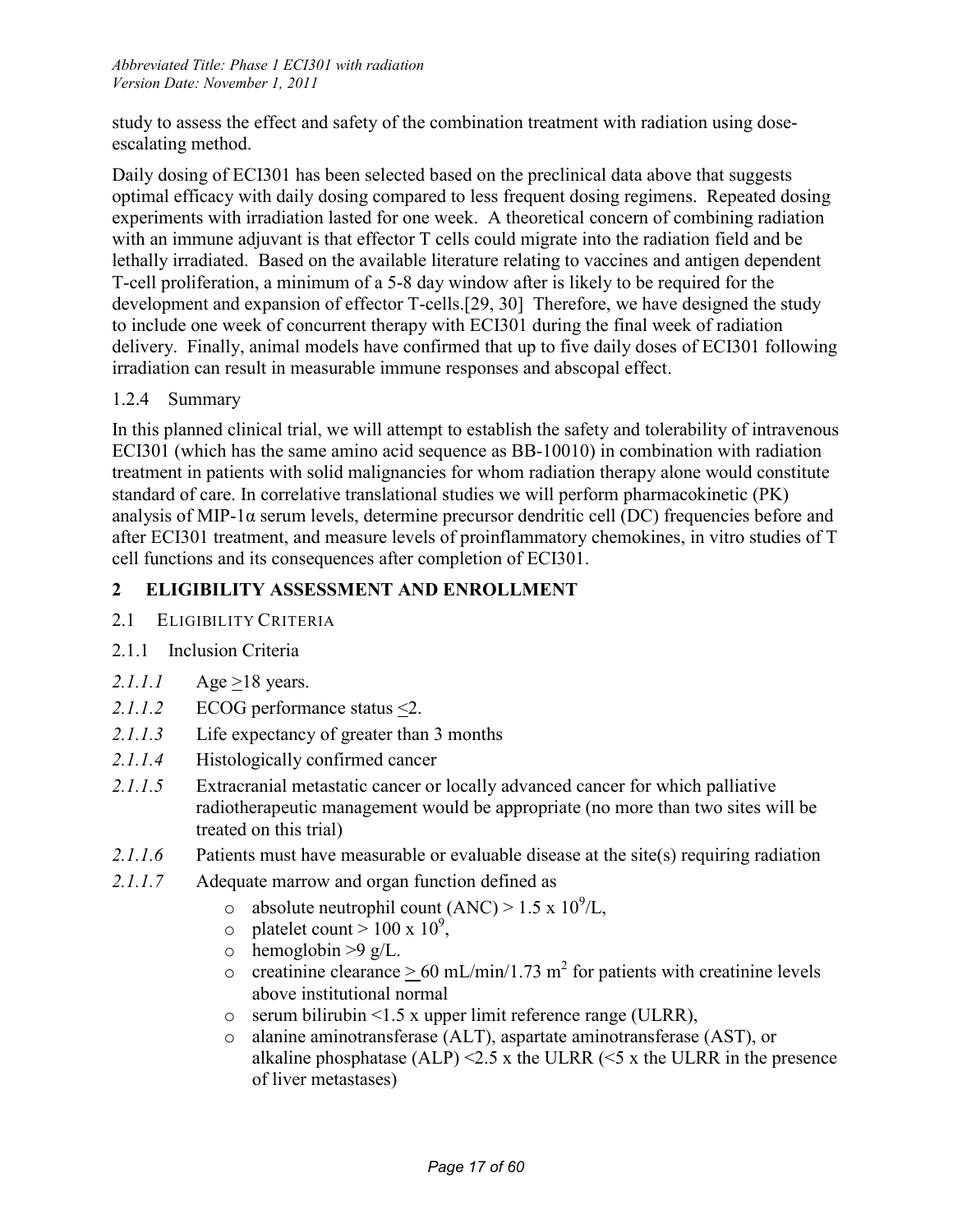- 2.1.1.8 Female patients of child bearing potential must either be surgically sterile to prevent pregnancy, be at least 1-year post-menopausal, or have had no menses for 12 months, or agree to use reliable methods of contraception (oral contraceptives, barrier methods, approved contraceptive implant, long-term injectable contraception, copper banded intrauterine device, tubal ligation or abstinence) from time of screening until 4 weeks after discontinuing study treatment. It is not known whether ECI301 has the capacity to induce hepatic enzymes so hormonal contraceptives should be combined with a barrier method of contraception.
- *2.1.1.9* Male patients must agree to use barrier contraception (i.e. condoms) and refrain from donating sperm from the start of dosing until 16 weeks after discontinuing study treatment. If male patients wish to father children they should be advised to arrange for freezing of sperm prior to the start of study treatment.
- 2.1.2 Exclusion Criteria
- 2.1.2.1 Pregnant or lactating females
- *2.1.2.2* Contraindications to radiotherapy (i.e. prior radiotherapy to the intended treatment site)
- *2.1.2.3* Untreated or previously treated but progressive intracranial metastases (Patients with previously treated intracranial metastases should have no clinical evidence of progression and be at least 4 weeks from therapy for intracranial metastases)
- *2.1.2.4* Need for emergent radiotherapy (defined as need for radiotherapy within 24 hours of consultation at the judgment of the treating radiation oncologist)
- *2.1.2.5* Active treatment with immunosuppressive therapy and subjects taking systemic corticosteroid therapy for any reason including replacement therapy for hypoadrenalism
- *2.1.2.6* Chemotherapy, radiation therapy, Tamoxifen or investigational therapy during the 4 weeks prior to initiation of protocol therapy
- *2.1.2.7* History of rheumatoid arthritis, systemic lupus erythematosus, Sjögrens disease, sarcoidosis, vasculitis, polymyositis, temporal arteritis or any other autoimmune disease
- *2.1.2.8* History of organ transplant
- 2.1.2.9 HIV, Hepatitis B, or Hepatitis C positivity
- 2.1.2.10 Uncontrolled intercurrent illness including, but not limited to, ongoing or active infection, symptomatic congestive heart failure, unstable angina pectoris, cardiac arrhythmia, or psychiatric illness/social situations that would limit compliance with study requirements
- *2.1.2.11* Use of excluded immune modulating medications within 4 weeks prior to protocol therapy, or requirement for concurrent use (Appendix III).
- 2.2 SCREENING EVALUATION
- 2.2.1 Clinical Evaluation
	- A complete history and physical examination will be completed by the PI or an associate investigator. This will include a detailed history including comorbidities and prior therapy received, measurements of measurable disease to be targeted with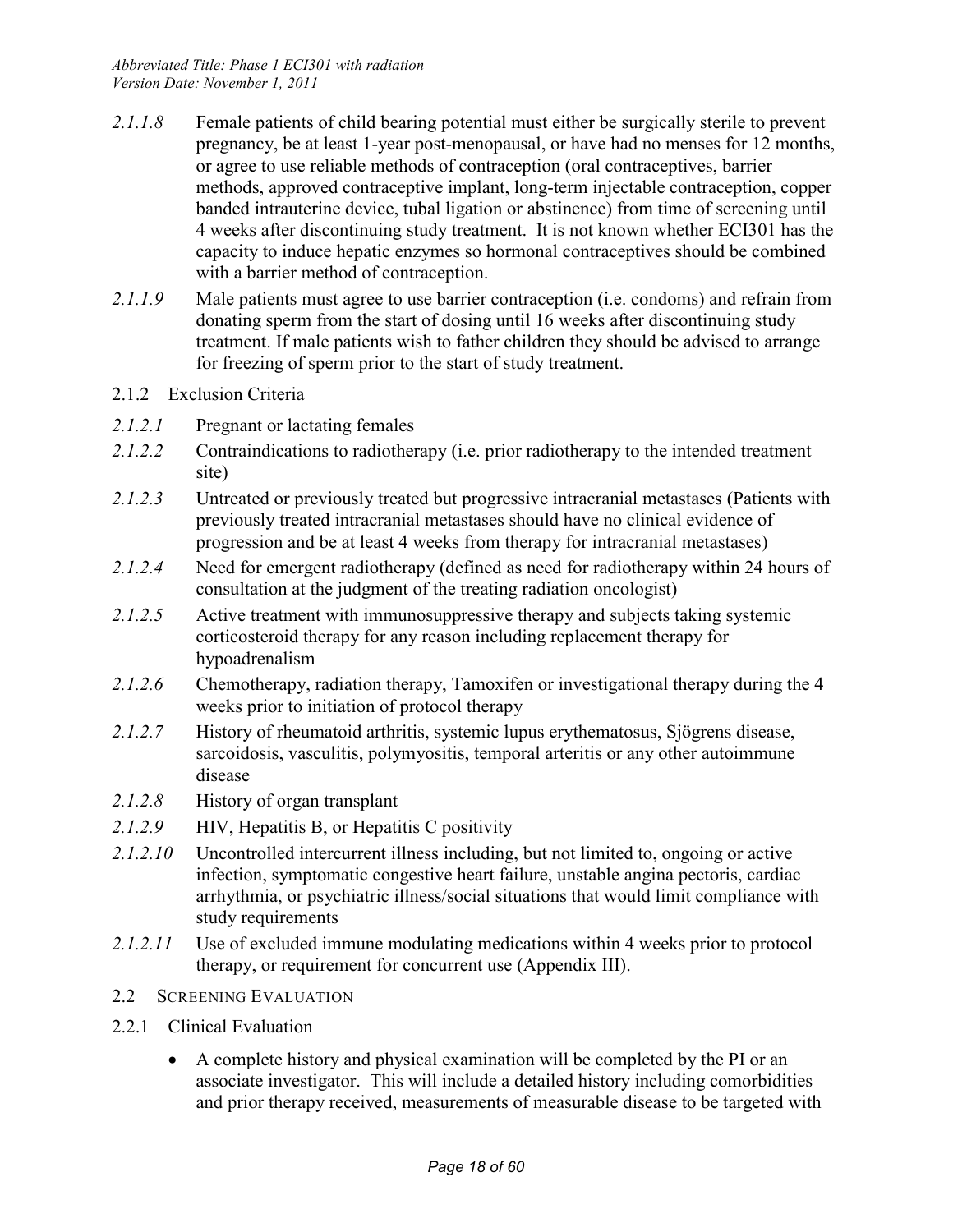radiation, signs, and symptoms caused by the cancer, determination of ECOG performance status.

- Vital signs: Including height and weight
- ECG within one week of study entry
- 2.2.2 Laboratory Evaluation

Pre- treatment blood tests should be performed within one week of study entry.

- Hematology: complete blood count, differential, platelet count, PT, PTT
- Chemistries: LDH, SGOT, SGPT, alkaline phosphatase, bilirubin (total and direct), BUN, serum creatinine, serum electrolytes, calcium, magnesium, phosphorus, uric acid, albumin.
- 24 hour urine for measurement of creatinine clearance and urine protein
- Urinalysis
- Urine Pregnancy Test: required for females of childbearing potential
- Viral serologies: HIV screening; Hepatitis B and C screening within three weeks of study entry

#### 2.2.3 Radiographic Evaluation

- CT will be the preferred imaging modality for metastatic sites of non-bone location. CT of the metastatic site to be treated within 3 weeks of entry into the protocol can be used as the baseline evaluation. If scans were obtained from another institution, copies should be produced and maintained on file with the PI.
- For bone lesions with or without soft tissue extension, MRI and plain films of the site to be treated will be obtained as the baseline study.
- Additional complementary imaging studies may be obtained for baseline measurements if CT or MRI is felt to be insufficient (i.e. Ultrasound).

## 2.2.4 Pathologic Review**:**

Outside report confirming metastatic malignancy will be acceptable for study entry. In certain cases, for example a patient with pathologically documented prostate cancer and elevated PSA after definitive local therapy with radiographic evidence of metastases, pathologic confirmation of metastasis disease is not required. NIH review of pathologic material will be completed in all patients enrolled.

#### 2.3 REGISTRATION PROCEDURES

Authorized staff must register an eligible candidate with NCI Central Registration Office (CRO) within 24 hours of signing consent. A registration Eligibility Checklist from the web site (http://camp.nci.nih.gov/ccr/welcome.htm) must be completed and faxed to 301-480-0757. After confirmation of eligibility at Central Registration Office, CRO staff will call pharmacy to advise them of the acceptance of the patient on the protocol prior to the release of any investigational agents. Verification of Registration will be forwarded electronically via e-mail to the research team. A recorder is available during non-working hours.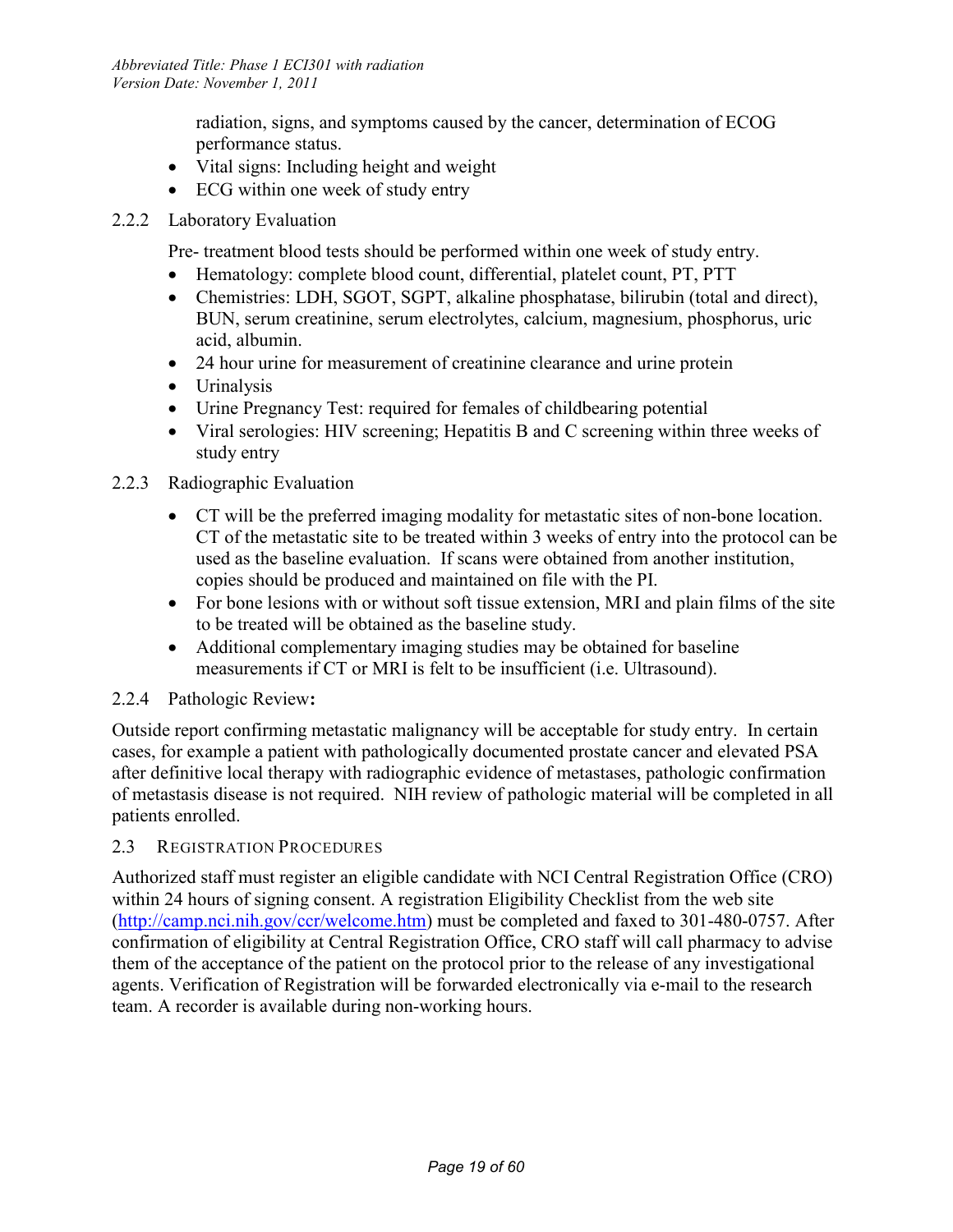## **3 STUDY IMPLEMENTATION**

#### 3.1 STUDY DESIGN:

This is a Phase I trial of ECI301 delivered concurrently with palliative radiotherapy. Radiation will be delivered at a dose of 3 Gy per daily fraction, Monday through Friday, to a total dose of 30 Gy delivered in two weeks. As many as two extracranial sites may be treated with radiotherapy simultaneously on this protocol. ECI301 will be delivered as an IV infusion during week 2 on the day of irradiation approximately one to two hours after the radiation treatment. Escalation will begin at the 25 μg/kg dose level and will proceed in cohorts of 3-6 patients. The MTD cohort will be expanded to six patients. Optional tumor biopsies will be obtained prior to the start of therapy and at one week after completion of radiation. Patients will be followed until 6 months after completion of treatment to evaluate response.

#### 3.1.1 Dose Limiting Toxicity

- Toxicity for the purposes of dose escalation will be assessed during the active treatment phase and for two weeks after the completion of therapy. Toxicity will be graded according to the National Cancer Institute CTCAE (version 4.0) and the RTOG acute toxicity scoring scale.
- Dose-limiting toxicity (DLT) will be defined as follows:
	- o Any grade 3 or greater non-hematologic toxicity is a DLT
	- o Any grade 3 neutropenia or thrombocytopenia is a DLT
	- o Any grade 4 anemia is a DLT
	- o Nausea, vomiting, diarrhea, tumor pain, or pre-existing hyponatremia, dyselectrolytemia, or orthostatic hypotension has been optimally treated with anti-emetics, anti-diarrheal, analgesics, or hydration and which persists for over 48 hours despite maximal medical therapy is considered a DLT
	- o Toxicity requiring a cumulative radiation treatment delay of 4 or more days will be considered a DLT.
	- o In addition, grade 3 or higher acute RTOG toxicity will be considered a doselimiting toxicity (Appendix I).
- Grade 3 or higher RTOG toxicities attributable to disease progression or pre-existing medical condition will not be considered a DLT.
- No additional study drug will be delivered after a DLT.
- Toxicity will be recorded with the RTOG Scoring Scale in patients undergoing follow up at time points of weeks 3, 4, 6 and 12 weeks (acute scoring scale – Appendix I) and 6 months (late scoring scale - Appendix II).

#### 3.1.2 Dose Escalation

Radiation will begin on day 1 for all dose regimens. ECI301 will be delivered daily approximately one to two hours after irradiation (week 2). Every effort will be made to have the time of day of these treatments be consistent.

Dose escalation will begin at 25 µg/kg daily.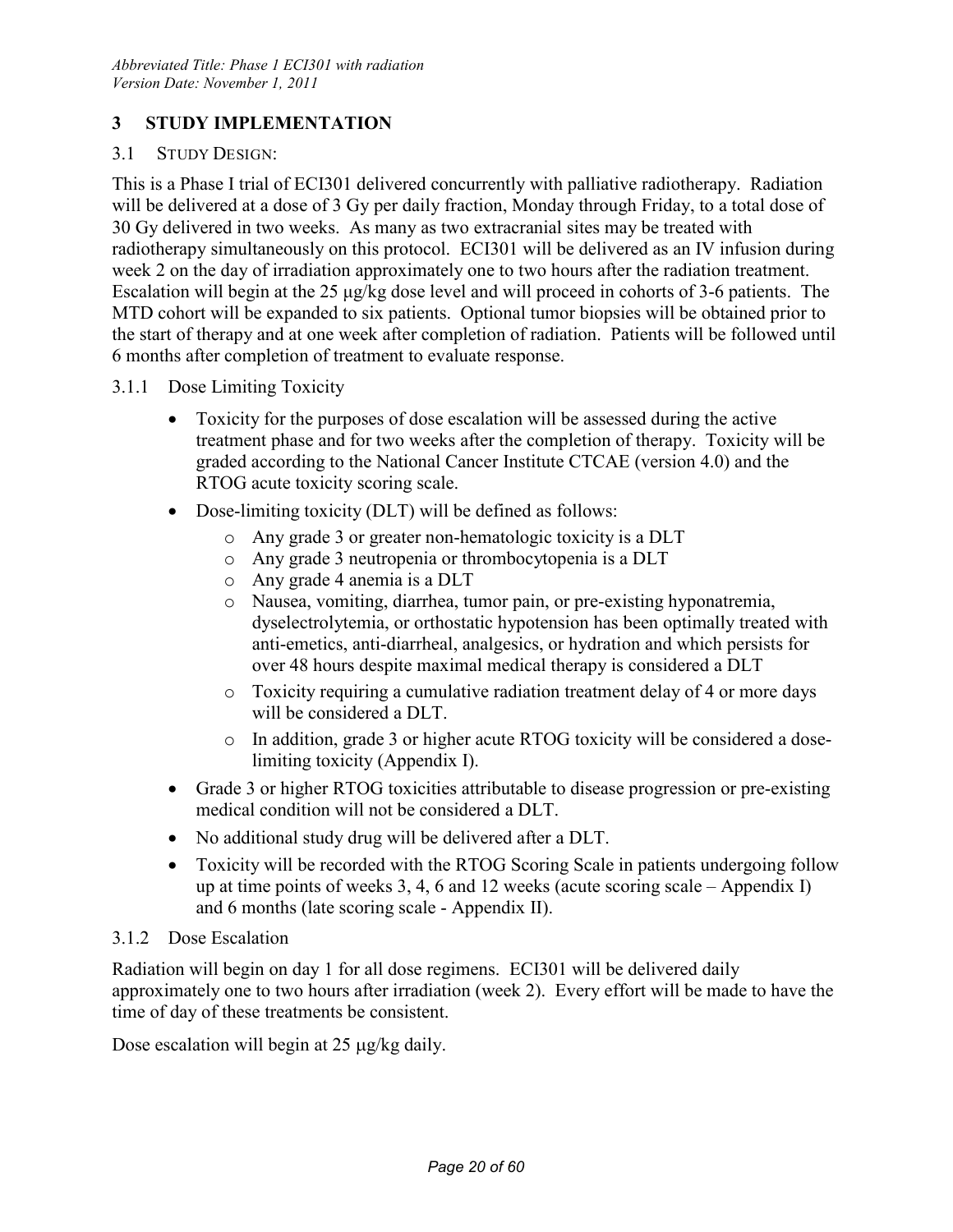|                   | <b>Dose Escalation Schedule</b> |
|-------------------|---------------------------------|
| <b>Dose Level</b> | Daily Dose of ECI301            |
| Level 1           | $25 \mu g/kg$                   |
| Level 2           | $50 \mu g/kg$                   |
| Level 3           | $82.5 \mu g/kg$                 |
| Level 4           | $125 \mu g/kg$                  |
| Level 5           | $175 \mu g/kg$                  |

Dose escalation will proceed in cohorts of 3–6 patients based on the rules outlined in the table below. DLT will be evaluated during the active treatment phase and in the first three weeks after treatment. Dose escalation will not proceed until all patients have concluded 2 weeks of follow up in the prior dose level to allow complete documentation of DLTs. The MTD or recommended Phase II dose is the highest dose level at which no more than 1 of 6 patients experience DLT during treatment or the first three weeks after treatment, and the dose below that at which at least 2 (of  $\leq$ 6) patients have DLT as a result of the drug. If a patient did not experience DLT and did not finish treatment, he or she will not be evaluable for toxicity and will be replaced in the study.

| <b>Number of Patients with</b><br>DLT<br>at a Given Dose Level                      | <b>Escalation Decision Rule</b>                                                                                                                                                                                                                                                                                                                                                                                                                       |
|-------------------------------------------------------------------------------------|-------------------------------------------------------------------------------------------------------------------------------------------------------------------------------------------------------------------------------------------------------------------------------------------------------------------------------------------------------------------------------------------------------------------------------------------------------|
| $0$ out of $3$                                                                      | Enter 3 patients at the next dose level                                                                                                                                                                                                                                                                                                                                                                                                               |
| $\geq$ 2                                                                            | Dose escalation will be stopped. This dose level will<br>be declared the maximally administered dose<br>(highest dose administered). Three (3) additional<br>patients will be entered at the next lowest dose level<br>if only 3 patients were treated previously at that dose.                                                                                                                                                                       |
| 1 out of 3                                                                          | Enter at least 3 more patients at this dose level.<br>If 0 of these 3 patients experience DLT, proceed<br>$\bullet$<br>to the next dose level.<br>If 1 or more of this group suffer DLT, then dose<br>$\bullet$<br>escalation is stopped, and this dose is declared<br>the maximally administered dose. Three (3)<br>additional patients will be entered at the next<br>lowest dose level if only 3 patients were treated<br>previously at that dose. |
| $\leq$ 1 out of 6 at highest dose<br>level below the maximally<br>administered dose | This is generally the recommended phase 2 dose. At<br>least 6 patients must be entered at the recommended<br>phase 2 dose.                                                                                                                                                                                                                                                                                                                            |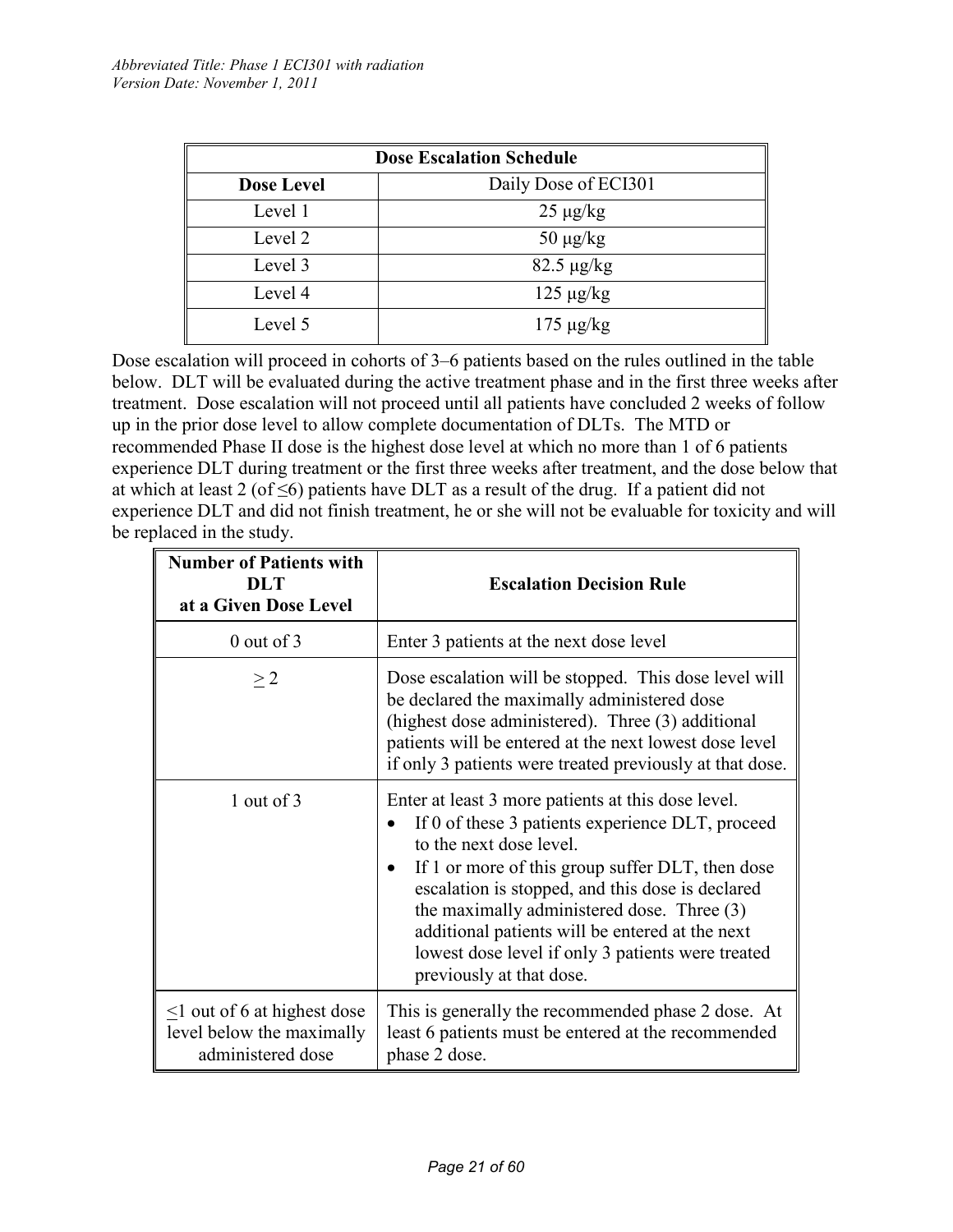#### 3.2 STUDY DRUG ADMINISTRATION:

ECI301 will be prepared by the Clinical Center Pharmacy and provided to the Day Hospital or inpatient unit. The pharmacy will provide a single syringe of ECI301 appropriate for intravenous bolus infusion. ECI301 will be delivered as a daily infusion approximately one to two hours after irradiation during week 2, Monday through Friday. The infusion will be delivered in the Clinical Center Day Hospital or inpatient unit. The infusion will be delivered after completion of radiation. Every effort will be made to have the time of day of these treatments and sample collections be consistent. The bolus infusion will be administered at a rate of approximately 1 mL/second. Vital signs (temperature, heart rate, blood pressure, respirations and pulse oximetry) will be assessed on Week 2 Day 1 prior to infusion and at 15 minutes, 30 minutes, 1, 2, 4, 6, and 8 hours following the dose. On subsequent days, Week 2, Days 2-5, vital signs will be assessed prior to ECI301 infusion and an hour following.

There is no required or recommended premedication prior to infusion.

#### 3.3 DOSE MODIFICATION FOR TOXICITIES:

There will be no dose modifications for toxicity. If a patient experiences a DLT they will be removed from the study drug but will continue to receive radiotherapy as deemed appropriate by the PI.

- 3.4 PROTOCOL THERAPY AND EVALUATION
- 3.4.1 Pretreatment studies (Baseline)
	- (to be obtained within one week of initiation of protocol therapy unless otherwise noted)
		- Clinical evaluation, vital signs
		- Laboratory: if done at screening, repeat only if greater than a week has elapsed prior to start of treatment.
		- CBC with differential, lymphocyte phenotype TBNK, serum chemistry with electrolytes, BUN, Creatinine, liver function tests, PT, PTT, Urinalysis
		- Adverse Event/Toxicity assessment
		- Optional biopsy
		- Research laboratory studies. Every effort will be made to have the time of day of these collections be consistent.
			- o 6 mL plasma EDTA tube
			- o three 8 mL CPT tubes
- 3.4.2 On treatment studies and therapy
	- Clinical evaluation, vital signs, assessment of adverse events weekly (CTC and acute RTOG)
	- Laboratory: CBC with differential, lymphocyte phenotype TBNK, serum chemistry with electrolytes, BUN, Creatinine, liver function tests, PT, PTT, (Week 1Day 4 or 5; Week 2: Day 1 and 5)
	- Urinalysis Week 2 Day 1 and 5
	- Electrocardiogram Week 2 Day1 and Day 5 approximately 45 minutes after ECI301
	- Radiotherapy: Radiotherapy will be delivered M-F week 1 and week 2, as described in section 3.6.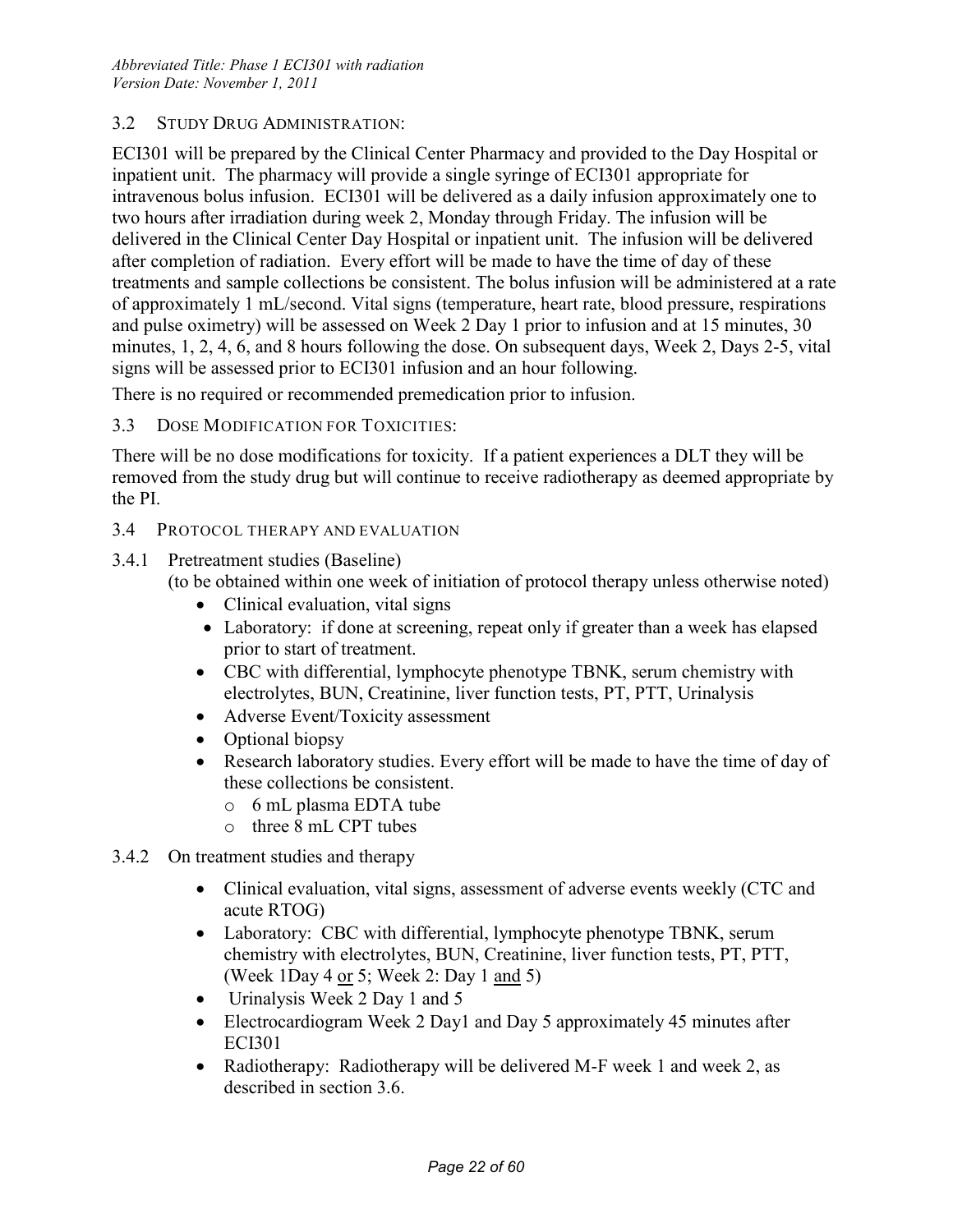- ECI301 will be delivered as a bolus infusion daily, approximately one to two hours after irradiation during week 2, as described in 3.2.
- Vital signs (temperature, heart rate, blood pressure, respirations, pulse oximetry) will be assessed on Week 2 Day 1 prior to ECI301 infusion and at 15 minutes, 30 minutes, 1, 2, 4, 6, and 8 hours following the dose. On subsequent days, Week 2, Days 2-5, vital signs will be assessed prior to ECI301 infusion and an hour following.
- Research laboratory studies (Week 1: Day 4 or 5; Week 2 Day 1 and Day 5). Every effort will be made to have the time of day of these collections be consistent.
	- o 6 mL plasma EDTA tube
	- o three 8 mL CPT tubes (NOT needed on Week 2 Day 1)
- Pharmacokinetics: Week 2, Day 1 and Day 4 at time 0, 15 minutes, 30 minutes, 1, 2, 4, 6, 8, and 24 hours after the last dose of ECI301. Plasma will be drawn in 3 mL EDTA tubes Follow-up studies
- 3.4.3 Follow-up studies
	- Week 3 and 4 (week 1 and 2 after completion of therapy)
		- o Clinical evaluation and vital signs, assessment of adverse events(CTC and acute RTOG)
		- o Laboratory: CBC with differential, lymphocyte phenotype TBNK, serum chemistry with electrolytes, BUN, Creatinine, liver function tests , PT, PTT, urinalysis
		- o Optional biopsy (week 3 only)
		- o Research laboratory. Every effort will be made to have the time of day of these collections be consistent:
			- o 6 mL plasma EDTA tube
			- o three 8 mL CPT tubes (Not needed on Week 4).
	- Week 6, week 12, and 6 months
		- o Clinical evaluation and vital signs, RTOG toxicity scoring (acute scoring at 6 weeks and 12 weeks, late scoring at 6 months
		- o Laboratory: CBC with differential, serum chemistry with electrolytes, BUN, Creatinine, liver function tests
		- o Research labs (at week 6 only). Every effort will be made to have the time of day of these collections be consistent.
			- o 6 mL plasma EDTA tube
		- o 24 hour urine collection for creatinine clearance and protein (week 6 only).
		- o Radiographic evaluation of the treated site as appropriate for response assessment, (CT or MR the same modality as used for pretreatment measurements)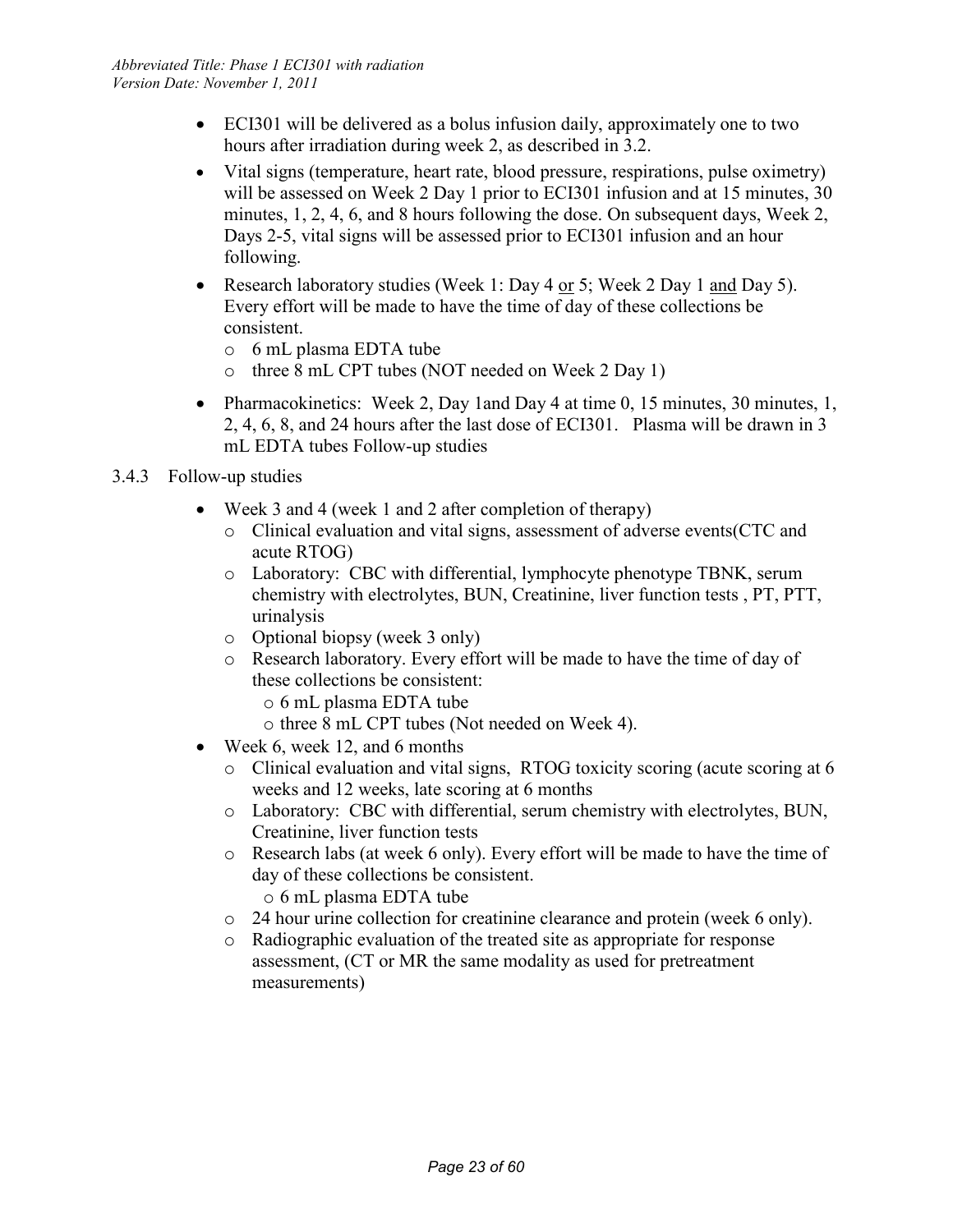#### 3.5 STUDY CALENDAR

| <b>Procedure</b>                                                                                    | Screening/          |                  | <b>Active Treatment</b> |                       | <b>Post Therapy Follow-up</b> |                  |                |                  |
|-----------------------------------------------------------------------------------------------------|---------------------|------------------|-------------------------|-----------------------|-------------------------------|------------------|----------------|------------------|
|                                                                                                     | <b>Baseline</b>     | Week 1           | Week 2                  | Week 3                | Week 4                        | Week 6           | Week 12        | Month 6          |
| History and PE                                                                                      | $X^{\!\!I}$         |                  |                         |                       |                               |                  |                |                  |
| Clinical evaluation and Vital signs                                                                 | $\boldsymbol{X}$    | $\boldsymbol{X}$ | X                       | X                     | $\boldsymbol{X}$              | X                | X              | X                |
| Performance Score                                                                                   | $\overline{X}$      |                  |                         |                       |                               |                  |                |                  |
| Pathology Review                                                                                    | $X^{\!\!I}$         |                  |                         |                       |                               |                  |                |                  |
| Radiation                                                                                           |                     | $\boldsymbol{X}$ | X                       |                       |                               |                  |                |                  |
| <b>ECI301</b>                                                                                       |                     |                  | X                       |                       |                               |                  |                |                  |
| Radiological/Response Assessments                                                                   | $X^{\prime}$        |                  |                         |                       |                               | X                | X              | X                |
| <b>Adverse Events/Toxicity</b>                                                                      | X                   | X                | $\boldsymbol{X}$        | $\overline{X}$        | $\boldsymbol{X}$              | $\boldsymbol{X}$ | $\overline{X}$ | $\overline{X}$   |
| Assessment <sup>5</sup>                                                                             |                     |                  |                         |                       |                               |                  |                |                  |
| <b>Concomitant Medications</b>                                                                      | X                   | X                | X                       | $\overline{X}$        | $\boldsymbol{X}$              | X                | $\overline{X}$ | $\boldsymbol{X}$ |
| ECG                                                                                                 | X                   |                  | $X^3 X^3$               |                       |                               |                  |                |                  |
| Clinical Labs:<br>CBC with diff, Acute Care, Hepatic<br>& Mineral Panels, LDH, uric acid,<br>PT/PTT | $\boldsymbol{X}$    | $X^2$            | $X^2 X^2$               | $\overline{X}$        | X                             | $\boldsymbol{X}$ | X              | $\boldsymbol{X}$ |
| lymphocyte phenotype TBNK                                                                           | X                   | $X^2$            | $X^2X^2$                | $\overline{X}$        | $\boldsymbol{X}$              |                  |                |                  |
| $urine$ $HcG$                                                                                       | $X^{\prime}$        |                  |                         |                       |                               |                  |                |                  |
| 24 hour urine creatinine/protein                                                                    | $X^I$               |                  |                         |                       |                               | X                |                |                  |
| Urinalysis                                                                                          | X                   |                  | X                       | X                     | X                             |                  |                |                  |
| HIV, Hep B, Hep C screening                                                                         | $X^I$               |                  |                         |                       |                               |                  |                |                  |
| Research Labs:<br>three 8mL CPT tubes<br>6 mL EDTA tube                                             | $\overline{X}$<br>X | X<br>X           | $X^4$<br>XX             | $\boldsymbol{X}$<br>X | $X^4$                         | $X^4$            |                |                  |
| Pharmakokinetics <sup>6</sup>                                                                       |                     |                  | $X^6 X^6$               |                       |                               |                  |                |                  |
| <b>Optional Biopsies</b>                                                                            | X                   |                  |                         | X                     |                               |                  |                |                  |

1. Studies that are required at screening only (i.e., If done at screening, do not need to be repeated at baseline)

2. Clinical laboratory tests: Week 1: Day 4 or 5 and Week 2: Day 1 and 5.

3. ECG within 1 week baseline, Week 2 Day 1 and Day 5 approximately 45 minutes after ECI301

4. Research labs Week 2 Day 1 EDTA tube only; Week 2 Day 5 EDTA and three CPT tubes; Weeks 4and 6 EDTA only

5. CTC and RTOG until week 4, then RTOG only. Use RTOG acute through 12 weeks, then RTOG late.

6. Pharmacokinetic analysis will be performed on Week 2, Day 1 and Day 4 at time 0, 15 minutes, 30 minutes, 1, 2, 4, 6, 8, and 24 hours after the last dose of ECI301.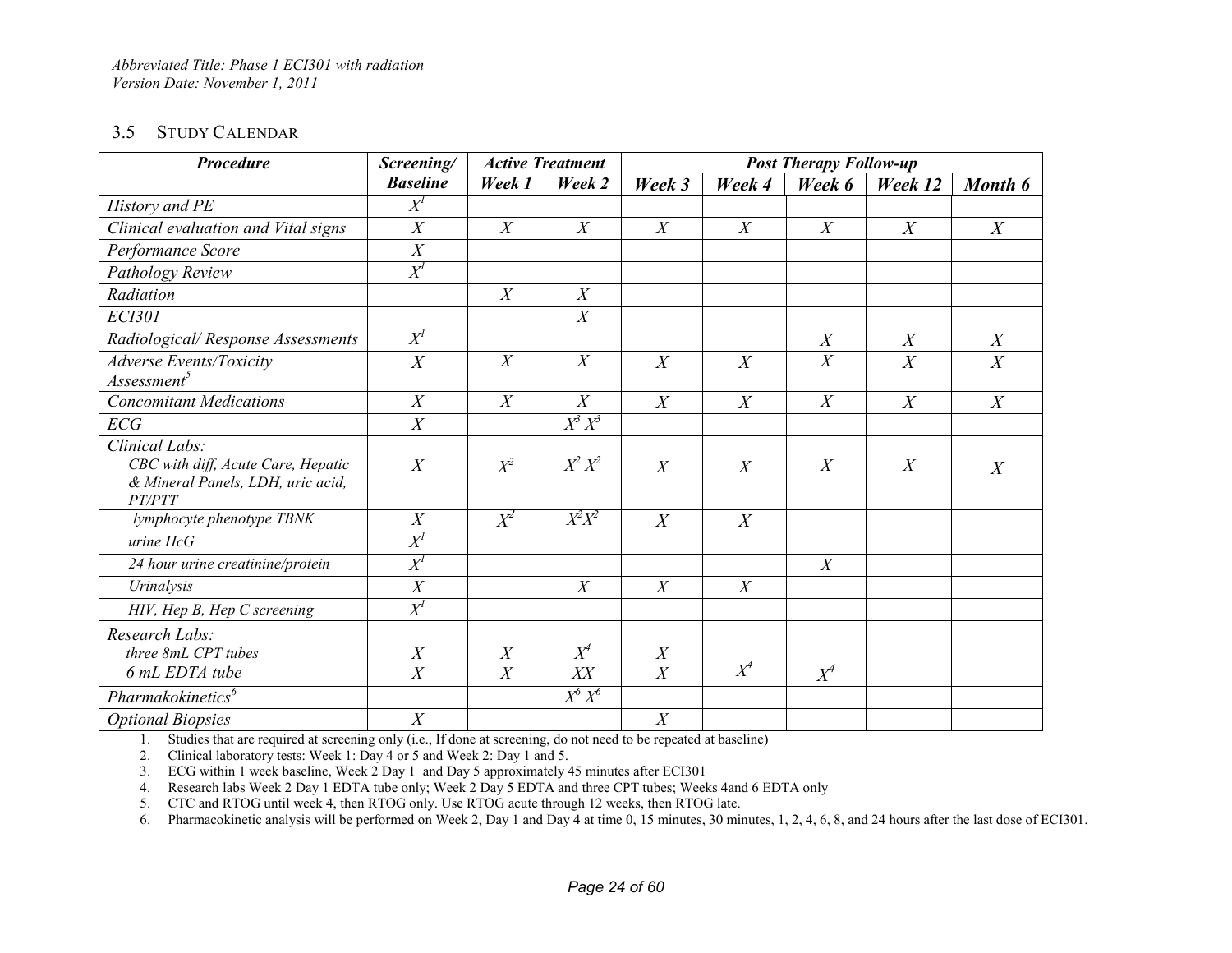#### 3.6 RADIATION THERAPY GUIDELINES:

#### 3.6.1 Simulation.

All patients will undergo CT simulation in the Radiation Oncology Branch. Positioning will be optimized to allow maximal sparing of normal tissues from the treatment field.

#### 3.6.2 Treatment Planning.

The radiated target volume will be defined using the simulation CT with fusion of additional imaging (i.e. diagnostic CT, PET, MRI) as needed for target delineation. The radiated target will be chosen based on a clinical need for treatment. The gross tumor volume (GTV) will be defined as all evident tumor in the radiation target site on clinical examination and radiographic imaging. The clinical target volume (CTV) will be defined as the GTV with a 1 cm margin with corrections in margin allowed for normal barriers to tumor spread (i.e. uninvolved bone or skin). Maximum planning target volume (PTV) margin on CTV will be limited to 1.5 cm with a minimum of 0.5 cm. Three dimensional planning will be used to minimize exposure of surrounding normal tissues. Planning will be optimized such that the planning target volume will be encompassed within the 95% isodose line. Every attempt will be made to ensure that the global maximum dose should not exceed 115% of the prescription dose. Treatment will be delivered with 6MV or greater energy photons or 6MeV or higher electrons. Modifications to the treatment volumes may be made with the approval of the Principal Investigator or Lead Associate Investigator if there is concern that the tumor is inadequately treated or if a normal tissue receives what is considered to be an unsafe dose.

#### 3.6.3 Treatment delivery.

External beam radiation therapy will be administered as 30 Gy delivered over two weeks in 3 Gy daily fractions (Monday through Friday with the exception of federal holidays) in the Radiation Oncology Branch, NCI. Every effort will be made to have the time of day of these treatments be consistent.

#### 3.6.4 Criteria for Removal from Protocol Therapy

- Dose limiting toxicity
- Concurrent illness that in the judgment of the PI would make further protocol therapy unsafe or inappropriate.
- Progression of disease to the extent that in the judgment of the PI continuation of radiotherapy is inappropriate.
- Patient refusal of further protocol therapy.
- Death

#### 3.6.5 Off Study criteria

- Completion of protocol therapy and 6 months of follow up.
- Patient withdrawal of consent for further follow up.
- Death

Authorized staff must notify Central Registration Office (CRO) when a subject is taken offstudy. An off-study form from the web site (http://camp.nci.nih.gov/ccr/welcome.htm) main page must be completed and faxed to 301-480-0757.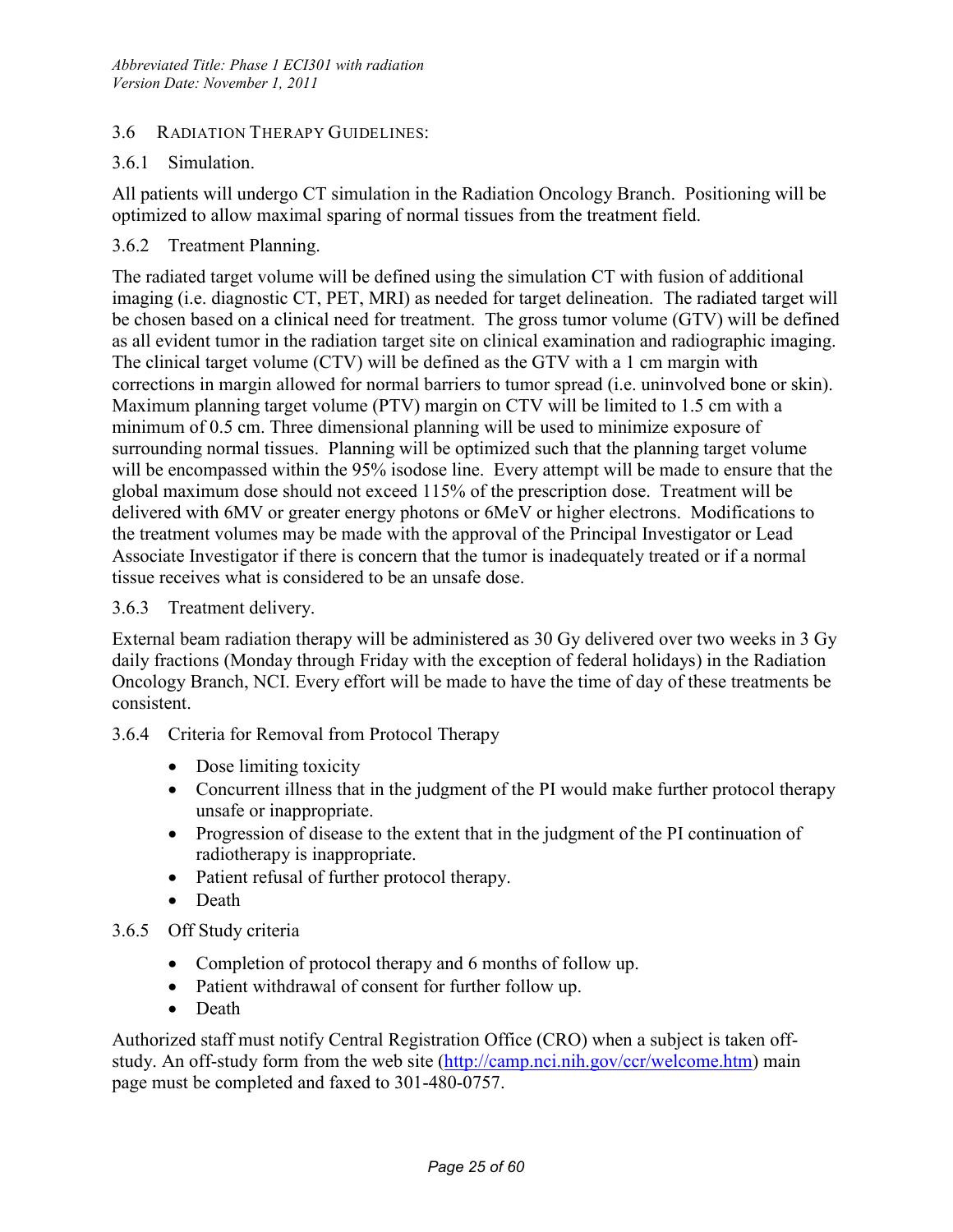## **4 SUPPORTIVE CARE**

Any medication that is considered necessary for the patient's safety and well-being, eg, antiemetics, opioids, may be given at the discretion of the investigator(s) with the exceptions noted below. Concurrent chemotherapy and concurrent targeted agents may not be delivered to patients receiving therapy on this protocol. Patients may continue to use endocrine therapy during protocol therapy (for example androgen suppression or estrogen modulators with the exception of tamoxifen). No other investigational agents, radiotherapy, or chemotherapy may be prescribed during protocol therapy or during the three weeks of follow up after therapy. Growth factors should be avoided during active therapy. The patient must be instructed that no additional medication will be allowed without the prior consent of the investigator. The administration of all medication (including investigational products, prescription, nonprescription or over-the-counter medication) must be recorded in the appropriate sections of the patient's medical record. Concomitant use of anti-inflammatory drugs including NSAIDs and steroids should also be avoided, unless clinically essential. Concurrent use of immunosuppressive medications should be avoided (Appendix III). Concomitant medications should be re-assessed on each weekly on treatment visit and during each post-treatment visit. Vaccinations should be avoided during active therapy and during the first four weeks of follow up.

## **5 BIOSPECIMEN COLLECTION**

#### 5.1 CORRELATIVE STUDIES FOR RESEARCH/PHARMACOKINETIC STUDIES:

Plasma (6 cc EDTAtube) will be collected for cytokine analysis pre-treatment, and on Week 1: Day 4 or 5, Week 2: Day 1 and Day 5 and Week 3, week 4 and week6.. Every effort will be made to have the time of day of these collections be consistent. Plasma will be transported immediately on ice to the laboratory of Dr. Deborah Citrin for processing. Aliquots of plasma will be analyzed for cytokines thought to be involved in the dendritic cell natural killer pathway. 1 mL aliquots of plasma will be sent to Huntingdon Life Sciences for evaluation of anti-MIP1 $\alpha$ antibodies. Samples will be stored at -80°C in Dr. Citrin's laboratory until complete validation of the assay is available

Pharmacokinetic analysis will be performed on Week 2, Day 1 and Day 4 at time 0, 15 minutes, 30 minutes, 1, 2, 4, 6, 8, and 24 hours after the last dose of ECI301. PK samples will be collected in 3ml EDTA tubes and transported immediately on ice to the laboratory of Dr. Deborah Citrin for processing. 1 mL aliquots of plasma will be sent to Huntingdon Life Sciences for PK analysis. Samples will be stored at -80°C in Dr. Citrin's laboratory until complete validation of the assay is available.

Circulating peripheral mononuclear cells will be collected in 3 CPT tubes (8 ml per tube) pretreatment, and on Week 1: Day 4 or 5, Week 2: Day 5 and Week 3. . CPT tubes will be transported immediately on ice to the laboratory of Dr. Deborah Citrin for processing.. Lymphocytes will be divided into aliquots for cryopreservation and fixation for additional studies that will include assessment of dendritic cell precursors and assessment of IFNγ secretion. Aliquots of lymphocytes will be provided to Dr. Jane Trepel for flow cytometry based studies.

Optional core tumor biopsies will be obtained prior to treatment and one week after completion of radiation. These biopsies will be obtained from the target lesion (the radiated metastatic site) pretreatment, which will serve as a baseline measurement for all sites. A core biopsy will be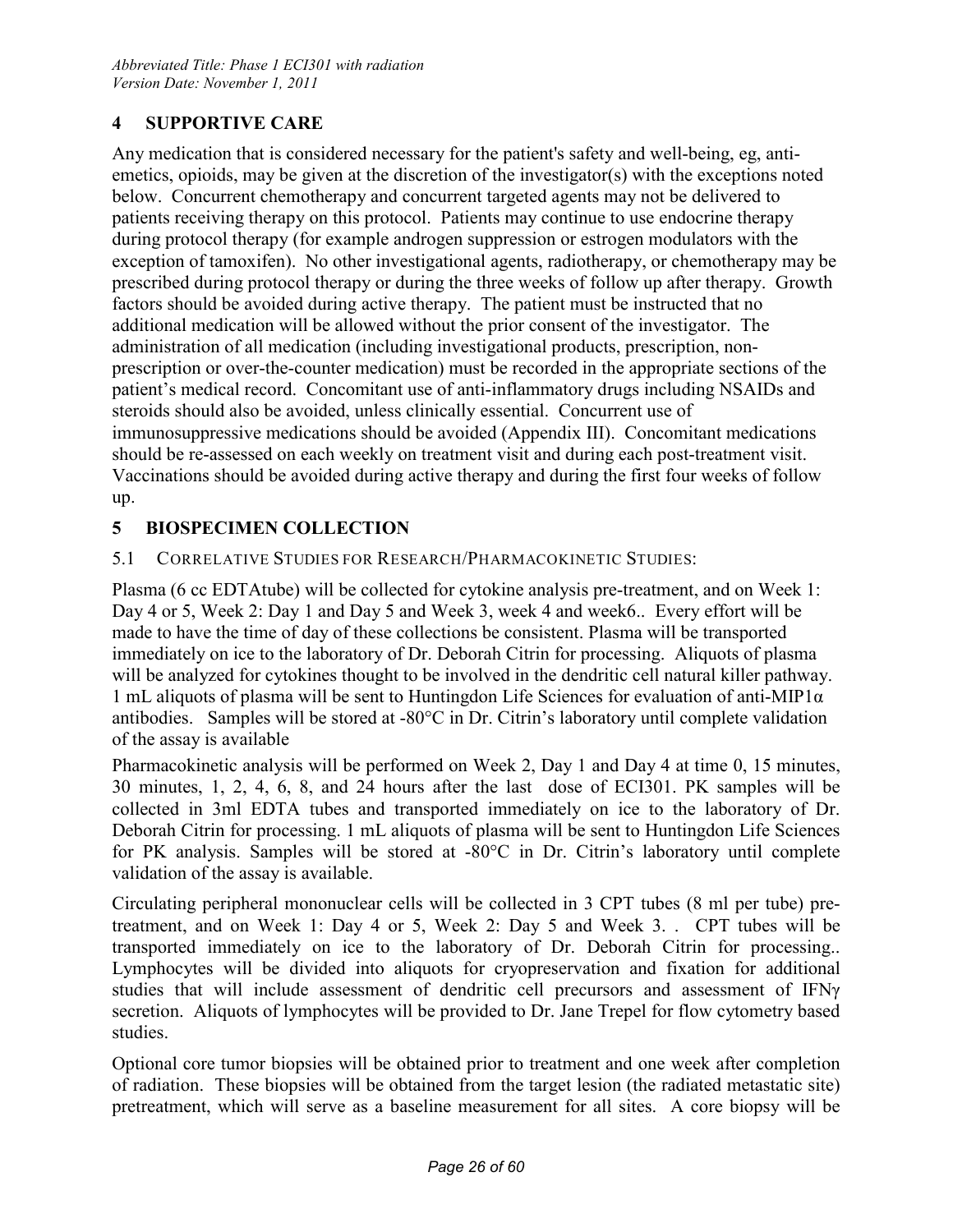obtained from both the radiated target lesion and a separate non-irradiated lesion at the one week follow up time point. Biopsies will be performed in collaboration with interventional radiology. Standard techniques will be used for percutaneous biopsies which may include CT and / or ultrasound guided biopsy. In some cases, such biopsies may be expedited and facilitated with the use of navigation tools, such as a laser guide or GPS-electromagnetic tracking of the needle or ultrasound, to determine which exact angle the biopsy needle will be inserted.

Following collection, specimens will be snap frozen, transported to the laboratory of Dr. Deborah Citrin, and stored at -80º C until use.

> *Deborah Citrin, MD Bldg 10, Rm 3B42 Bethesda, MD 20892 301-496-5457*

Core biopsies will be evaluated for inflammatory cell infiltration via immunohistochemistry. Core biopsies will be processed by the laboratory of pathology and paraffin embedded. The panel of markers tested may include CD3, CD4, CD8, and CD20. Depending on the number of lymphocytes observed, additional studies may include markers such as CD56, TIA, and granzyme. Biopsy studies will be coordinated with Dr. Richard Lee in the department of Dermatopathology and Surgical Pathology.

- 5.2 SAMPLE STORAGE, TRACKING, AND DISPOSITION
	- Samples will be ordered and tracked through the CRIS Screens. Should a CRIS screen not be available, the NIH form 2803-1 will be completed and will accompany the specimen and be filed in the medical record. Samples will not be sent outside NIH without IRB notification and an executed MTA.
	- In the lab, all samples will be barcoded, with data entered and stored in the Labmatrix data base. This is a secure program, with access to the Labmatrix data base limited to defined personnel, who are issued individual user accounts. The program creates a unique barcode ID for every sample and sample box, which cannot be traced back to patients without Labmatrix data base access.
	- The data recorded for each sample includes the patient ID, name, trial name/protocol number, time drawn, cycle time point, dose, material type, as well as box and freezer location. Patient demographics associated with the clinical center patient number are provided in the system. For each sample, there are notes associated with the processing method (delay in sample processing, storage conditions on the ward, etc.).
	- Barcoded samples are stored in barcoded boxes in a locked freezer at either -20 or 80°C according to stability requirements. These freezers are located onsite in the ROB lab area of NIH Building 10, B2.
	- Samples will be stored until requested by a researcher named on the protocol. All requests are monitored and tracked in the Labmatrix data base and are only to be used for research purposes associated with this trial (as per the IRB approved protocol) and any unused samples must be returned to the ROB. Plasma, serum, urine and blister fluid samples collected in the course of this research project may be banked and used in the future to investigate new scientific questions related to this study. However, this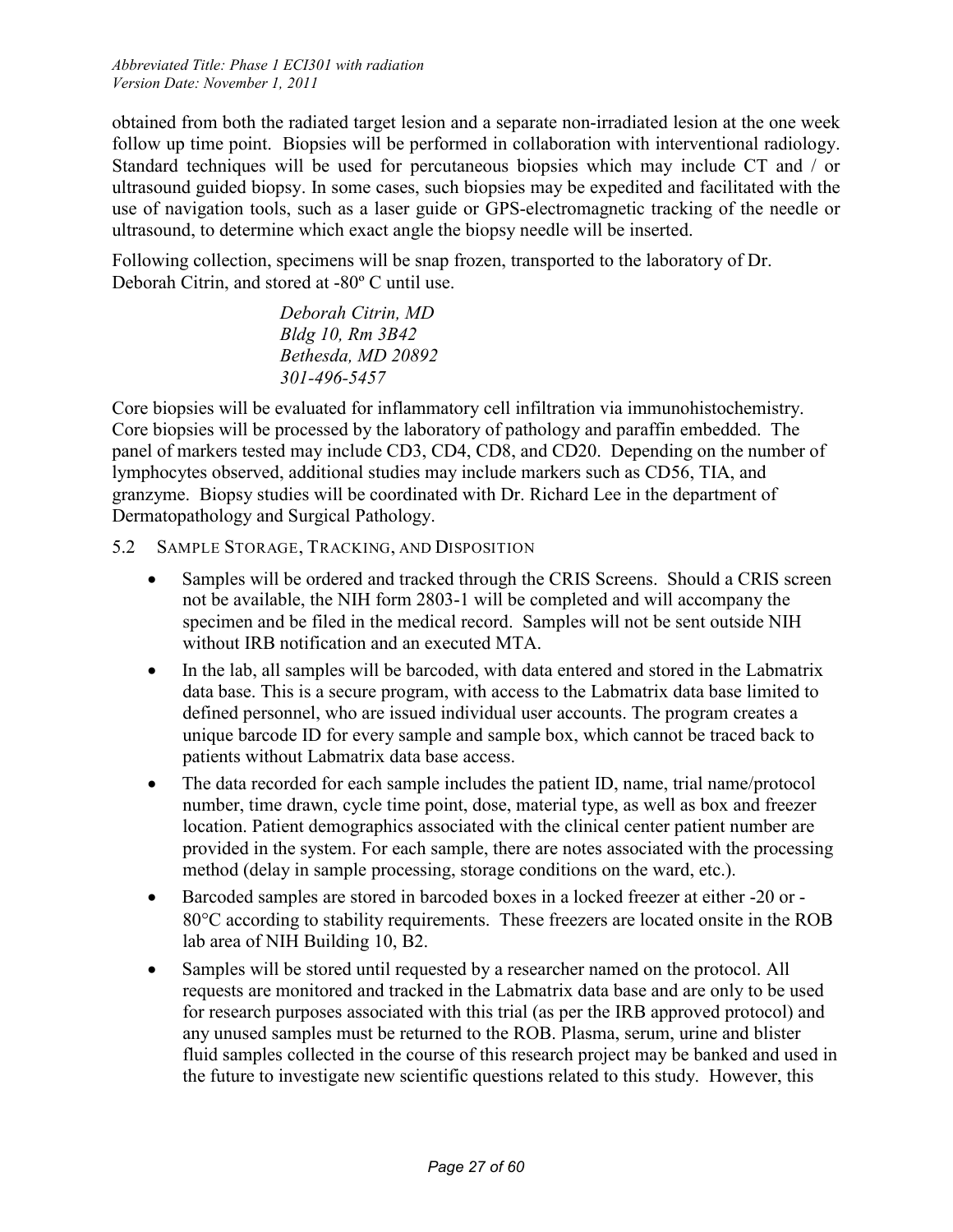research may only be done if the risks of the new questions were covered in the consent document.

- No germline mutation testing will be performed on any of the samples collected.
- At the completion of the protocol, the investigator will dispose of all specimens in accordance with the environmental protection laws, regulations and guidelines of the Federal Government and the State of Maryland.
- Any loss or unintentional destruction of the samples will be reported to the IRB.
- Any new use of the samples will require prospective IRB review and approval.

## **6 DATA COLLECTION AND EVALUATION**

#### 6.1 DATA COLLECTION

- Clinical data and acquired images will be recorded in a NCI CCR database (C3D)**.**
- Clinical data collection for participants receiving radiation therapy will include: demographic information, pathologic diagnosis, clinical stage, history including prior and concurrent therapies, CT reports, lab reports, vital signs, dose of radiation delivered, and toxicity assessment.
- The results of any procedures and/or tests will be included in the patients' hospital chart and/or research records as appropriate. Data from these records may be used in research and scientific publications*.*
- Data collected may be used anonymously, for publications not originally specified, concerning the natural history of disease processes and long term effects of treatment. The data may also be used as the basis for entirely new protocols.

#### 6.2 MEASUREMENT OF EFFECT AND RESPONSE CRITERIA

Although response is not the primary endpoint of this trial, patients with measurable disease will be assessed by standard criteria. For the purposes of this study, patients should be re-evaluated at 6 and 12 weeks and 6 months. Lesions treated with radiotherapy will be considered radiated target lesions. As many as two sites of metastatic disease may receive radiotherapy simultaneously. Additional metastatic sites (non-irradiated target lesions), up to 3 additional lesions, will be followed for evidence of response.

Patients who have received complete therapy with ECI301 and radiation will be considered evaluable for response. Patients with objective disease progression prior to completion of therapy will also be considered evaluable for response rate. Target (irradiated and nonirradiated) lesion measurements will be recorded at each assessment time point for each patient and response will be determined. An analysis of response rate based on a subset of patients must explain which patients were excluded and for which reasons.

#### 6.2.1 Antitumor Effect – Solid Tumors

Response and progression will be evaluated in this study using the Revised Response Evaluation Criteria in Solid Tumors (RECIST) Committee [European Journal Cancer. 45(2):228-247, 2009]. Changes in only the largest diameter (unidimensional measurement) of the tumor lesions are used in the RECIST criteria.

## *6.2.1.1* Definitions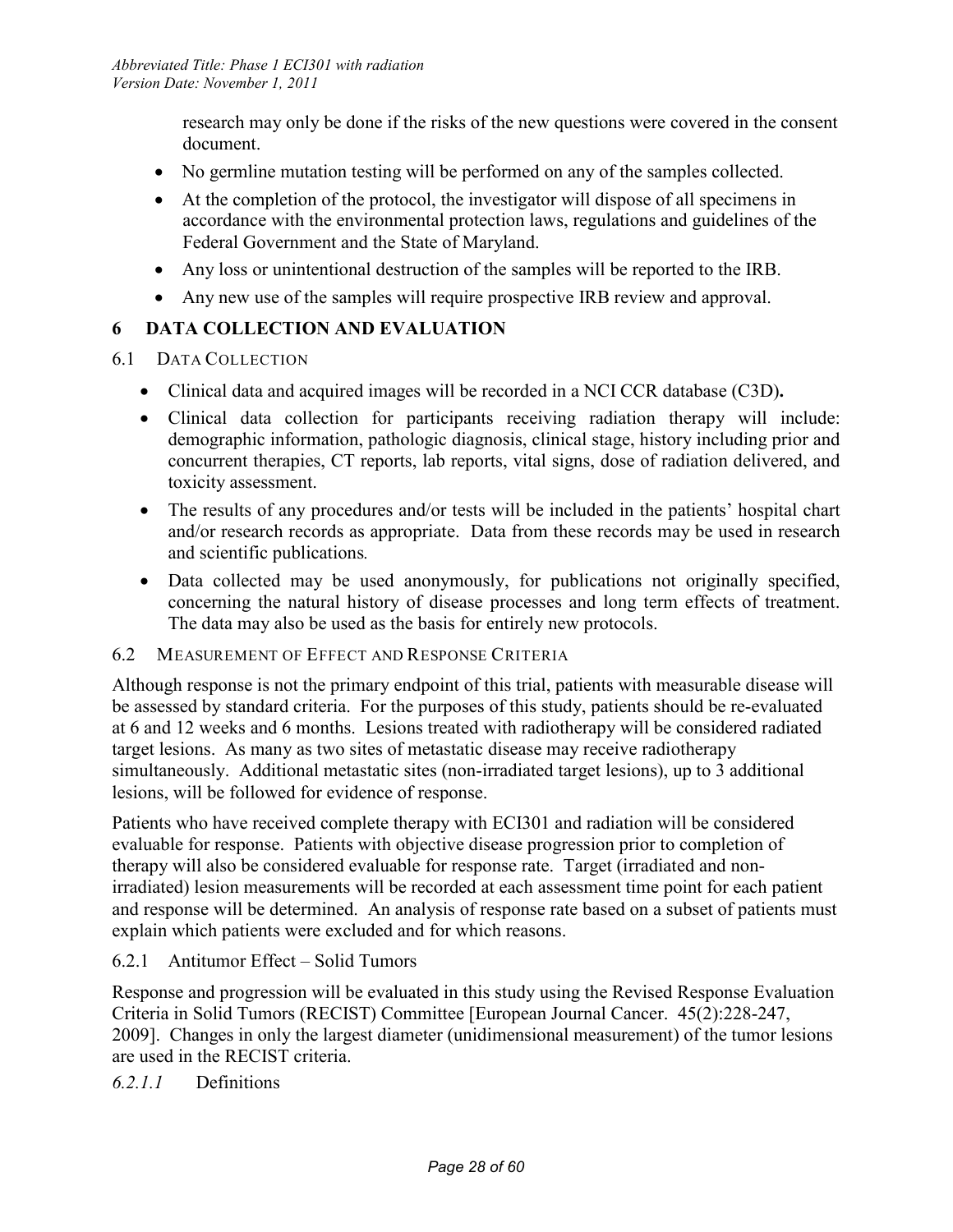Evaluable for toxicity. All patients will be evaluable for toxicity from the time of their first treatment with ECI301.

Evaluable for objective response. Only those patients who have measurable disease present at baseline, have received a complete treatment, and have had their disease re-evaluated will be considered evaluable for response. These patients will have their response classified according to the definitions stated below. (Note: Patients who exhibit objective disease progression prior to the end of treatment will also be considered evaluable.)

#### *6.2.1.2* Disease Parameters

Measurable disease.

Tumor lesions: Must be accurately measured in at least one dimension (longest diameter in the plane of measurement is to be recorded) with a minimum size of:

• 10mm by CT scan (CT scan slice thickness no greater than 5 mm.

• 10mm caliper measurement by clinical exam (lesions which cannot be accurately measured with calipers should be recorded as non-measurable).

• 20mm by chest X-ray.

Malignant lymph nodes: To be considered pathologically enlarged and measurable, a lymph node must be >15mm in short axis when assessed by CT scan (CT scan slice thickness recommended to be no greater than 5 mm). At baseline and in follow-up, only the short axis will be measured and followed

Non-measurable disease. All other lesions, including small lesions (longest diameter <10mm or pathological lymph nodes with P10 to <15mm short axis) as well as truly non-measurable lesions. Lesions considered truly non-measurable include: leptomeningeal disease, ascites, pleural or pericardial effusion, inflammatory breast disease, lymphangitic involvement of skin or lung, abdominal masses/abdominal organomegaly identified by physical exam that is not measurable by reproducible imaging techniques.

Special considerations regarding lesion measurability Bone lesions, cystic lesions, and lesions previously treated with local therapy:

Bone lesions:

- Bone scan, PET scan or plain films are not considered adequate imaging techniques to measure bone lesions. However, these techniques can be used to confirm the presence or disappearance of bone lesions.
- Lytic bone lesions or mixed lytic-blastic lesions, with identifiable soft tissue components, that can be evaluated by cross sectional imaging techniques such as CTor MRI can be considered as measurable lesions if the soft tissue component meets the definition of measurability described above.
- Blastic bone lesions are non-measurable.

Cystic lesions:

- Lesions that meet the criteria for radiographically defined simple cysts should not be considered as malignant lesions (neither measurable nor non-measurable) since they are, by definition, simple cysts.
- Cystic lesions' thought to represent cystic metastases can be considered as measurable lesions, if they meet the definition of measurability described above. However, if noncystic lesions are present in the same patient, these are preferred for selection as target lesions.

Lesions with prior local treatment: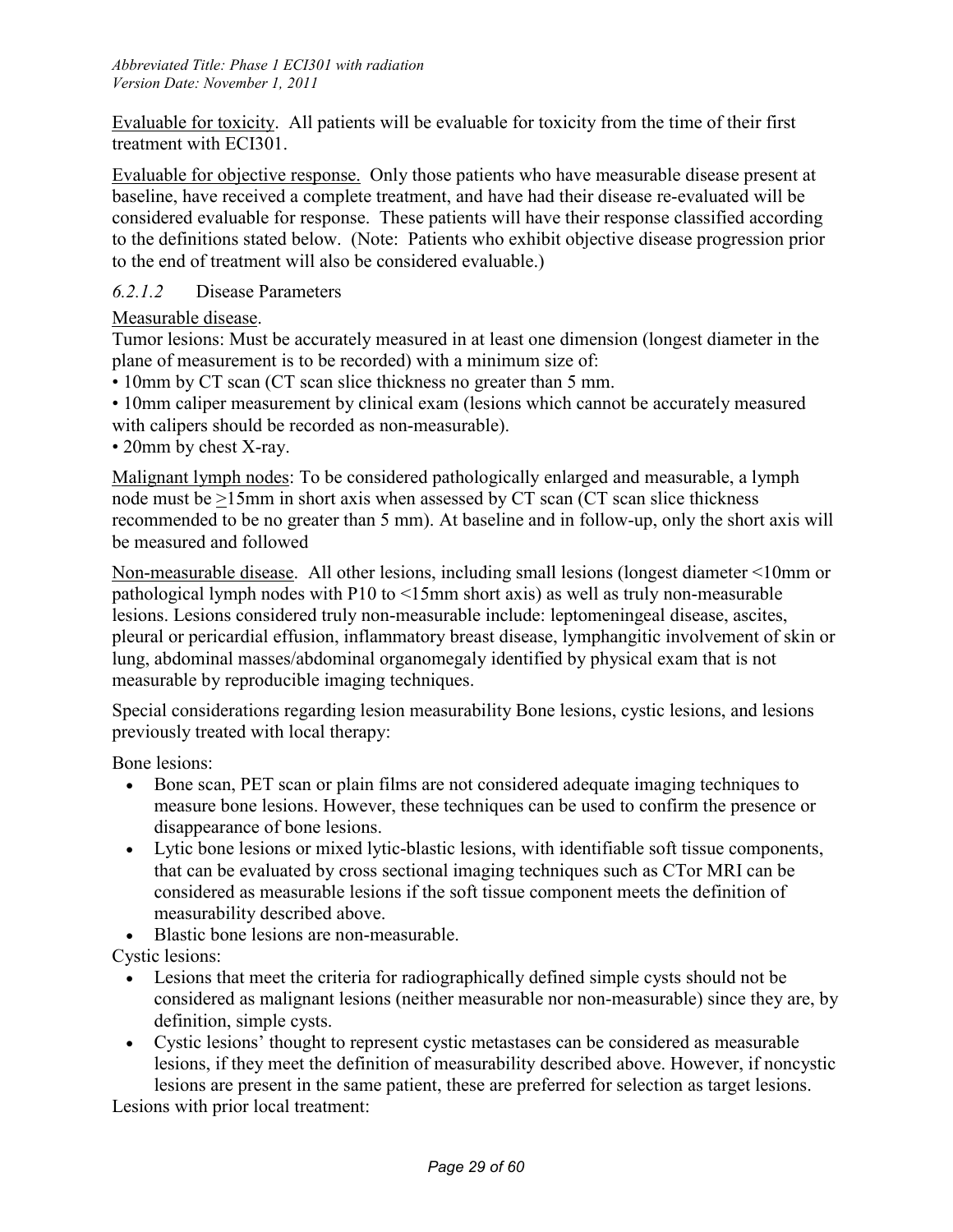• Tumor lesions situated in a previously irradiated area, or in an area subjected to other locoregional therapy, are not considered measurable unless there has been demonstrated progression in the lesion.

#### Target lesions.

For the purposes of this protocol, lesions will be considered a radiated target lesion if they are encompassed in the radiation treatment field. Up to two sites will be radiated and considered evaluable. When more than one measurable lesion is present at baseline all non-irradiated lesions up to a maximum of three lesions total (and a maximum of two lesions per organ/site) should be identified as unirradiated target lesions and will be recorded and measured at baseline.

Radiated target lesions are chosen based on clinical need for treatment. Non-irradiated target lesions for measurement should be selected on the basis of their size (lesions with the longest diameter), be representative of all involved organs, but in addition should be those that lend themselves to reproducible repeated measurements. It may be the case that, on occasion, the largest lesion does not lend itself to reproducible measurement in which circumstance the next largest lesion which can be measured reproducibly should be selected.

Lymph nodes merit special mention since they are normal anatomical structures which may be visible by imaging even if not involved by tumor. Pathological nodes which are defined as measurable and may be identified as target lesions must meet the criterion of a short axis of >15mm by CT scan. Only the short axis of these nodes will contribute to the baseline sum. The short axis of the node is the diameter normally used by radiologists to judge if a node is involved by solid tumor. Nodal size is normally reported as two dimensions in the plane in which the image is obtained (for CT scan this is almost always the axial plane; for MRI the plane of acquisition may be axial, saggital or coronal). The smaller of these measures is the short axis. All other pathological nodes (those with short axis >10mm but <15 mm) should be considered nontarget lesions. Nodes that have a short axis <10mm are considered non-pathological and should not be recorded or followed.

A sum of the diameters (longest for non-nodal lesions, short axis for nodal lesions) for all target lesions will be calculated and reported as the baseline sum diameters. If lymph nodes are to be included in the sum, then as noted above, only the short axis is added into the sum. The baseline sum diameters will be used as reference to further characterize any objective tumor regression in the measurable dimension of the disease.

All other lesions (or sites of disease) including pathological lymph nodes should be identified as non-target lesions and should also be recorded at baseline. Measurements are not required and these lesions should be followed as 'present', 'absent', or in rare cases 'unequivocal progression' (more details to follow). In addition, it is possible to record multiple nontarget lesions involving the same organ as a single item on the case record form (e.g. 'multiple enlarged pelvic lymph nodes' or 'multiple liver metastases').

Non-target lesions. All other lesions (or sites of disease) including pathological lymph nodes should be identified as non-target lesions and should also be recorded at baseline. Non-target lesions should be outside the radiated field. Measurements are not required and these lesions should be followed as 'present', 'absent', or in rare cases 'unequivocal progression'. In addition, it is possible to record multiple non-target lesions involving the same organ as a single item on the case record form (e.g. 'multiple enlarged pelvic lymph nodes' or 'multiple liver metastases').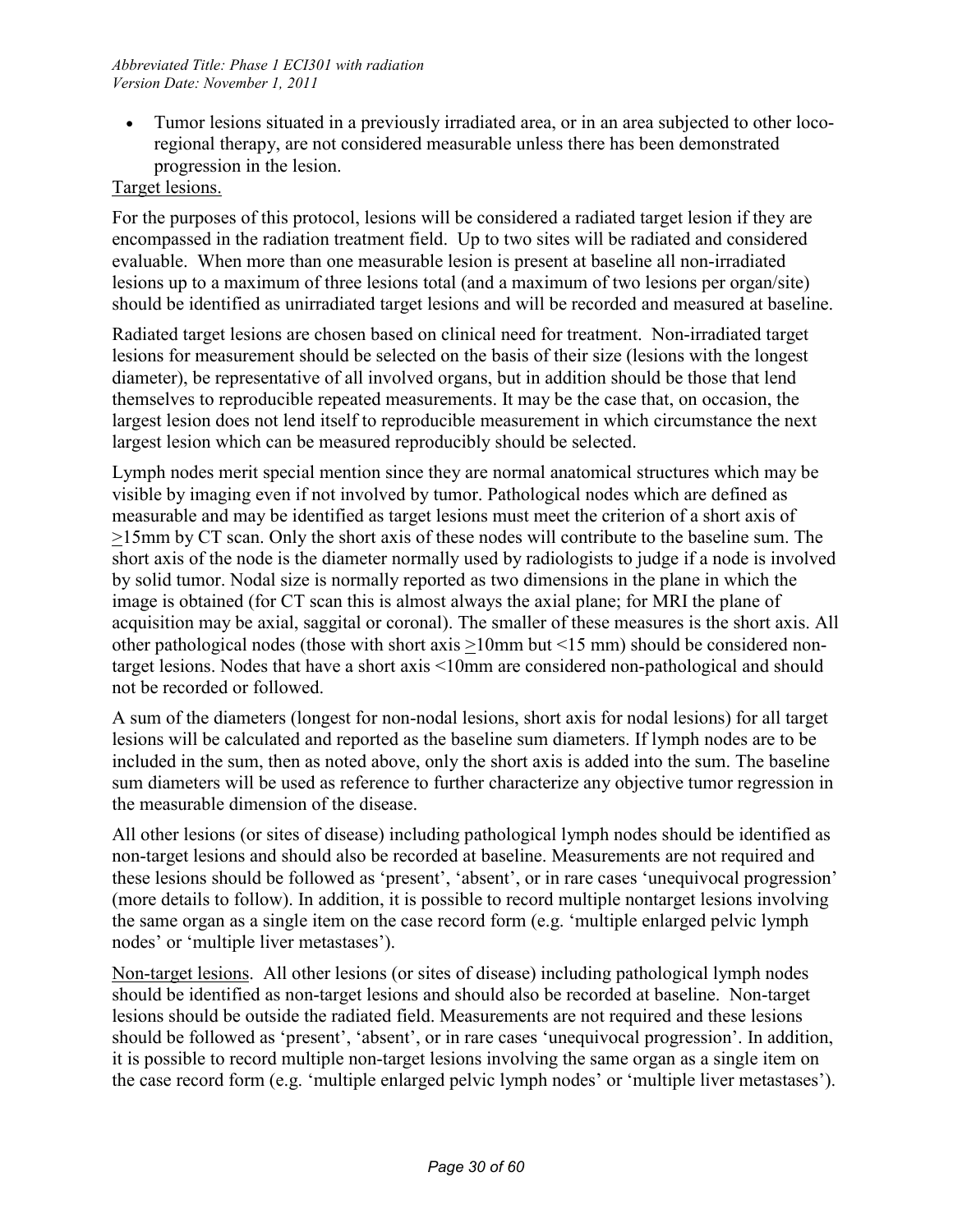#### *6.2.1.3* Methods for Evaluation of Measurable Disease

All measurements should be taken and recorded in metric notation using a caliper if clinically assessed. All baseline evaluations should be performed as closely as possible to the beginning of treatment and never more than 4 weeks before the beginning of the treatment.

The same method of assessment and the same technique should be used to characterize each identified and reported lesion at baseline and during follow-up. Imaging based evaluation should always be done rather than clinical examination unless the lesion(s) being followed cannot be imaged but are assessable by clinical exam.

Clinical lesionsClinical lesions will only be considered measurable when they are superficial and >10mm diameter as assessed using calipers (e.g. skin nodules). For the case of skin lesions, documentation by color photography including a ruler to estimate the size of the lesion is suggested. As noted above, when lesions can be evaluated by both clinical exam and imaging, imaging evaluation should be undertaken since it is more objective and may also be reviewed at the end of the study.

Chest x-rayChest CT is preferred over chest X-ray, particularly when progression is an important endpoint, since CT is more sensitive than X-ray, particularly in identifying new lesions. However, lesions on chest X-ray may be considered measurable if they are clearly defined and surrounded by aerated lung.

Conventional CT and MRI CT is the best currently available and reproducible method to measure lesions selected for response assessment. This guideline has defined measurability of lesions on CT scan based on the assumption that CT slice thickness is 5mm or less. When CT scans have slice thickness greater than 5 mm, the minimum size for a measurable lesion should be twice the slice thickness. MRI is also acceptable in certain situations (e.g. for body scans).

Ultrasound (US) Ultrasound is not useful in assessment of lesion size and should not be used as a method of measurement. Ultrasound examinations cannot be reproduced in their entirety for independent review at a later date and, because they are operator dependent, it cannot be guaranteed that the same technique and measurements will be taken from one assessment to the next. If new lesions are identified by ultrasound in the course of the study, confirmation by CT or MRI is advised. If there is concern about radiation exposure at CT, MRI may be used instead of CT in selected instances.

Endoscopy, Laparoscopy The utilization of these techniques for objective tumor evaluation is not advised. However, they can be useful to confirm complete pathological response when biopsies are obtained or to determine relapse in trials where recurrence following complete response or surgical resection is an endpoint.

Tumor markers Tumor markers alone cannot be used to assess objective tumor response. If markers are initially above the upper normal limit, however, they must normalize for a patient to be considered in complete response. Because tumor markers are disease specific, instructions for their measurement should be incorporated into protocols on a disease specific basis. Tumor markers will not be used to assess response on this protocol.

Cytology, Histology These techniques can be used to differentiate between PR and CR in rare cases if required by protocol (for example, residual lesions in tumor types such as germ cell tumors, where known residual benign tumors can remain). When effusions are known to be a potential adverse effect of treatment, the cytological confirmation of the neoplastic origin of any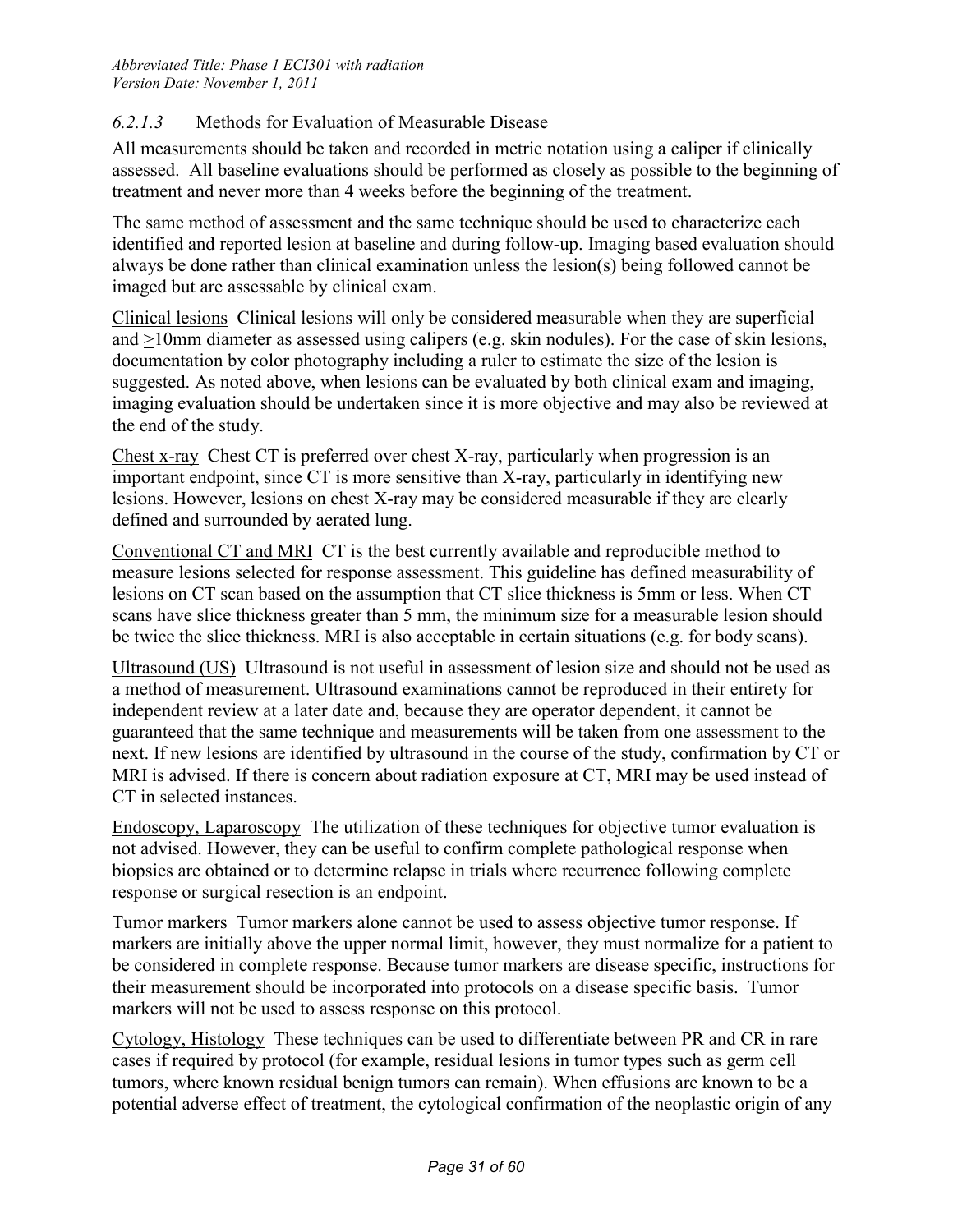effusion that appears or worsens during treatment can be considered if the measurable tumor has met criteria for response or stable disease in order to differentiate between response (or stable disease) and progressive disease.

*6.2.1.4* Evaluation of Target Lesions

Complete Response (CR): Disappearance of all target lesions. Any pathological lymph nodes (whether target or non-target) must have reduction in short axis to <10 mm.

Partial Response (PR): At least a 30% decrease in the sum of diameters of target lesions, taking as reference the baseline sum diameters.

Progressive Disease (PD): At least a 20% increase in the sum of diameters of target lesions, taking as reference the smallest sum on study (this includes the baseline sum if that is the smallest on study). In addition to the relative increase of 20%, the sum must also demonstrate an absolute increase of at least 5 mm. (Note: the appearance of one or more new lesions is also considered progression).

Stable Disease (SD): Neither sufficient shrinkage to qualify for PR nor sufficient increase to qualify for PD, taking as reference the smallest sum diameters while on study.

*6.2.1.5* Evaluation of Non-Target Lesions

Complete Response (CR): Disappearance of all non-target lesions and normalization of tumor marker level. All lymph nodes must be non-pathological in size (<10mm short axis).

#### Incomplete Response/

Stable Disease (SD): Persistence of one or more non-target lesion(s) and/or maintenance of tumor marker level above the normal limits

Progressive Disease (PD): Unequivocal progression of existing non-target lesions. (Note: the appearance of one or more new lesions is also considered progression).

*6.2.1.6* Evaluation of Best Overall Response

The best overall response is the best response recorded from the start of the study treatment until the end of measurements (up to 6 months after therapy) taking into account any requirement for confirmation. The patient's best response assignment will depend on the achievement of both measurement and confirmation criteria.

| <b>Target Lesions</b> | <b>Non-Target</b><br><b>Lesions</b> | <b>New Lesions</b> | <b>Overall</b><br><b>Response</b> |
|-----------------------|-------------------------------------|--------------------|-----------------------------------|
| <b>CR</b>             | <b>CR</b>                           | N <sub>0</sub>     | <b>CR</b>                         |
| <b>CR</b>             | Non-CR/Non-PD                       | N <sub>0</sub>     | <b>PR</b>                         |
| <b>CR</b>             | Not-evaluated                       | N <sub>0</sub>     | <b>PR</b>                         |
| PR                    | Non-PD or not all<br>evaluated      | N <sub>0</sub>     | PR                                |
| <b>SD</b>             | Non-PD or not all<br>evaluated      | No                 | <b>SD</b>                         |
| Not all evaluated     | Non-PD                              | No                 | <b>NE</b>                         |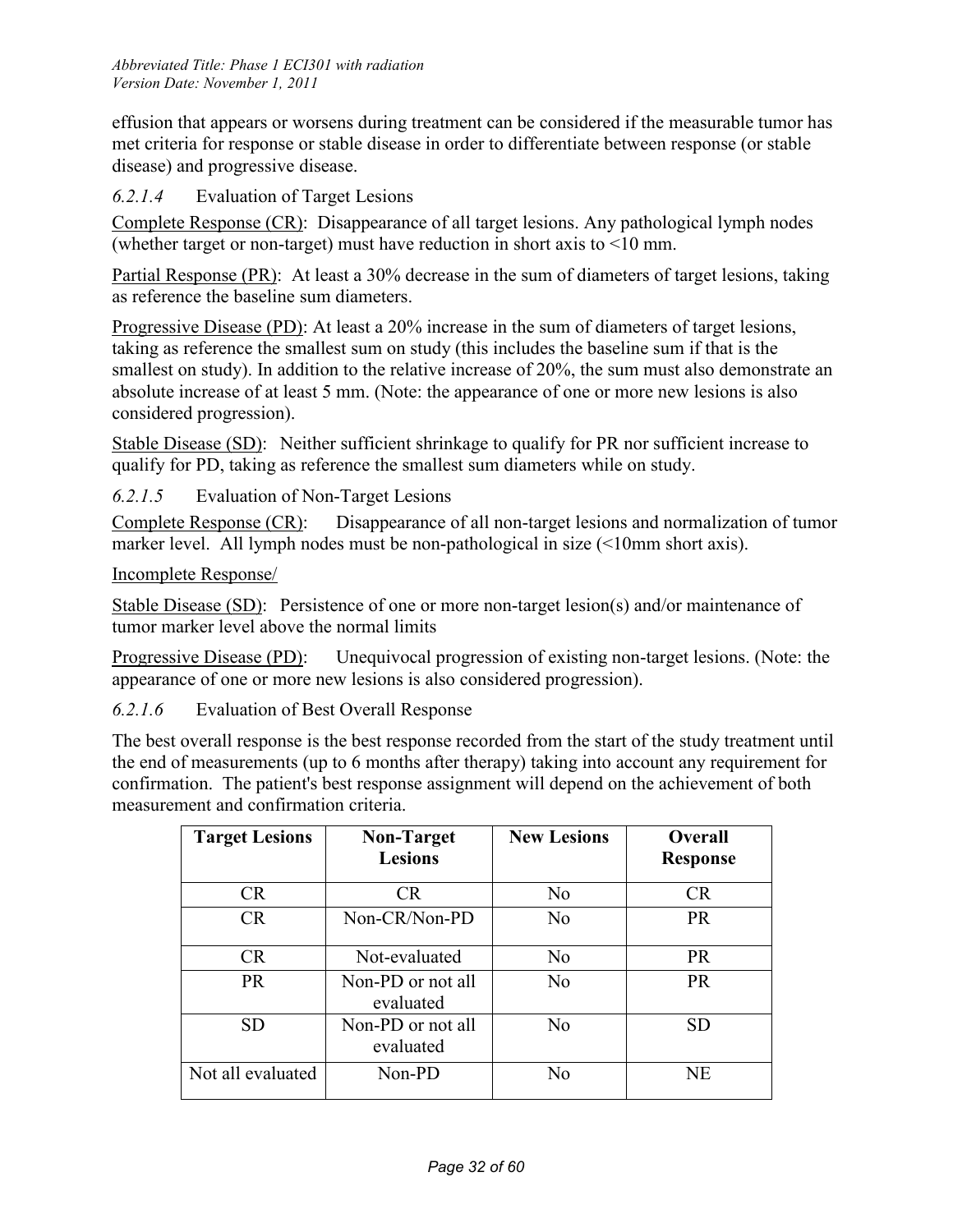| <b>Target Lesions</b>                                          | <b>Non-Target</b><br><b>Lesions</b> | <b>New Lesions</b> | Overall<br><b>Response</b> |
|----------------------------------------------------------------|-------------------------------------|--------------------|----------------------------|
| PD.                                                            | Any                                 | Yes or No          | PD.                        |
| Any                                                            | PD                                  | Yes or No          | PD.                        |
| Any                                                            | Any                                 | Yes                | PD.                        |
| CR=complete response, PR= partial response, SD=stable disease, |                                     |                    |                            |
| PD=progressive disease, and NE=not evaluable                   |                                     |                    |                            |

## *6.2.1.7* Duration of Response

Duration of overall response: The duration of overall response is measured from the time measurement criteria are met for CR or PR (whichever is first recorded) until the first date that recurrent or progressive disease is objectively documented (taking as reference for progressive disease the smallest measurements recorded since the treatment started).

The duration of overall CR is measured from the time measurement criteria are first met for CR until the first date that recurrent disease is objectively documented.

Duration of stable disease: Stable disease is measured from the start of the treatment until the criteria for progression are met, taking as reference the smallest measurements recorded since the treatment started.

#### *6.2.1.8* Progression-Free Survival

PFS is defined as the duration of time from start of treatment to time of progression.

#### 6.3 TOXICITY CRITERIA

The following adverse event management guidelines are intended to ensure the safety of each patient while on the study. Adverse events occurring during the study will be graded according to the NCI Common Terminology Criteria for Adverse Events version 4.0 (CTCAE v4.0) found at: http://ctep.cancer.gov/reporting/ctc\_v30.html. In addition, the study will use the RTOG/EORTC Morbidity Scoring Scheme to score acute and late effects of radiation treatment. These criteria are available from the RTOG website http://rtog.org/members/toxicity/main.html

#### **7 SAFETY REPORTING REQUIREMENTS/DATA AND SAFETY MONITORING PLAN**

#### 7.1 DEFINITIONS

#### 7.1.1 Adverse Event

An adverse event is defined as any reaction, side effect, or untoward event that occurs during the course of the clinical trial associated with the use of a drug in humans, whether or not the event is considered related to the treatment or clinically significant. For this study, AEs will include events reported by the patient, as well as clinically significant abnormal findings on physical examination or laboratory evaluation. A new illness, symptom, sign or clinically significant laboratory abnormality or worsening of a pre-existing condition or abnormality is considered an AE. All AEs must be recorded on the AE case report form.

All AEs, including clinically significant abnormal findings on laboratory evaluations, regardless of severity, will be followed until satisfactory resolution. AEs should be reported up to 30 days following the last dose of study drug. AEs that are considered treatment related, expected,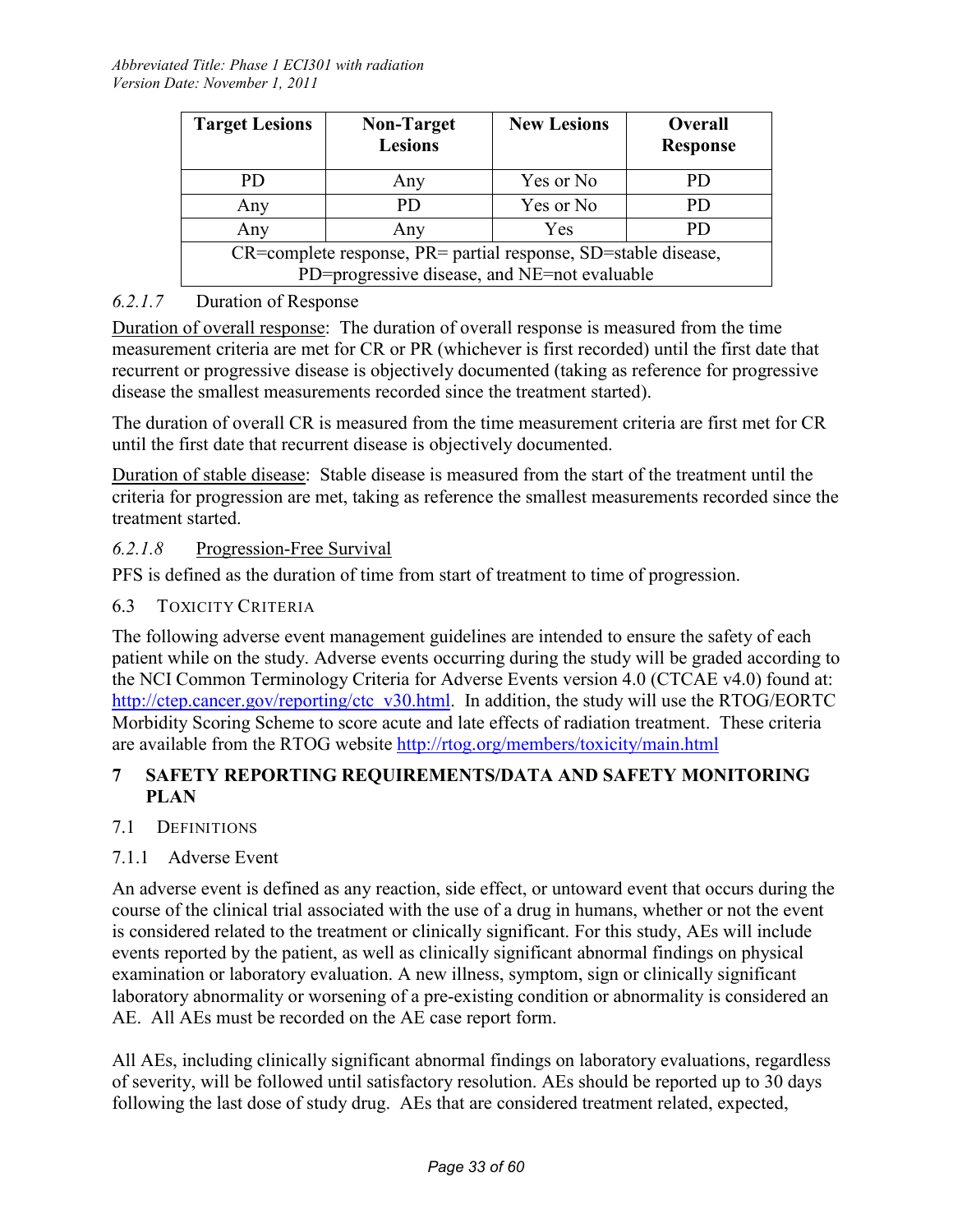continuing, but not resolvable by 30 days after treatment completion (e.g., alopecia) will not be followed after the 30-day period.

An abnormal laboratory value will be considered an AE if the laboratory abnormality is characterized by any of the following:

- Results in discontinuation from the study
- Is associated with clinical signs or symptoms
- Requires treatment or any other therapeutic intervention
- Is associated with death or another serious adverse event, including hospitalization.
- Is judged by the Investigator to be of significant clinical impact
- If any abnormal laboratory result is considered clinically significant, the investigator will provide details about the action taken with respect to the test drug and about the patient's outcome.

#### 7.1.2 Attribution:

An assessment of the relationship between the AE and the medical intervention**.** CTCAE does not define an AE as necessarily "*caused by a therapeutic intervention"*. After naming and grading the event, the clinical investigator must assign an attribution to the AE using the following attribution categories:

| <b>RELATIONSHIP</b>             | <b>ATTRIBUTION</b> | <b>DESCRIPTION</b>                  |
|---------------------------------|--------------------|-------------------------------------|
| Unrelated to investigational    | Unrelated          | The AE is clearly NOT               |
| agent/intervention <sup>1</sup> |                    | related to the intervention         |
|                                 | Unlikely           | The AE is doubtfully related        |
|                                 |                    | to the intervention                 |
| Related to investigational      | Possible           | The AE <i>may be related</i> to the |
| agent/intervention <sup>1</sup> |                    | intervention                        |
|                                 | Probable           | The AE is likely related to the     |
|                                 |                    | intervention                        |
|                                 | Definite           | The AE is clearly related to        |
|                                 |                    | the intervention                    |

<sup>1</sup>NOTE: AEs listed as "possibly, probably, or definitely" related to the investigational agent/intervention are considered to have a suspected "reasonable causal relationship" to the investigational agent/intervention (ICH E2A).

7.1.3 Suspected adverse reaction

Suspected adverse reaction means any adverse event for which there is a reasonable possibility that the drug caused the adverse event. For the purposes of IND safety reporting, 'reasonable possibility' means there is evidence to suggest a causal relationship between the drug and the adverse event. A suspected adverse reaction implies a lesser degree of certainty about causality than adverse reaction, which means any adverse event caused by a drug.

7.1.4 Unexpected adverse reaction

An adverse event or suspected adverse reaction is considered "unexpected" if it is not listed in the investigator brochure or is not listed at the specificity or severity that has been observed; or, if an investigator brochure is not required or available, is not consistent with the risk information described in the general investigational plan or elsewhere in the current application. "Unexpected", also refers to adverse events or suspected adverse reactions that are mentioned in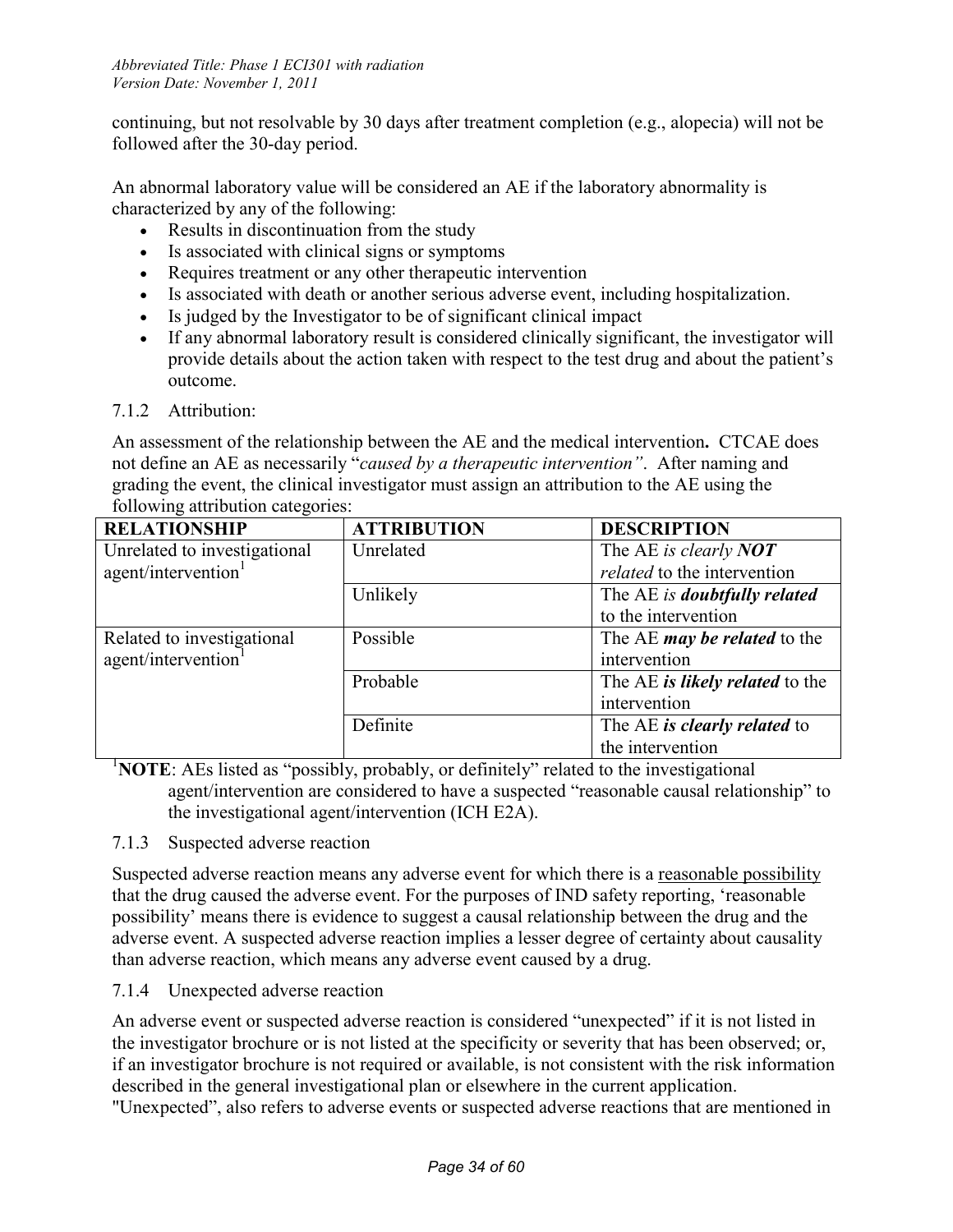the investigator brochure as occurring with a class of drugs or as anticipated from the pharmacological properties of the drug, but are not specifically mentioned as occurring with the particular drug under investigation.

#### 7.1.5 Serious

An adverse event or suspected adverse reaction is considered serious if in the view of the investigator or the sponsor, it results in any of the following:

- Death
- A life-threatening adverse drug experience
- Inpatient hospitalization or prolongation of existing hospitalization
- Persistent or significant incapacity or substantial disruption of the ability to conduct normal life functions
- A congenital anomaly/birth defect.
- Important medical events that may not result in death, be life-threatening, or require hospitalization may be considered a serious adverse drug experience when, based upon appropriate medical judgment, they may jeopardize the patient or subject and may require medical or surgical intervention to prevent one of the outcomes listed in this definition.

#### 7.1.6 Disability

A substantial disruption of a person's ability to conduct normal life functions.

7.1.7 Life-threatening adverse drug experience

Any adverse event or suspected adverse reaction that places the patient or subject, in the view of the investigator or sponsor, at immediate risk of death from the reaction as it occurred, i.e., it does not include a reaction that had it occurred in a more severe form, might have caused death.

#### 7.1.8 Protocol Deviation (NIH Definition)

A protocol deviation is any change, divergence, or departure from the study design or procedures of a research protocol that is under the investigator's control and that has not been approved by the IRB.

7.1.9 Protocol Violation (NIH Definition)

Any change, divergence, or departure from the study procedures in an IRB-approved research protocol that has a major impact on the subject's rights, safety, or well-being and/or the completeness, accuracy or reliability of the study data.

7.1.10 Unanticipated Problem

Any incident, experience, or outcome that:

• Is unexpected in terms of nature, severity, or frequency in relation to

(a) the research risks that are described in the IRB-approved research protocol and informed consent document; Investigator's Brochure or other study documents, and (b) the characteristics of the subject population being studied; **AND**

• Is related or possibly related to participation in the research; **AND**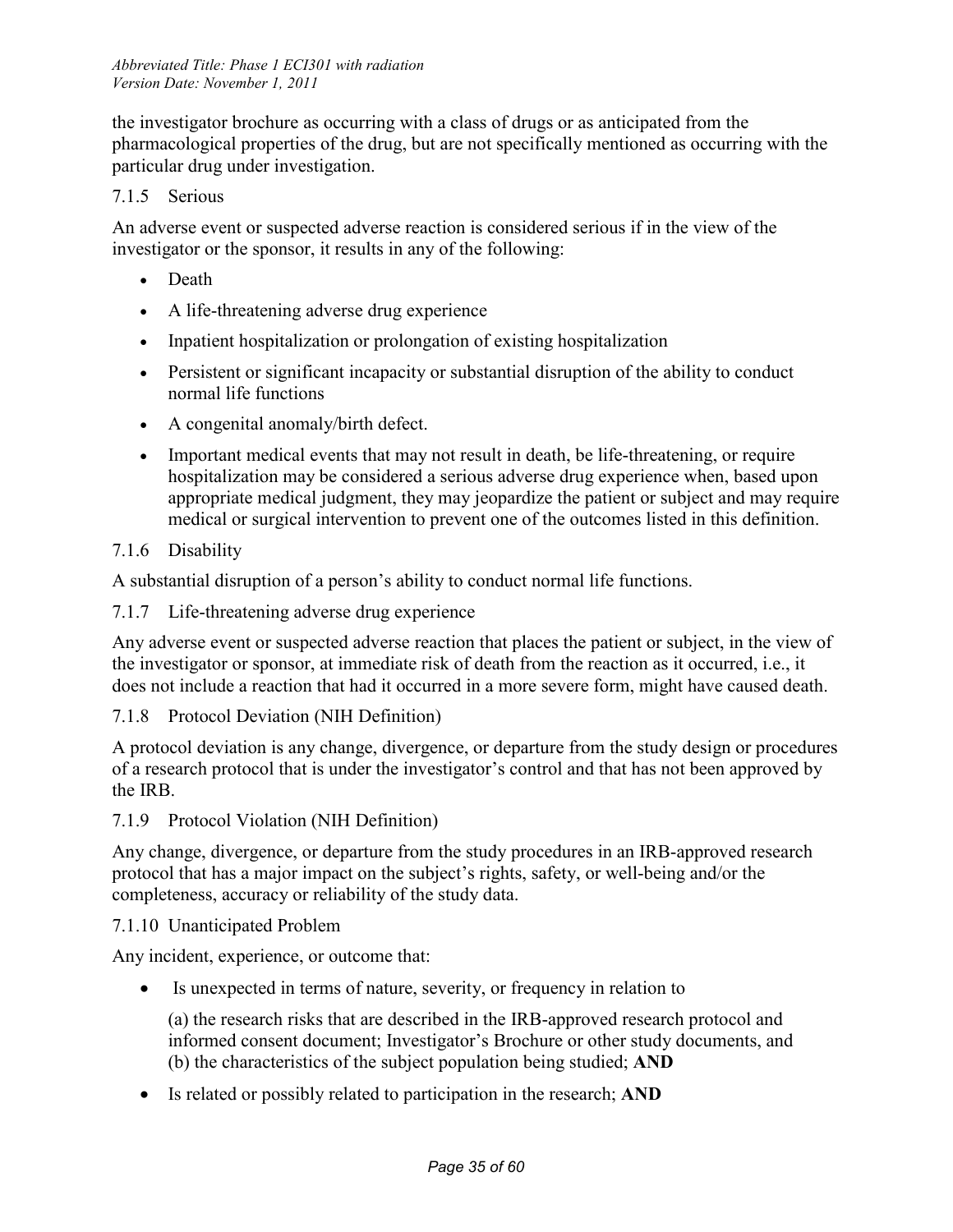- Places subjects or others at a g*reater risk of harm* (including physical, psychological, economic, or social harm) than was previously known or recognized.
- 7.2 NCI-IRB REPORTING
- 7.2.1 NCI-IRB Expedited Reporting of Adverse Events, Unanticipated Problems, and Deaths

The Protocol PI will report to the NCI-IRB:

- All unexpected serious adverse events that are possibly, probably, or definitely related to the research
- All deaths, except deaths due to progressive disease
- All Protocol Violations or Deviations
- All Unanticipated Problems

Reports must be received by the NCI-IRB within 7 working days of PI awareness via iRIS.

7.2.2 NCI-IRB Requirements for PI Reporting of Adverse Events at Continuing Review

The protocol PI will report to the NCI-IRB:

- All Grade 2 **unexpected** events that are possibly, probably or definitely related to the research;
- All Grade 3 and 4 events that are possibly, probably or definitely related to the research;
- All Grade 5 events regardless of attribution;
- All Serious Events regardless of attribution.

**NOTE**: Grade 1 events are not required to be reported.

#### 7.2.3 NCI-IRB Reporting of IND Safety Reports

Only IND Safety Reports that require a sponsor recommended change to the protocol or the consent form or in the opinion of the PI increases risks to study participants will need to be reported to the NCI IRB.

7.3 FDA REPORTING CRITERIA

7.3.1 IND Safety Reports to the FDA (Refer to 21 CFR 312.32)

#### *7.3.1.1* Expedited reporting to the FDA

The Sponsor will notify FDA via phone, fax, or email of any unexpected fatal or life-threatening suspected adverse reactions as soon as possible but no later than 7 calendar days of initial receipt of the information. This will be followed with a written report within 15 days using the MedWatch Form 3500a.

The study Sponsor will notify FDA in writing of any suspected adverse reaction that is both serious and unexpected as soon as possible but no later than 15 calendar days after initial receipt of the information using the MedWatch Form 3500a. If FDA requests any additional data or information, the sponsor must submit it to the FDA as soon as possible, but no later than 15 calendars days after receiving the request.

The study Sponsor will also report expeditiously as above: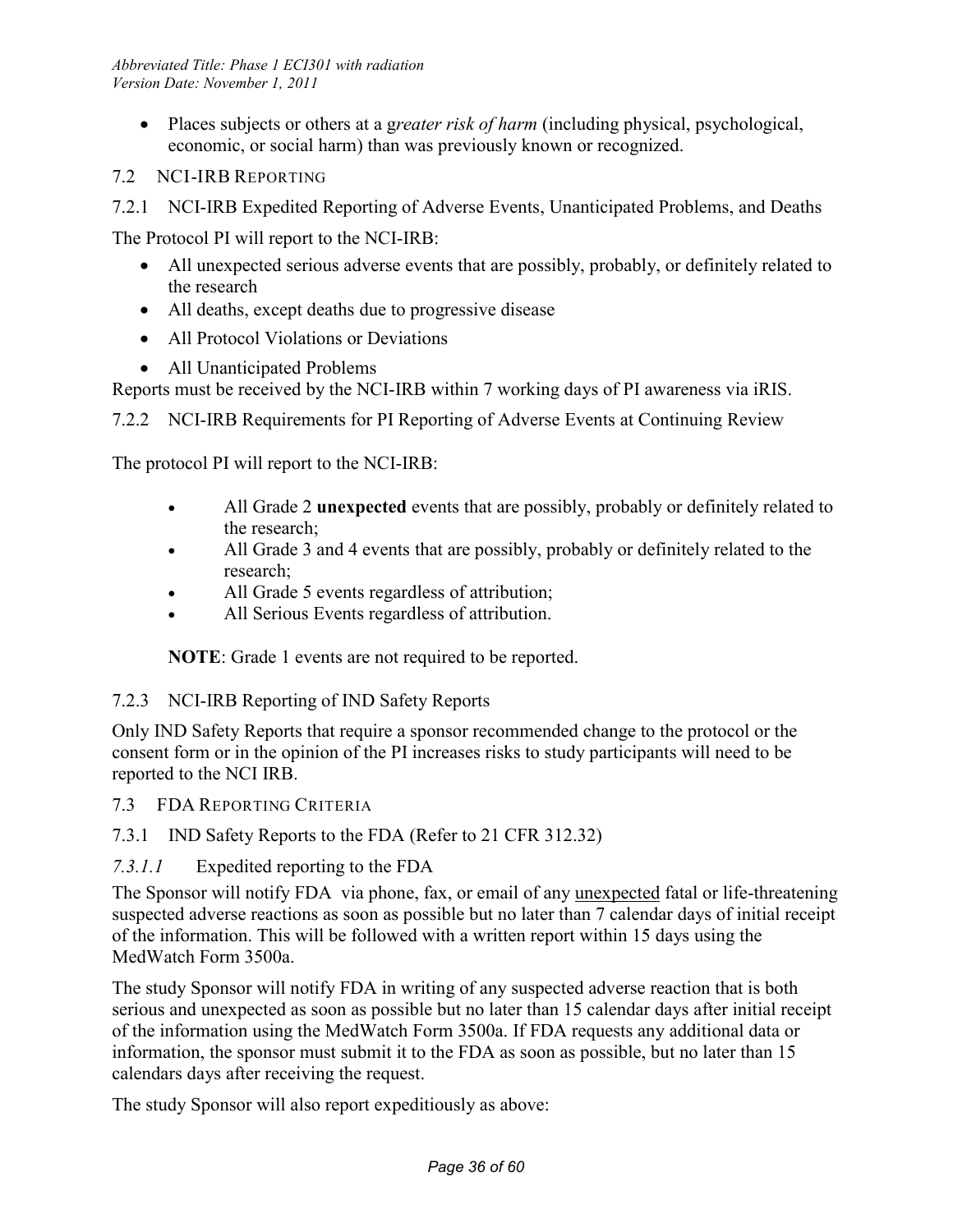- any findings from clinical, epidemiological, or pooled analysis of multiple studies or any findings from animal or in vitro testing that suggest a significant risk in humans exposed to the drug
- clinically important increase in the rate of a serious suspected adverse reaction over that listed in the protocol or investigator brochure.

## *7.3.1.2* Exclusions to expedited reporting to the FDA

The following events will not be reported in an expedited manner but will be included in the annual report:

- Pain due to disease
- Events associated with vascular access devices not implanted or used on this protocol

# 7.3.2 FDA Annual Reports (Refer to 21 CFR 312.33)

The study Sponsor will submit a brief report annually of the progress of the trial within 60 days of the anniversary date that the IND went into effect as indicated in 21CFR 312.33, and any associated FDA correspondences regarding the IND annual report.

7.3.3 Expedited Adverse Event Reporting Criteria to the IND Manufacturer (ECI, Inc)

The Sponsor will notify ECI, Inc via phone, fax, or email of any unexpected fatal or lifethreatening suspected adverse reactions as soon as possible but no later than 7 calendar days of initial receipt of the information. This will be followed with a written report within 15 days.

The study Sponsor will notify ECI, Inc in writing of any suspected adverse reaction that is both serious and unexpected as soon as possible but no later than 15 calendar days after initial receipt of the information.

*7.3.3.1* Exclusions to expedited reporting to the Manufacturer

The following events will not be reported in an expedited manner but will be included in the annual report:

- Pain due to disease
- Events associated with vascular access devices not implanted or used on this protocol
- 7.4 DATA AND SAFETY MONITORING PLAN
- 7.4.1 Principal Investigator/Research Team

The clinical research team will meet on a weekly basis when patients are being actively treated on the trial to discuss each patient. Decisions about dose level enrollment and dose escalation if applicable will be made based on the toxicity data from prior patients.

All data will be collected in a timely manner and reviewed by the principal investigator or a lead associate investigator. Adverse events will be reported as required above. Any safety concerns, new information that might affect either the ethical and or scientific conduct of the trial, or protocol deviations and violations will be immediately reported to the IRB using iRIS and if applicable to the Sponsor.

The principal investigator will review adverse event and response data on each patient to ensure safety and data accuracy. The principal investigator will personally conduct or supervise the investigation and provide appropriate delegation of responsibilities to other members of the research staff.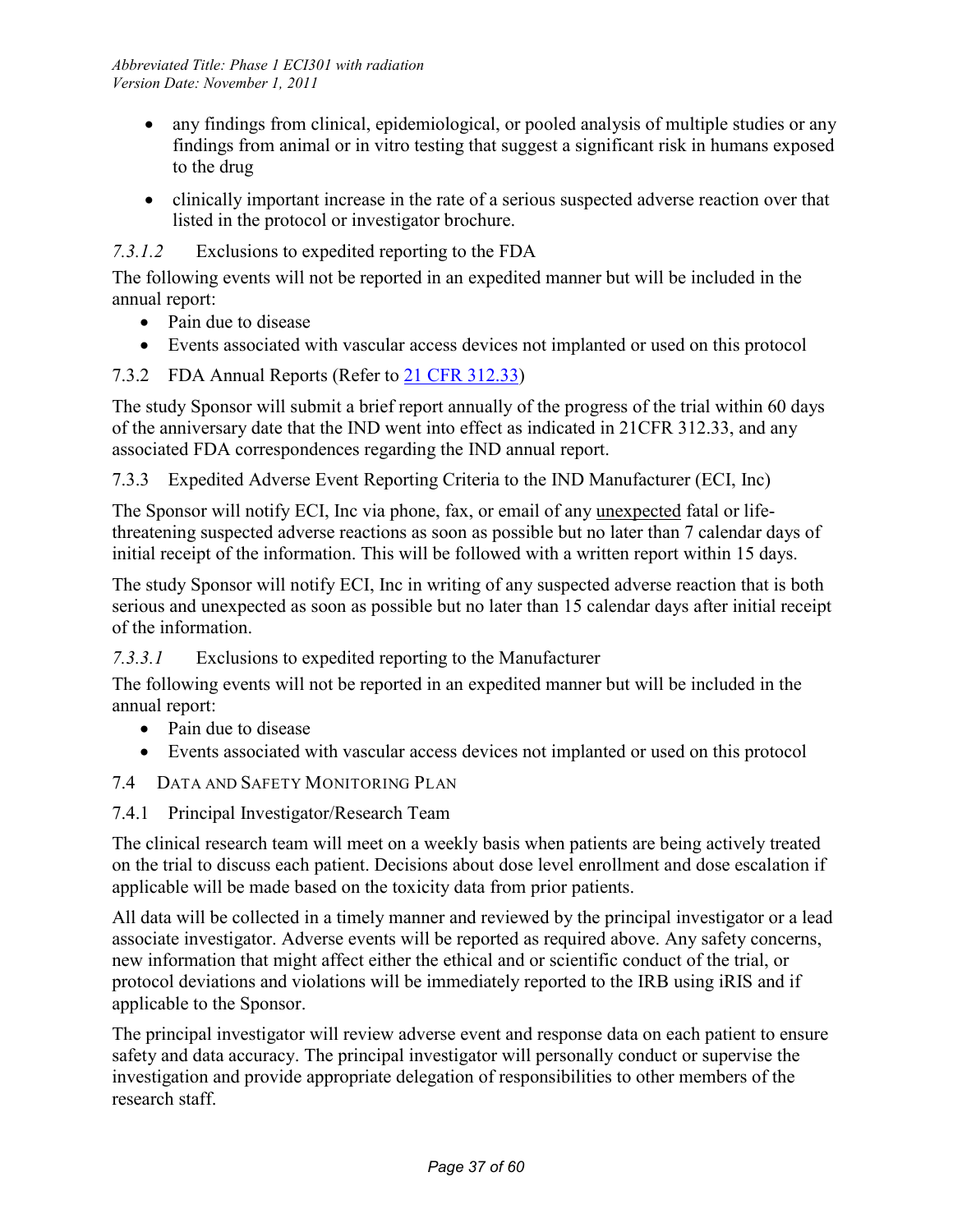#### 7.4.2 Sponsor Monitoring Plan

This trial will be monitored by personnel employed by Harris Technical Services on contract to the NCI, NIH. Monitors are qualified by training and experience to monitor the progress of clinical trials. Personnel monitoring this study will not be affiliated in any way with the trial conduct.

At least 25% of enrolled patients' will be randomly selected and monitored at least quarterly, base on accrual rate. The patients selected will have 100% source document verification done. Additional monitoring activities will include: adherence to protocol specified study eligibility, treatment plans, data collection for safety and efficacy, reporting and time frames of adverse events to the NCI IRB and FDA, and informed consent requirements. Written reports will be generated in response to the monitoring activities and submitted to the Principal investigator and Clinical Director or Deputy Clinical Director, CCR, NCI.

#### **8 STATISTICAL SECTION**

#### **8.1 STUDY DESIGN/ENDPOINTS**

Dose escalation of ECI301 will proceed in cohorts of 3-6 patients are started at each dose level. DLT will be defined as CTCAE v4.0 any grade 3 or greater non-hematologic toxicity, any grade 3 neutropenia or thrombocytopenia, any grade 4 anemia and nausea, vomiting, diarrhea, tumor pain, or pre-existing hyponatremia, dyselectrolytemia, or orthostatic hypotension has been optimally treated with anti-emetics, anti-diarrheal, analgesics, or hydration and which persists for over 48 hours despite maximal medical therapy. Toxicity resulting in cumulative radiation treatment interruptions of 4 or more days will be considered a DLT. In addition, grade 3 or higher RTOG acute toxicity attributed as being possibly, probably, or definitely related to ECI301 is observed, this will be defined as a DLT. If 0/3 experience first course DLT, the next cohort starts one dose level higher. If 1/3 experience first course DLT, up to 3 more patients are started at that same dose level. If 2 or more experience first course DLT, no further patients are started at that dose and the next lower dose level is expanded to a total of 6 patients if only three were treated at that dose. The MTD or recommended Phase II dose is the dose level at which no more than 1 of 6 patients experience DLT during treatment and the three weeks after completion.

#### 8.2 SAMPLE SIZE/ACCRUAL RATE

The number of patients required to complete this trial involves 5 cohorts of 3 to 6 patients. The total number of patients that will accrue to this study is therefore between 3 to 30, at a rate of 2 patients per month.

No group (except patients with cognitive impairment unable to give informed consent and those less than 18 years of age) is being excluded from participation. Subjects of both genders, from all racial and ethnic groups are eligible for this trial. Efforts will be made to extend accrual to a representative population.

#### 8.3 ANALYSIS OF SECONDARY ENDPOINTS

Analysis of inflammatory cell infiltration in tumors, immune cell profiles, and immune cell IFN production will be performed. The statistical analysis will involve only descriptive statistics and exploratory graphical representations of the data. That is, no inferential analysis will be conducted. Exploratory modeling of dose-response relationship in terms of anti-tumor activity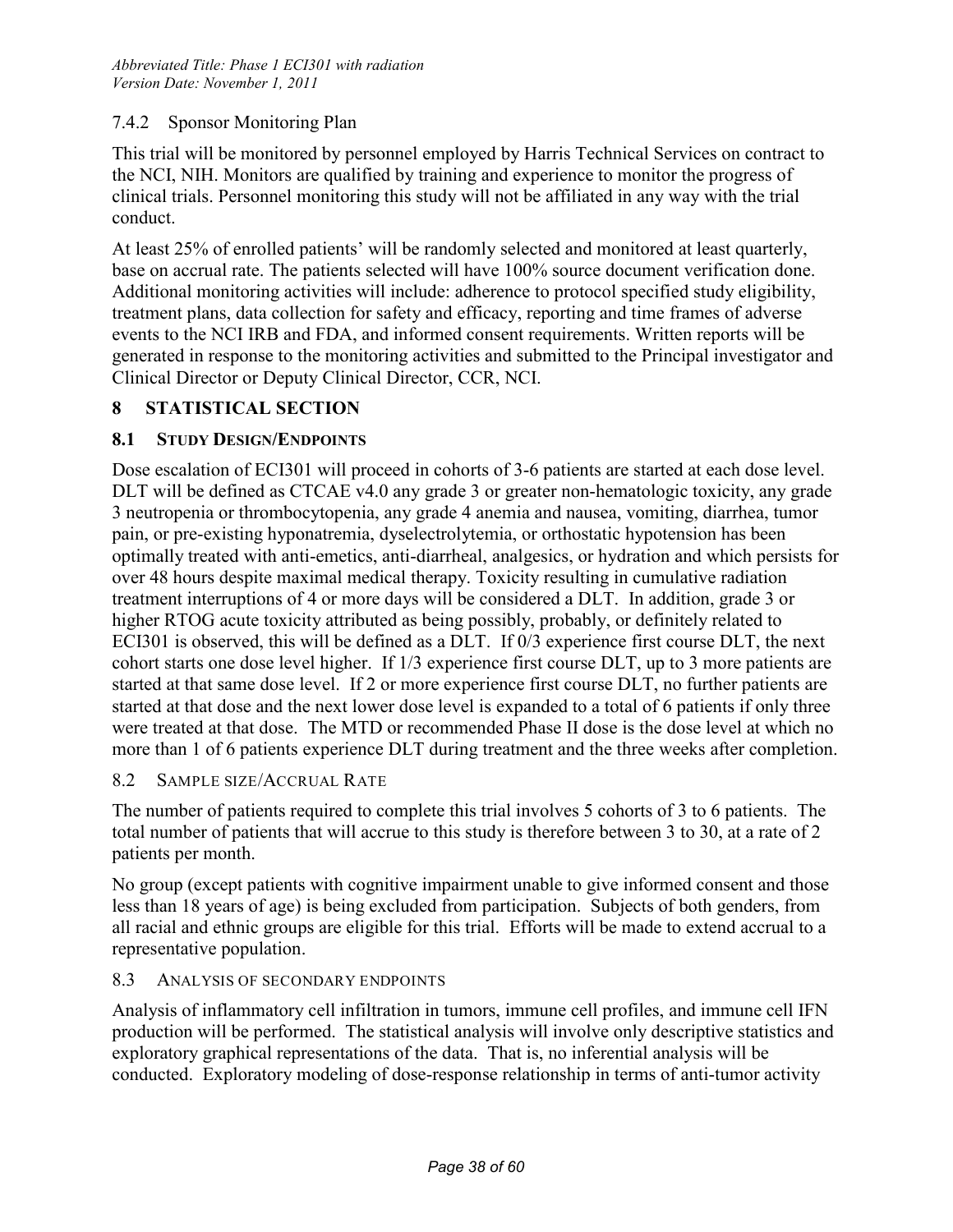and immunologic changes will be performed. These results of these studies will be for descriptive purposes.

The final PK analyses and evaluation for anti-MIPα antibodies will be the responsibility of ECI, Inc. The ECI301 concentration-time data, along with the derived PK parameters, will be listed and summarized appropriately. Additional parameters may be determined if deemed appropriate:

# ECI301:  $C_{\text{max}}$ ,  $t_{\text{max}}$ ,  $AUC_{(0-12)}$ ,  $AUC_{(0-24)}$ ,  $AUC_{(0-1)}$ ,  $C_{\text{min}}$ ,  $CL/F$

The PK parameters will be derived using non-compartmental analysis. The maximum plasma concentrations ( $C_{\text{max}}$ ) and the time to reach the maximum plasma concentrations ( $t_{\text{max}}$ ) will be determined by visual inspection of the plasma concentration-time profiles. The area under the plasma concentration-time curve from zero to 8 hours post dose  $AUC_{(0-12)}$  and zero to 24 hours post-dose  $AUC_{(0-24)}$  will be calculated by the linear trapezoidal rule. The total oral clearance from plasma (CL/F) after an oral dose will be calculated from the dose divided by the AUC during the appropriate dosing interval.

# **9 HUMAN SUBJECTS PROTECTIONS**

# 9.1 RATIONALE FOR SUBJECT SELECTION:

This study will be open to all individuals regardless of gender, ethnicity, or race provided that the aforementioned inclusion and exclusion criteria are met. For safety reasons, pregnant women and children are excluded from this study. This study will be recruited through internal referral, our physician referral base, and through various cancer information hotlines (i.e., Clinical Studies Support Center, 1-800-4Cancer.) Participants should realize that there is no guarantee of benefit to them from participation in this trial. The results of this trial may benefit future cancer patients. To date, there is no information that suggests that differences in drug metabolism or effect on tumor would be expected in one ethnic group compared to another. Efforts will be made to extend accrual to each representative population, but a balance must be struck between participant safety considerations and limitations on the number of individuals exposed to potentially ineffective treatments on the one hand and the need to explore racial/ethnic aspects of clinical research on the other hand. If differences in outcome that correlate to ethnic identity are noted, a follow-up study may be written to investigate those differences more fully. Inclusion of Women and Minorities: This study will be open to all individuals regardless of gender, ethnicity, or race provided that the aforementioned inclusion and exclusion criteria are met.

Pregnant women are excluded from this study because the effects of ECI301 on the developing fetus is unknown and because radiation is a known teratogen. Because there is an unknown but potential risk for adverse events in nursing infants secondary to treatment of the mother with ECI301, breastfeeding should be discontinued if the mother is treated with ECI301. Participants with unstable or serious medical conditions such as uncontrolled diabetes, uncontrolled hypertension, symptomatic congestive heart failure, unstable angina pectoris, myocardial infarction within the past 6 months, uncontrolled cardiac arrhythmia; or psychiatric illness/social situations that would limit compliance with study requirements are excluded due to the possibility that the underlying condition may obscure the attribution of effect and adverse events and may limit study compliance. HIV-positive patients are ineligible because they harbor an incompletely effective immune system which could impair response to ECI301. Appropriate studies will be undertaken in patients receiving combination antiretroviral therapy when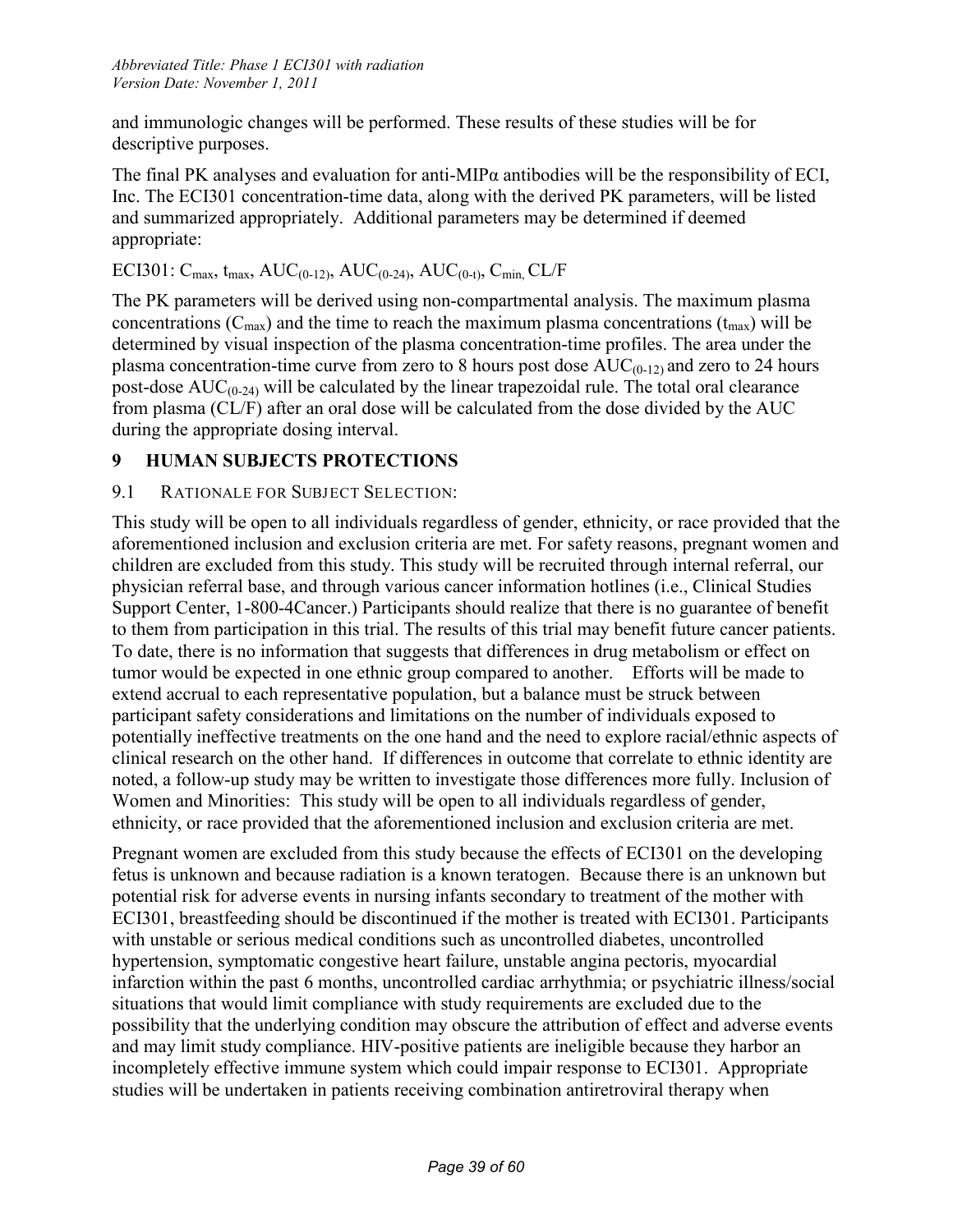indicated. Patients with autoimmune diseases or hepatitis are excluded due to the possibility that ECI301 could worsen inflammatory processes.

#### 9.2 PARTICIPATION OF CHILDREN:

This study includes patients 18 years of age and older. Because insufficient dosing or adverse event data are currently available on the use of ECI301 in patients <18 years of age, children are excluded from this study, but may be eligible for future pediatric trials. Studies will be performed in patients <18 years of age when it is appropriate to do so.

#### 9.3 EVALUATION OF BENEFITS AND RISKS/DISCOMFORTS:

Participants will receive treatment with radiotherapy to sites of metastatic disease and the risks of this therapy may be increased with the use of ECI301 delivered concurrently as a radiation sensitizer. The risks of radiotherapy to a metastatic site are highly dependent on the area receiving treatment with the exception of fatigue and skin reaction. Patients will be provided with a separate consent specific to the area receiving radiotherapy before treatment that will detail the specific risks of radiotherapy to that site as is standard practice. Participants may also experience risks from delivery of the therapeutic agent ECI301 relating to the infusion or drug reactions. Infusional risks include line infection and bleeding. The protocol therapy could enhance the effects of radiotherapy and result in more durable palliation.

In addition to the risks of protocol therapy, participants may undergo optional biopsies. The risks of biopsy are also dependent on the region biopsied and may include bleeding, pain, and infection.

#### 9.4 RISKS/BENEFITS ANALYSIS:

This is a first in man study of ECI301. The side effects of ECI301 infusions in man are unknown. Animal toxicology studies have suggested that ECI301 is considered to have an acceptable safety margin at the likely doses to be studied in this Phase I protocol with evidence of reduction in circulating monocytes transiently. Human studies of a similar agent, BB-10010 showed acute changes in monocyte counts which rapidly resolved and no other observable toxicity. The expected discomforts of infusions of ECI301 are those to be expected from everyday infusions: pain and discomfort from venipuncture. In this study using ECI301, a conservative approach to starting dose has been chosen to minimize patient risk.

It is possible that ECI301 will enhance tumor sensitivity to radiation or could enhance the immune system's recognition of tumor at unirradiated sites. This could result in more durable palliation and reduction in metastatic burden. It is also possible that ECI301 could increase the effects of radiation on normal tissues that are irradiated by resulting in inflammation. For this reason, we have chosen small margins of additional tissue to include in our treatment volume. It remains a possibility that patients may have a greater degree of acute toxicity from radiotherapy than would be expected which could include dermatitis, fatigue, or pain.

In summary the potential risk: benefit ratio for Phase I studies is considered to be acceptable in light of potential benefits, the initial patient eligibility criteria, and proposed monitoring of patients.

Optional biopsies may also result in a risk to the patient. The risks of biopsy include bleeding, infection, pain, and site specific side effects. Biopsies will only be performed if they are felt to be of minimal risk and if the patient consents.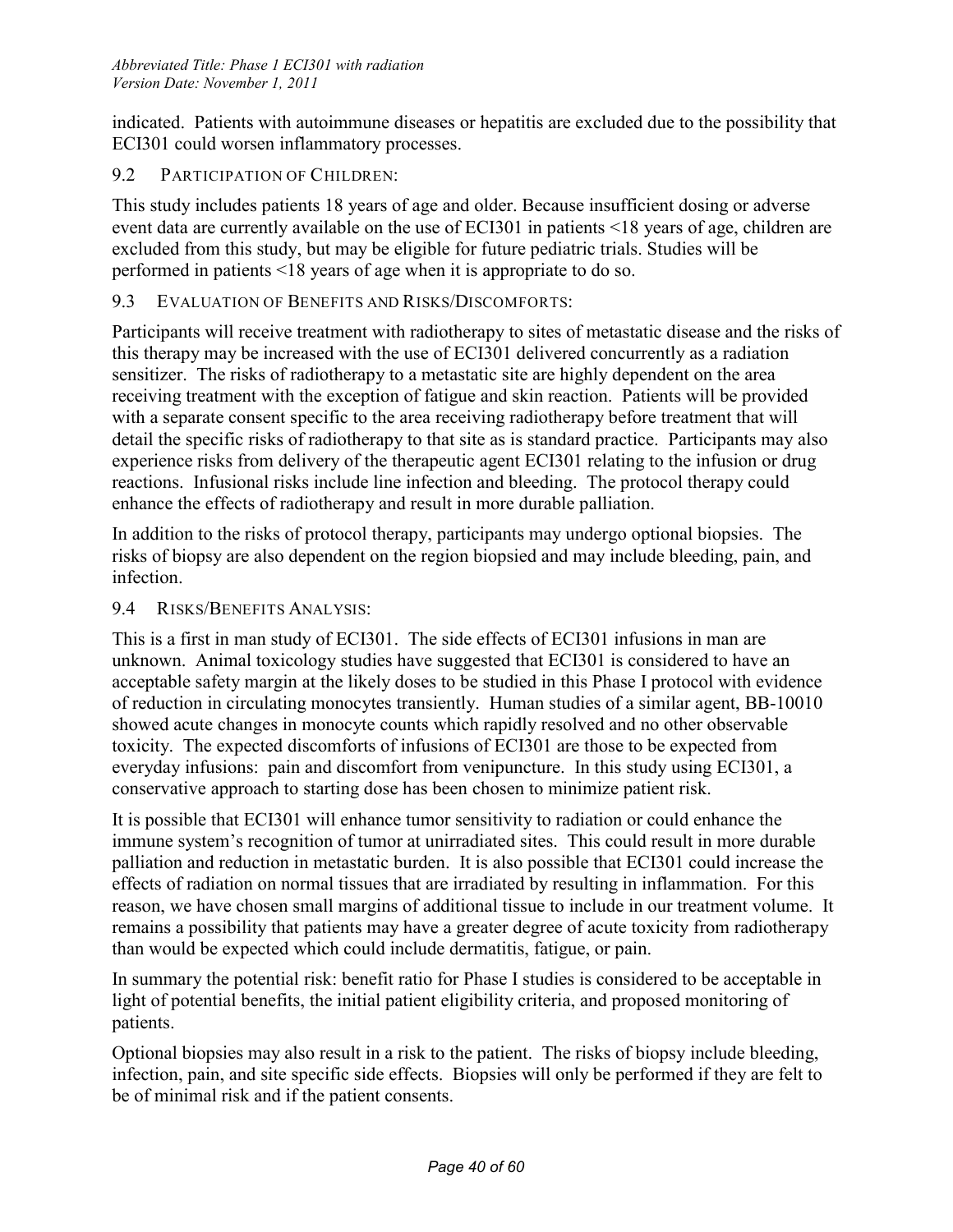- 9.5 CONSENT AND ASSENT PROCESS AND DOCUMENTATION:
	- The procedures and treatments involved in this protocol, with their attendant risks and discomforts, potential benefits, and potential alternative therapies will be carefully explained to the treatment subject. A signed, informed consent document will be obtained from the subjects by one of the physician investigators.
	- Consent forms: The original signed informed consent documents will be kept with patient medical records. Central Registration will also retain a copy of the informed consent document. A copy of their own signed informed consent documents will also be given to study participants.
	- Central Registration will ascertain the date of IRB approval before registering the first subject.
	- The treatment subject informed consent forms contain all elements required for consent. In addition, the Principal Investigator, or their designee will obtain oral consent and will be available to answer all patient questions.

#### **10 PHARMACEUTICAL INFORMATION:**

10.1 ECI301

10.1.1 Source:

Effector Cell Institute.

10.1.2 Toxicity

ECI301 has not been delivered to humans. Single dosing studies of IV (bolus) administration of ECI301 in 5-week-old male ICR mice at a dose of 0 (PBS; non-treated [NT], n=2), 1, 10, or 300 mg/kg ECI301 (n=3/dose) were completed. All mice were fasted prior to dosing and were observed for 4 hours post dose for signs of general condition and mortality. Body weight measurements were taken on Days -1, 0, 1, and 2. Animals were sacrificed 2 days after dosing. Parameters evaluated included: hematology for albumin/globulin ratios, blood urea nitrogen, creatinine, lactic dehydrogenase, aspartate aminotransaminase, alanine aminotransaminase, and inorganic phosphorus of the isolated plasma. Urine was analyzed for glucose, urobilinogen, and pH. Histological assessment of brain, lung, liver, kidney, thymus, intestine, and colon was conducted. No animals died following administration of single doses of ECI301 up to 300 mg/kg. There were no significant treatment-related differences in clinical signs, body weights, plasma examination, histology, or organ weights in any dose group. Protein levels in urine showed minor elevations in the 10-mg/kg and 300-mg/kg groups. There were no other observed changes. These results indicate that a single dose of ECI301 of up to 300 mg/kg did not cause any overt toxicity during observations for 2 days post-treatment. It was concluded that a single dose of ECI301, up to 300 mg/kg, was well tolerated, and therefore the NOAEL was 300 mg/kg for this study. [28]

A single dose study was conducted in accordance with GLP to evaluate the acute toxicity of IV administration of ECI301 in rats. A single dose of 0 (0.01% polysorbate 80 in PBS), 0.05, 0.5, or 5 mg/kg ECI301 was administered IV (bolus) to Crl:CD® (SD) IGS BR rats (5/sex/dose). All rats were observed daily for 14 days after dosing for general clinical condition, signs of toxicity, and mortality. All animals were subjected to necropsy and macroscopic investigation. An additional group of animals was administered a single dose of 0.05, 0.5, or 5 mg/kg ECI301 IV for toxicokinetic analysis (6/sex/dose). Animals were bled at 5, 15, and 30 minutes, and 1, 2, and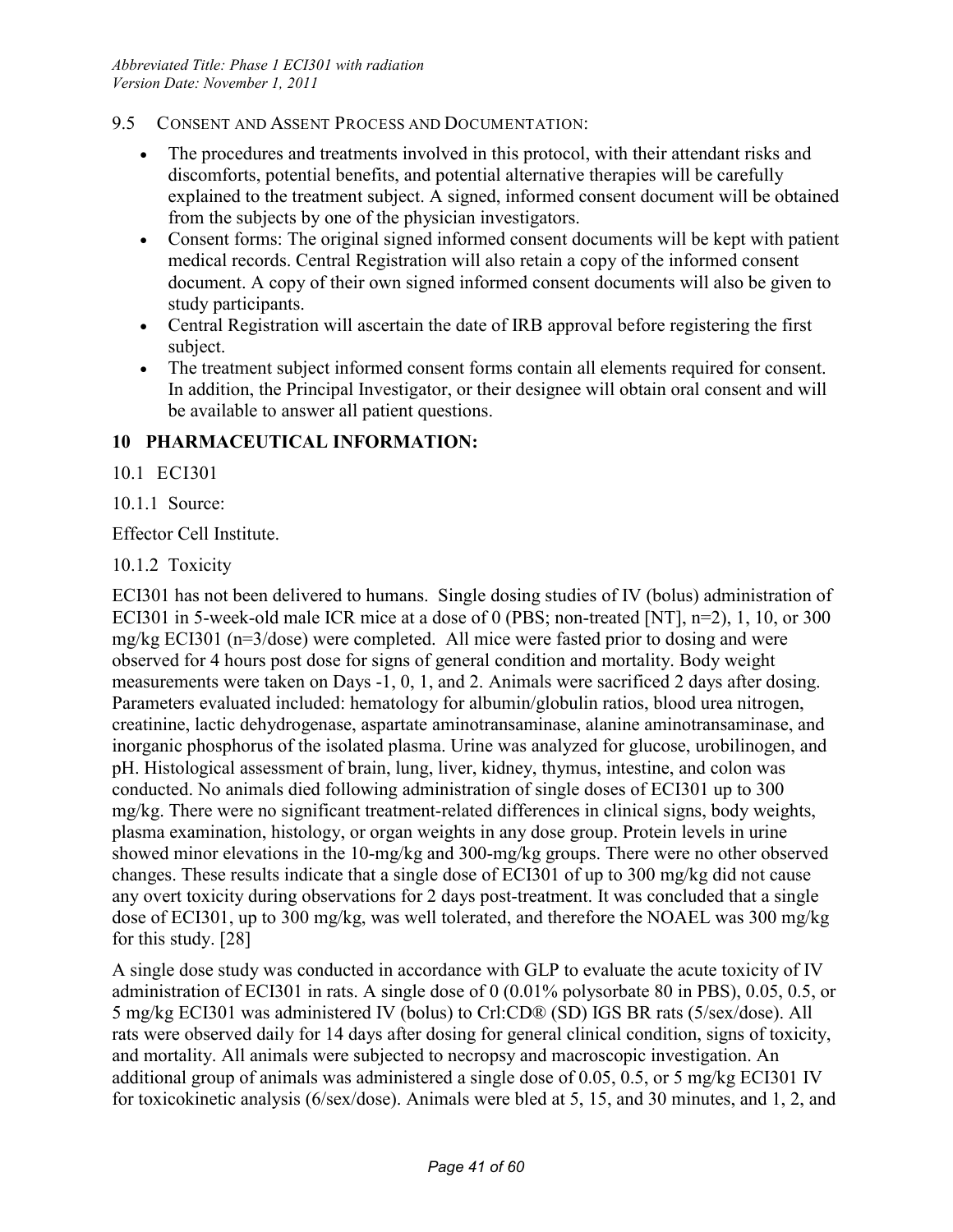4 hours postdose for toxicokinetic analysis. There were no treatment-related deaths for this study. There were no significant treatment-related clinical signs or effects on body weight. Organ weights were not affected, and there were no treatment-related macroscopic findings. The NOAEL was determined to be greater than the 5-mg/kg ECI301 used in this study. The toxicokinetic results indicated that the rate and extent of systemic exposure of rats to ECI301 appeared to be characterized by nonlinear (dose-dependent) kinetics over the dose range. Increasing the dose of ECI301 above 0.05 mg/kg was considered likely to result in a higher systemic exposure than would be predicted from a linear relationship, which is consistent with the possibility of a capacity-limited process for ECI301 elimination. There were no differences between the sexes for systemic exposure. It was concluded that a single dose of ECI301 at 5 mg/kg did not cause any toxicological effects. [28]

Repeated dosing studies of ECI301 in 5- to 7-week-old ICR mice were conducted as a non-GLP investigation to evaluate the potential toxicity of repeat IV administration. ECI301 was administered IV at 0 (PBS; 2/dose), 1, 10, or 100 mg/kg/day (3/dose) for two 5-day dosing cycles, split by a 3-day off-dose period. An additional group receiving bovine serum albumin (BSA; 100 mg/kg) was added to serve as an additional control group for using a different protein. Animals were observed for 4 hours post-dose on Day 3 and Day 13 for signs of general condition and mortality. Animals were autopsied 24 hours following the last dose. Parameters evaluated included daily body weights, urinalysis, and hematology. Organ weights and histology of brain, lung, liver, kidney, thymus gland, and colon tissue were conducted. There was no treatment-related mortality. There were no treatment-related effects on body weights or any of the hematological parameters measured. The protein in urine increased slightly in 1 of 3 animals in the 10-mg/kg group and 1 of 3 animals in the 100-mg/kg group. At 100 mg/kg ECI301, there was an increase in lung and spleen weights. Histology of the kidney showed an increase in the adhesion of glomerular basement membrane and renal glomeruli, and disruption of the glomerulus structure in all animals in the group receiving ECI301 at 100 mg/kg, and 1 of 3 animals in the 10-mg/kg group. It is unclear if these results are due to administration of ECI301 or to immune complex deposition. In spleen samples from both BSA and ECI301 (100 mg/kg), the boundary between the red and white pulp was unclear. There was structural damage to the white pulp, and the central artery was unclear. There were no treatment-related changes in any of the other organs or tissues. This experiment demonstrated that repeated doses of ECI301, to a maximum total dose of 1000 mg/kg (1000 times the effective dosage), had no critical effect on the kidney, but abnormal tissue images and urine protein elevations were observed that indicated some renal damage. Further study is required to determine if this damage is attributable to ECI301 or another protein. Data from this non-GLP study supported further study of repeat doses over 2 to 4 weeks.[28]

A separate study was conducted in accordance with GLP to evaluate the systemic toxicity and toxicokinetics of IV administration of ECI301 alone or in combination with docetaxel in rats for three 5-day dosing cycles. A single dose of 0 (0.01% polysorbate 80 in PBS), 0.05, 0.15, or 1.5 mg/kg/day ECI301, 12.5 mg/kg docetaxel, or a 0.05-/12.5- mg/kg/day combination of ECI301 and docetaxel, was administered IV (bolus) to Crl: CD® (SD) IGS BR rats daily for 5 days. After 51 days, 10 animals/sex/dose were sacrificed and an additional 5 animals/sex/dose were sacrificed following a 10-day recovery period. All rats were observed daily after dosing for general clinical condition, signs of toxicity, and mortality. Additionally, food consumption, ophthalmology, hematology, blood chemistry, urinalysis, anti-ECI301 antibody assessments, peripheral blood immunophenotyping, and organ weights were analyzed. All animals were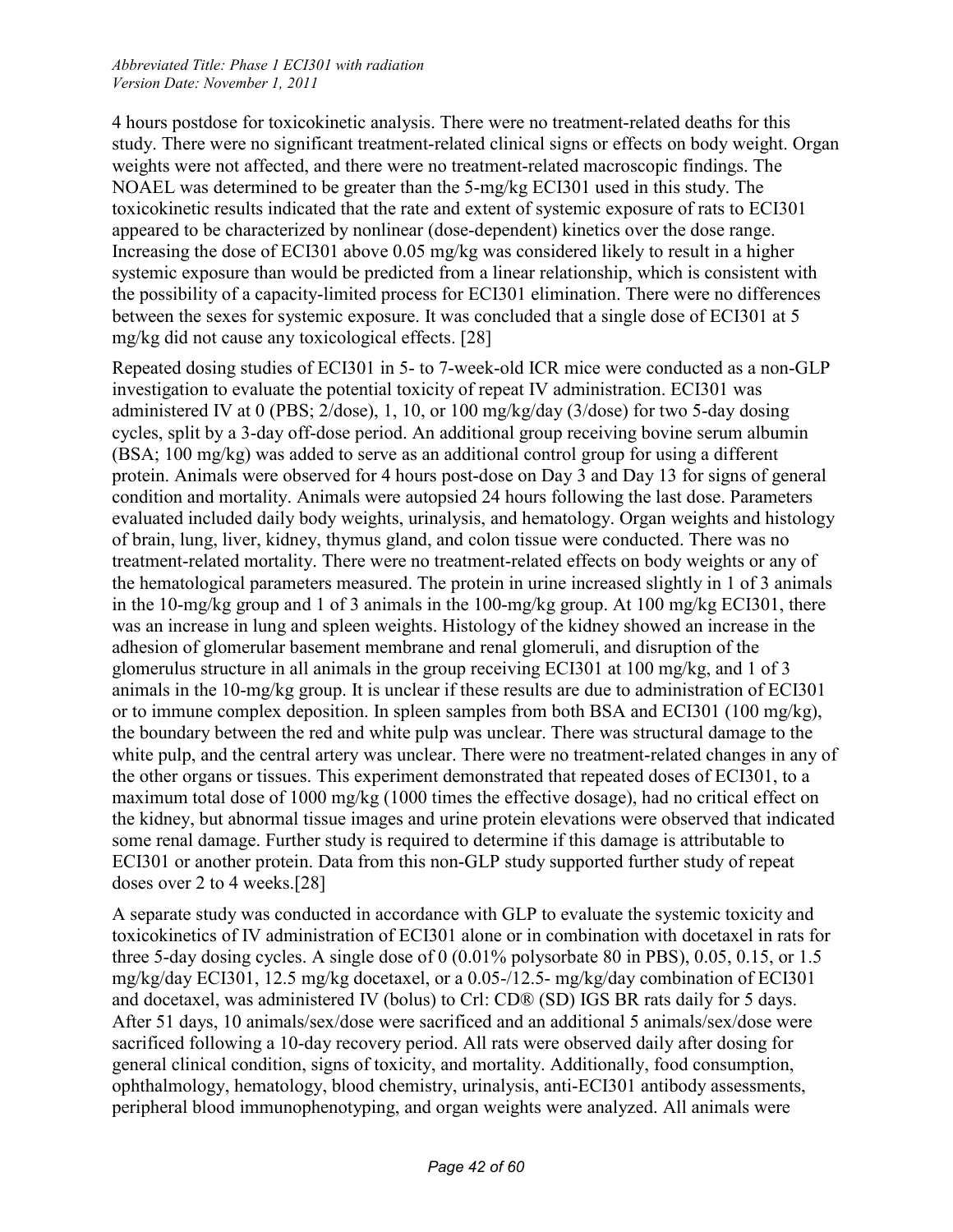subject to necropsy with macroscopic and microscopic pathology. An additional group of animals for each group (6/sex/dose) except control (3/sex/dose) was bled for toxicokineticanalysis of ECI301 and docetaxel plasma levels. Animals were bled at 5, 15, and 30 minutes, and 1, 2, and 4 hours post dose for toxicokinetic analysis. There were no deaths in this study attributable to ECI301 treatment alone. Six animals died following docetaxel treatment. There were no treatment-related clinical signs or any effect upon bodyweight and food consumption. Similarly, there were no treatment-related ophthalmoscopic findings or any effect upon the composition of the urine. The hematological examination indicated a slight increase of lymphocyte count after the first treatment cycle, resulting in an increased total leukocyte count, in males given 0.15 or 1.5 mg/kg, with similar trends also occurring at all doses in females after Cycle 3. This was not evident in the males after Cycle 3 or in the females at the end of the recovery period. Biochemical changes in the blood plasma were confined to a reduction of glucose concentrations after Cycles 1 and 3 in males given 1.5 mg/kg and after Cycle 3 in males given 0.15 mg/kg and a small increase of plasma urea after Cycle 3 in males given 1.5 mg/kg. An analysis of organ weights after the completion of the third dosing cycle indicated a small reduction of spleen and thymus weight in males given 0.05 mg/kg, which was attributed to treatment since this dose was at the maximum biological effect level for ECI301. There were no treatment-related macroscopic or histopathological findings. The plasma samples taken from the control animals were below the limit of quantification in all cases, demonstrating that there was no quantifiable contamination with ECI301 in these animals.[28]

The toxicokinetic investigations indicated that the extent of systemic exposure of rats to ECI301 appeared to be characterized by non-linear (dose-dependent) kinetics over the dose range 0.05 to 1.5 mg/kg/day on Days 1 and 47. Increasing the dose of ECI301 above 0.05 mg/kg/day resulted in a higher systemic exposure than would be predicted from a linear relationship, indicative of limited elimination capacity. In general, there were no differences in the systemic exposure of males and females to ECI301 and there was no accumulation after repeated doses. One female given 0.05 mg/kg ECI301 showed a positive anti-ECI301 antibody response. All other animals showed negative responses. Immunophenotyping after completion of Cycle 3 indicated, in animals given 1.5 mg/kg, an increased percentage of CD4+ T cells and the males showed a corresponding decrease in the percentage of CD8+ T cells, although the total numbers for all lymphocyte subsets studied were not affected. The numbers of NK lymphocytes were reduced in females given 1.5 mg/kg. Following recovery, males given 1.5 mg/kg still showed a reduced percentage of CD4+ lymphocytes and an increased percentage of CD8+ lymphocytes. It was concluded that IV (bolus) administration of ECI301 to CD rats at doses up to 1.5 mg/kg during three 5-day cycles of treatment, each separated by 16 days, was well tolerated, was not immunogenic, and caused no toxicologically significant findings. Docetaxel treatment 2 days after each cycle in which animals were given ECI301 at 0.05 mg/kg (a pharmacologically active dose) at 12.5 mg/kg in the first cycle in both sexes and the second cycle in males, subsequently reduced to 6.25 mg/kg for the remaining cycles, caused a range of findings that were attributable to its anti-mitotic activity. Compared with animals given docetaxel on the same study days, but with no ECI301 treatment, all differences in the response to docetaxel were attributed to normal biological variation in response to treatment and, consequently, there was no evidence that ECI301 modulated the effects of docetaxel treatment.[28]

A separate study was conducted to evaluate the potential for systemic toxicity of 3 different doses of ECI301, when administered IV to common marmosets for a 5-day dosing period with an 18-day observation period, to confirm doses to be used in the main toxicity study. Common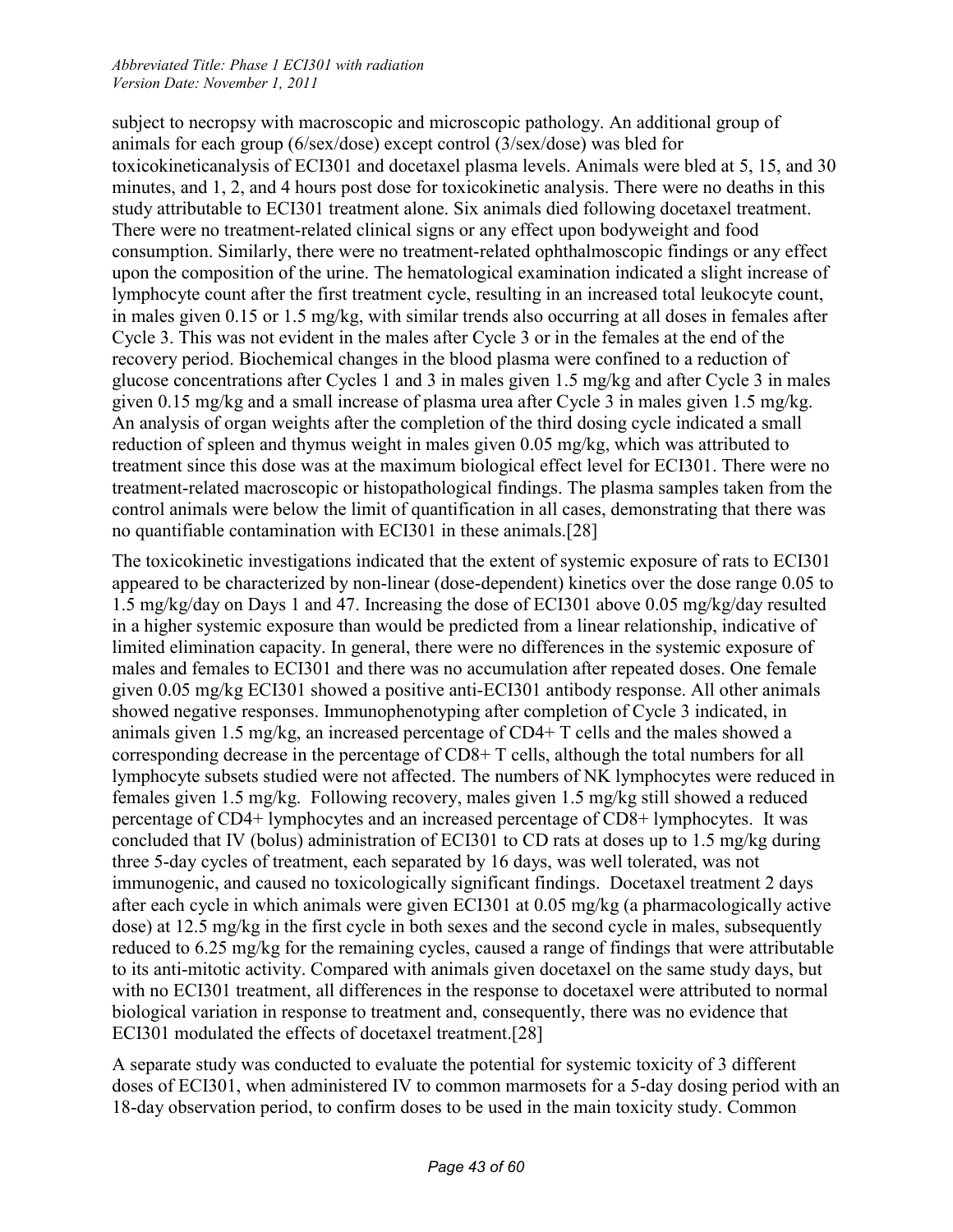marmosets (*Callithrix jacchus*) received 0.05, 0.15, or 1.5 mg/kg ECI301 (1/sex/group) IV bolus, once a day, for 5 days. Animals were observed for 18 days for clinical condition, injection-site reactions, and body weight. Hematology, blood chemistries, organ weight, and macroscopic pathology investigations were undertaken. There were no treatment-related deaths during this study. There were no treatment-related clinical signs of toxicity, and body weights were unaffected. There was no effect of treatment on organ weights or macropathology. All animals had reduced hematocrit, hemoglobin concentration, and/or erythrocyte count on Day 9 and/or Day 22, often accompanied by increased reticulocyte count. Mean cell volume was increased in the male receiving 0.05 mg/kg, the female receiving 0.5 mg/kg, and both animals receiving 1.5 mg/kg. Mean cell hemoglobin concentration was decreased in the male receiving 0.05 mg/kg and the female receiving 1.5 mg/kg. Anisocytosis was reported on the blood film for all females. There was no strong trend with dosage, and it is possible that these changes may have been caused by repeated blood sampling. However, with the absence of control animals on this study, the possibility that these changes were due to treatment with ECI301 cannot be excluded. An increase in monocyte count occurred on Day 9 in the female marmosets receiving 0.05 mg/kg or 0.15 mg/kg. These values normalized by Day 22. Minor blood chemistry changes occurred on Day 9 and Day 23, but these changes were small and were not dose related in degree. All animals showed reduced alkaline phosphatase activity on Day 23. Creatinine concentrations were reduced on Day 23 in the males given 0.05 mg/kg and in animals given 0.15 mg/kg or 1.5 mg/kg. Total triglyceride concentrations were high on Day 9 and Day 23 for all animals except males given 1.5 mg/kg. In the animals given 0.05 mg/kg and the females given 0.15 mg/kg, there was a reduction of total cholesterol level. All animals showed an increase of sodium concentration on Day 9 and, at 0.15 and 15 mg/kg, this was associated with increased chloride concentration. Potassium concentrations were low on Day 9 in all animals, and in the males, this persisted to Day 23. Total protein concentrations were low on Day 23 in animals given 0.05 mg/kg or 0.15 mg/kg, but not in those given 1.5 mg/kg, and most showed an increase in the albumin to globulin ratio. It was concluded that the IV administration of ECI301 to common marmosets for a single 5-day dosing period was well tolerated up to doses of 1.5 mg/kg. There were no toxicologically significant findings, and therefore it was concluded that 1.5 mg/kg was a suitable dose for future studies in marmosets. [28]

Study EFC0010 was conducted to evaluate the systemic toxicity and toxicokinetics of IV administration of ECI301 to *Callithrix jacchus*, the common marmoset for three 5-day cycles. A single dose of 0 (0.01% polysorbate 80 in PBS), 0.05, 0.15, or 1.5 mg/kg ECI301 was administered IV (bolus) to marmosets (3/sex/dose). Radiation with chemotherapy is standard of care regimen for treatment of cancer. Docetaxel is one of the common chemotherapy drugs; however, significant AEs such as suppression of bone marrow function are associated with the administration of docetaxel. In phase 1 clinical study, ECI301 is expected to be administered to cancer patients in combination with radiation treatment. However, it may be necessary for docetaxel to be administered to patients in addition to ECI301. Therefore, toxicity data of ECI301 in combination with docetaxel were found to be necessary. The design of the study was as indicated below and also included 2 groups that were dosed with docetaxel, one in combination with ECI301. All animals were observed daily throughout the study period for general clinical condition, injection-site observations, body weight, ophthalmology, electrocardiography, blood pressure, hematology, blood chemistry, urinalysis, peripheral blood immunophenotyping, organ weights, macroscopic and microscopic pathology, and mortality. An additional group of animals for each group except control (2/sex/dose) were bled for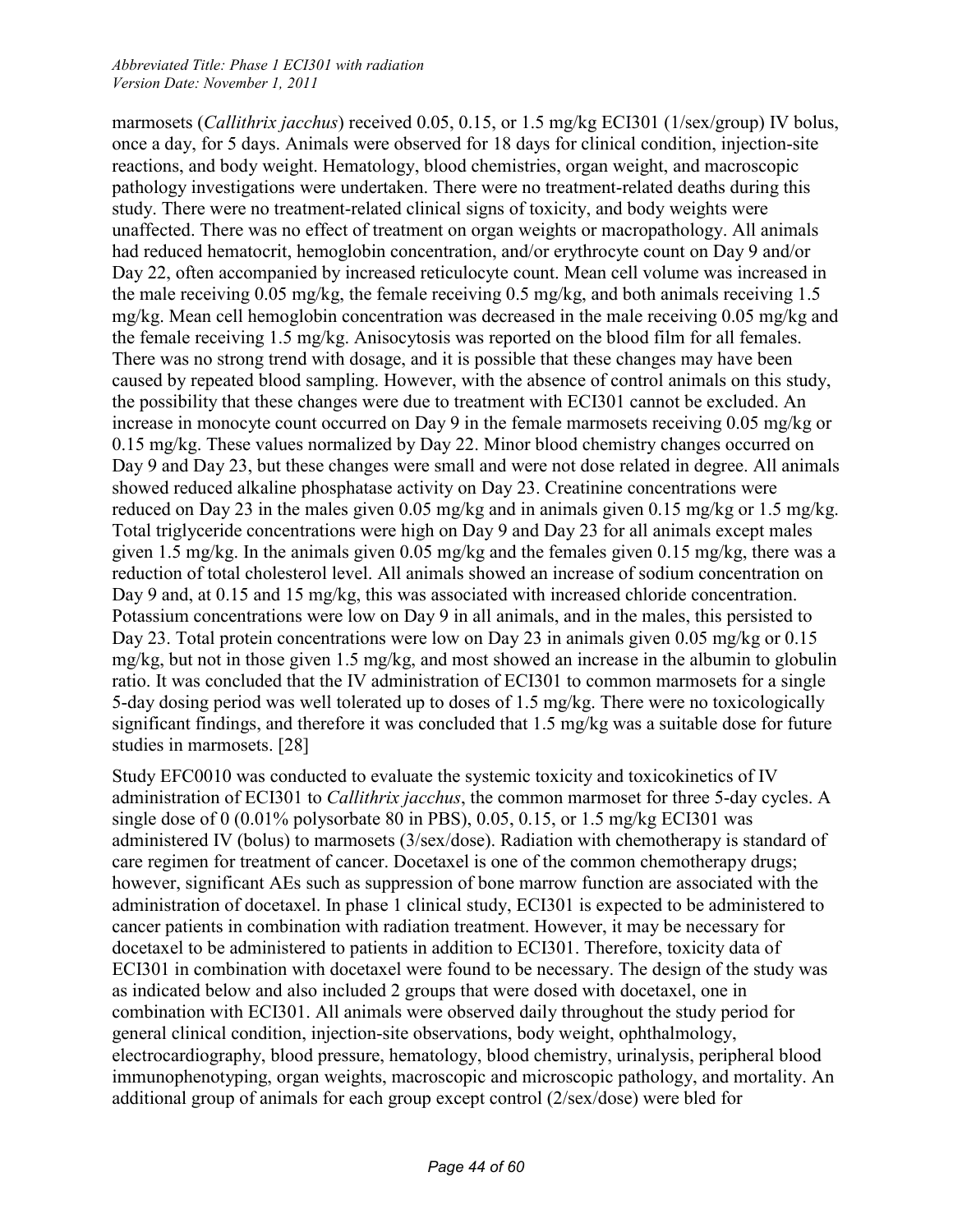toxicokinetic analysis. Animals were bled at 5, 15, and 30 minutes, and 1, 2, and 4 hours postdose for toxicokinetic analysis of plasma concentrations of ECI301 or docetaxel, and anti-ECI301antibody assessment. Two animals were sacrificed prematurely during this study. Neither death was attributed to ECI301 treatment, but 1 of them was determined to be possibly due to docetaxel treatment. There were no clinical signs that were attributable to treatment, and there was no effect upon bodyweight. One male receiving 0.15 mg/kg was killed on Day 59 due to gradual decline in its general clinical condition. The macroscopic and histopathological examinations did not identify any finding that would account for the ill health of this animal and, consequently, this death was not attributed to treatment. There were no treatment-related ophthalmoscopic findings and no effect upon the electrophysiology of the heart or blood pressure. There were no hematological findings or changes in blood plasma or urinary composition that were attributable to treatment. There were no toxicologically significant organ weight differences after 3 cycles of dosing with ECI301 and no macroscopic or histopathological findings that were due to treatment.[28]

The plasma samples taken from the control animals were below the limit of quantification in all cases, demonstrating that there was no quantifiable contamination with ECI301 in these animals. Mean plasma concentrations (Cmax) and ECI301 concentration-time curves estimated up to 4 hours post dose (AUC4) on Day 1 and 47 are also shown. The toxicokinetic investigations indicated that the extent of systemic exposure of marmosets to ECI301 appeared to be characterized by non-linear (dose-dependent) kinetics over the dose range 0.05 to 1.5 mg/kg on Days 1 and 47. Increasing the dose of ECI301 above 0.15 mg/kg was considered likely to result in a higher systemic exposure than would be predicted from a linear relationship, which is consistent with the possibility of a capacity limited process for the elimination of ECI301. In general, there were no differences in the systemic exposure of male and female marmosets to ECI301, and there was no accumulation after repeated doses. All animals showed negative anti-ECI301 antibody responses. Immunophenotyping after completion of Cycle 3 indicated no significant change at any dose.<sup>[28]</sup>

The toxicokinetic investigations indicated that the co-administration of ECI301 with docetaxel generally appeared to have little effect on the systemic exposure of male and female marmosets to docetaxel. The co-administration of ECI301 with docetaxel did not elicit an anti-ECI301 antibody response in any animal. Peripheral blood immunophenotyping indicated a reduction in the number of CD3+ T lymphocytes in males and females given docetaxel alone and a reduction in CD20+ lymphocytes in the males. These males also showed an increase in the percentage of CD3+ lymphocytes and a corresponding decrease in the percentage of CD20+ B lymphocytes. This T/B cell ratio change was not seen in the females. A reduction in the number and percentage of CD14+ monocytes was also seen in the males, but not in the females. It was concluded that IV (bolus) administration of ECI301 to common marmosets at doses up to 1.5 mg/kg during three 5 day cycles of treatment, each separated by 16 days, was well tolerated, was not immunogenic, and caused no toxicologically significant findings. Docetaxel treatment at 3 mg/kg, 2 days after each cycle in which animals were given ECI301 at 0.05 mg/kg (a pharmacologically active dose), caused several findings that were attributable to its anti-mitotic activity. There was no evidence in this study that ECI301 modulated adversely the effect of docetaxel treatment, but ECI301 coadministration did appear protective with regard to the effect upon lymphocyte populations in the peripheral blood.[28]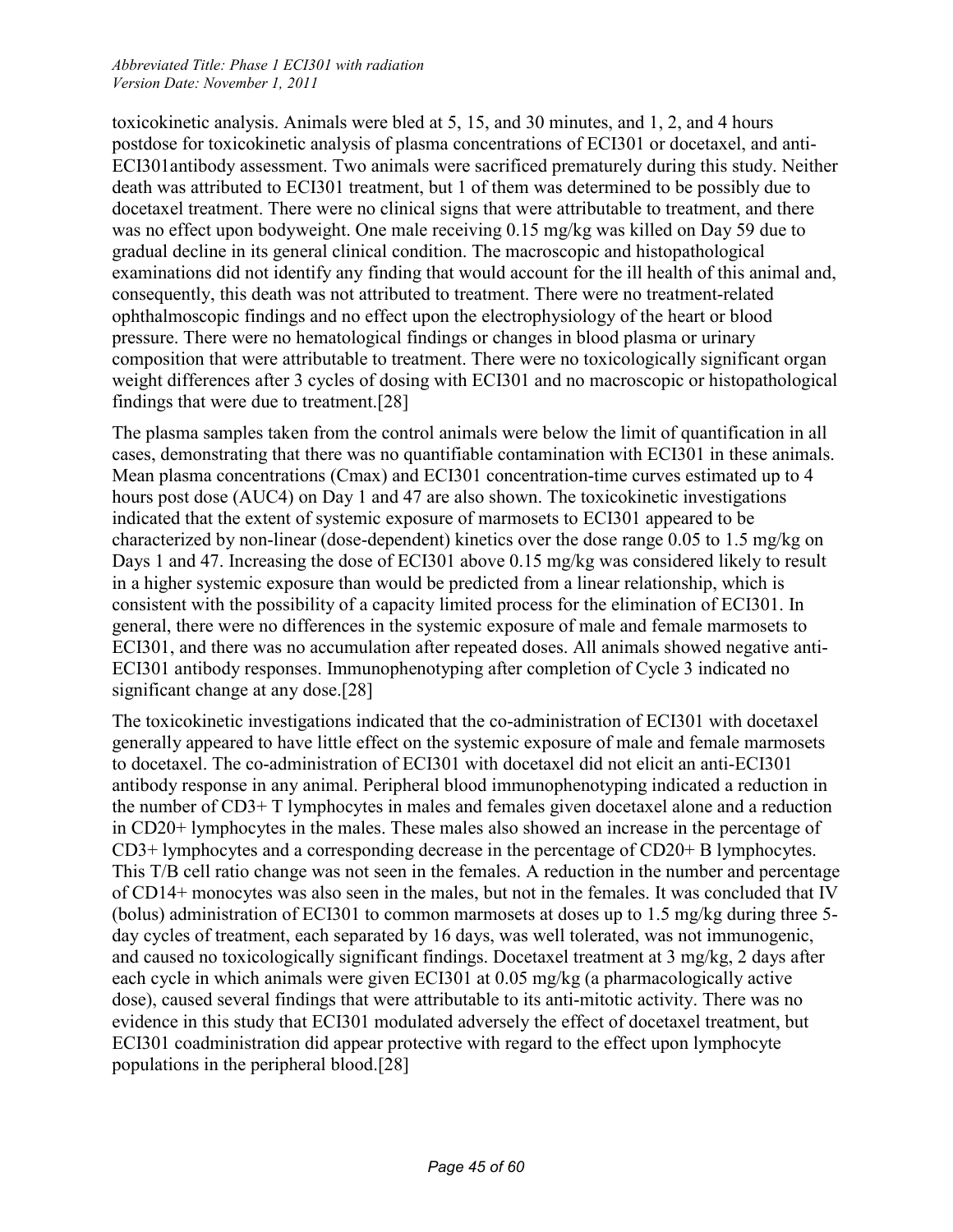#### 10.1.3 Formulation and preparation

The ECI301 drug product is presented as a sterile solution for injection, 1.3 mL in a 6 mL glass vial, with a closure consisting of a rubber stopper and crimp cap. It was made according to current Good Manufacturing Practice (cGMP) for ECI by Toyobo, Japan. The excipients (inactive ingredients) in the ECI301 drug product are of compendial grade and are commonly used in parenteral dosage forms. The quantitative composition of the ECI301 drug product is shown in Table 4, including the pharmacopoeial reference for each component, where applicable.

| Component                            | Amount (per mL) | <b>Pharmacopeial/Quality</b><br><b>Standard</b> |
|--------------------------------------|-----------------|-------------------------------------------------|
| Drug substance:<br><b>ECI301</b>     | $1.00$ mg       | In-house                                        |
| Inactive Ingredients:                |                 |                                                 |
| Sodium hydrogen phosphate<br>hydrate | $2.90$ mg       | JP, USP                                         |
| Potassium dihydrogen phosphate       | $0.20$ mg       | <b>NF</b>                                       |
| Sodium chloride                      | $8.00$ mg       | JP, USP                                         |
| Potassium chloride                   | $0.20$ mg       | JP, USP                                         |
| Polysorbate 80                       | $0.10$ mg       | JP, USP                                         |
| Water for injection                  | q.s.            | JP, USP                                         |

| <b>TABLE 4</b>                                             |
|------------------------------------------------------------|
| <b>Quantitative Composition of the ECI301 Drug Product</b> |

#### 10.1.4 Stability and storage

The ECI301 drug product is stored frozen at -20°C until use, and may not be re-frozen. It is stable at -20°C for up to 36 months. ECI301 is stable at room temperature for at least two hours.

#### 10.1.5 Administration procedures

The concentration of ECI301 in the drug product is  $1000 \mu g/mL$ . Dose escalation will be achieved by extracting the correspondingly larger volumes from multiple vials as required, according to the following table (Table 5). ECI301 will be administered without dilution (Table 5). The study drug will be filtered with 0.20 or 0.22-micron pore size in the pharmacy and then administered as a bolus injection via an in-dwelling peripheral intravenous line (PICC line preferred) at a rate of 1 mL/second. The catheter will immediately be flushed with 20 mL 0.9% NaCl at 1 mL/sec The dose will be delivered from the pharmacy in a single syringe; accordingly, doses requiring volumes greater than 10 mL will be delivered in larger syringes.

**TABLE 5 Volume of Drug Product Required for the ECI301 Dose Levels**

| <b>ECI301</b><br><b>Dose</b> | <b>ECI301</b><br>Dose | Volume<br>Required in µL | <b>Final Volume</b><br>to be Injected |
|------------------------------|-----------------------|--------------------------|---------------------------------------|
| $(\mu g/kg)$                 | $(\mu L/kg)$          |                          |                                       |
| 25                           | 25                    | W x 25                   | $W \times 25 \mu L$                   |
|                              |                       |                          | (no dilution)                         |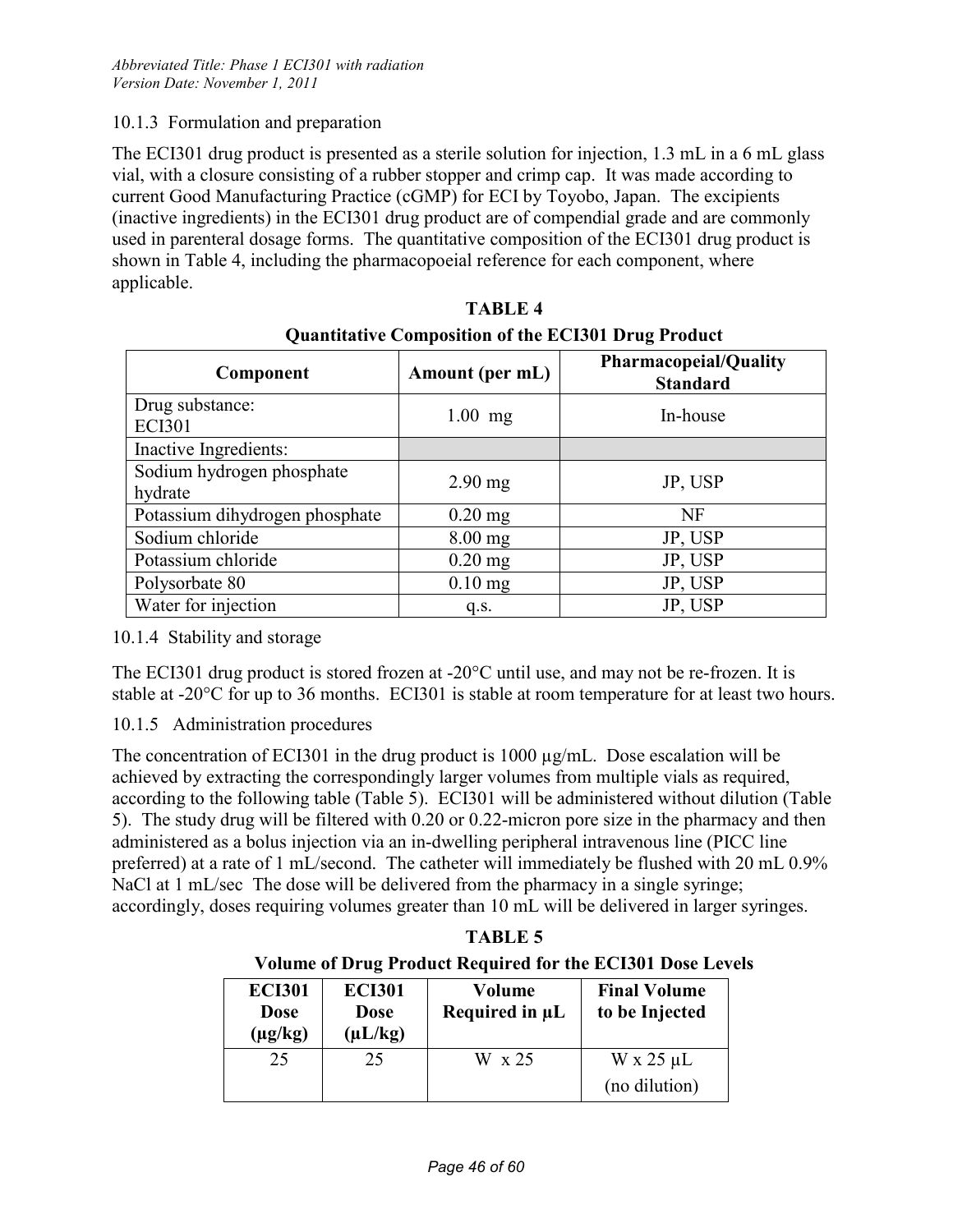| <b>ECI301</b><br><b>Dose</b><br>$(\mu g/kg)$ | <b>ECI301</b><br><b>Dose</b><br>$(\mu L/kg)$ | Volume<br>Required in µL | <b>Final Volume</b><br>to be Injected |
|----------------------------------------------|----------------------------------------------|--------------------------|---------------------------------------|
| 50                                           | 50                                           | W x 50                   | $W \times 50 \mu L$<br>(no dilution)  |
| 82.5                                         | 82.5                                         | W x 82.5                 | W x 82.5 µL<br>(no dilution)          |
| 125                                          | 125                                          | W x 125                  | $W \times 125 \mu L$<br>(no dilution) |
| 175                                          | 175                                          | W x 175                  | $W x 175 \mu L$<br>(no dilution)      |

 $W$  = weight of patient in Kgs

## 10.1.6 Incompatibilities

No incompatibilities or drug interactions have been described.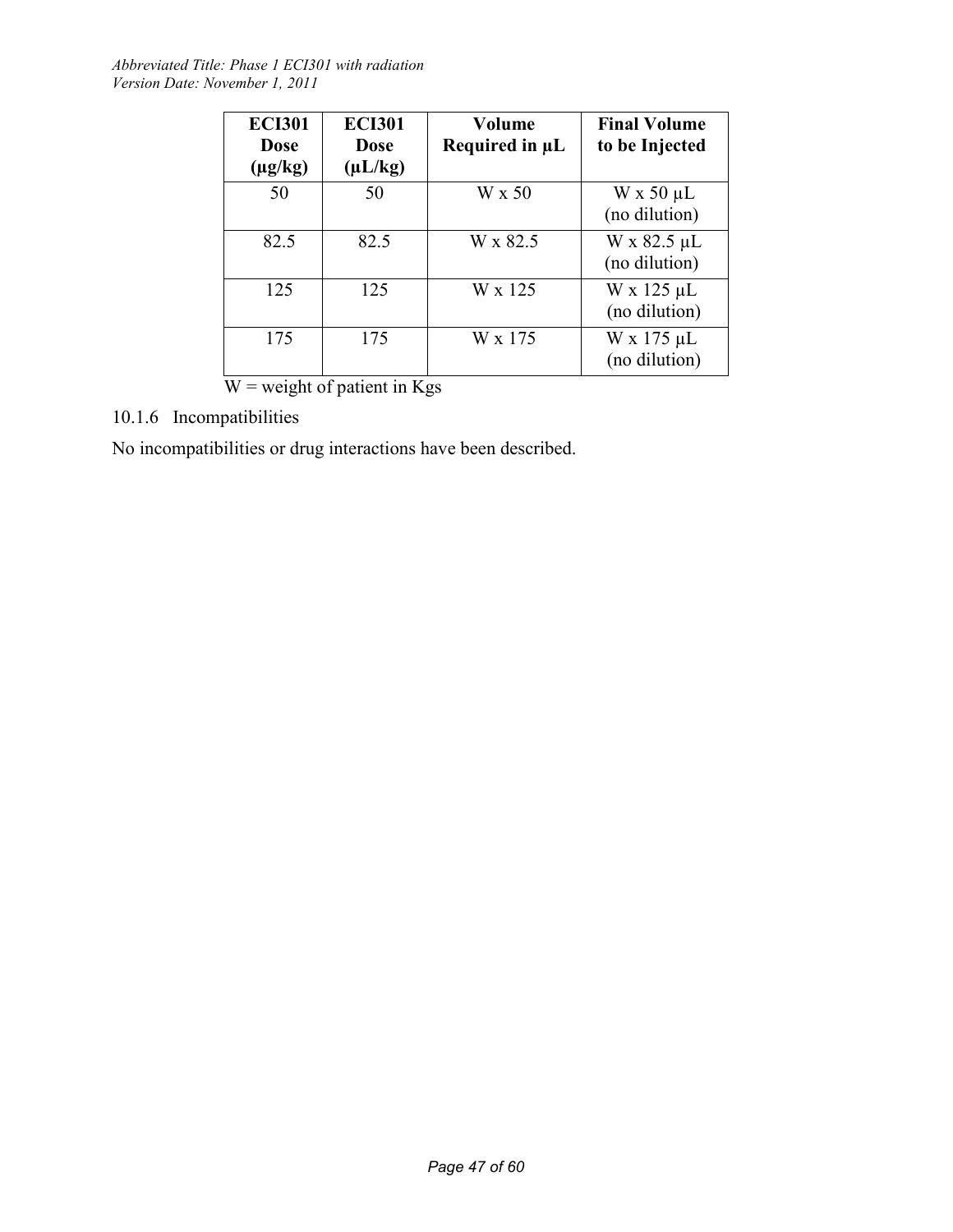## **11 REFERENCES**

- 1. Friedman, E.J., *Immune modulation by ionizing radiation and its implications for cancer immunotherapy.* Curr Pharm Des, 2002. **8**(19): p. 1765-80.
- 2. Sharp, H.J., et al., *Synergistic antitumor activity of immune strategies combined with radiation.* Front Biosci, 2007. **12**: p. 4900-10.
- 3. Maurer, M. and E. von Stebut, *Macrophage inflammatory protein-1.* Int J Biochem Cell Biol, 2004. **36**(10): p. 1882-6.
- 4. Rollins, B.J., *Chemokines.* Blood, 1997. **90**(3): p. 909-28.
- 5. Wolpe, S.D. and A. Cerami, *Macrophage inflammatory proteins 1 and 2: members of a novel superfamily of cytokines.* Faseb J, 1989. **3**(14): p. 2565-73.
- 6. Wazer, D.E. and B.L. Willett, *Clinical considerations in palliative treatment of metastatic prostate carcinoma.* Int J Radiat Oncol Biol Phys, 1987. **13**(1): p. 145-6.
- 7. Wu, J.S., et al., *Meta-analysis of dose-fractionation radiotherapy trials for the palliation of painful bone metastases.* Int J Radiat Oncol Biol Phys, 2003. **55**(3): p. 594-605.
- 8. Muranski, P., et al., *Increased intensity lymphodepletion and adoptive immunotherapy- how far can we go?* Nat Clin Pract Oncol, 2006. **3**(12): p. 668-81.
- 9. Paulos, C.M., et al., *Microbial translocation augments the function of adoptively transferred self/tumor-specific CD8+ T cells via TLR4 signaling.* J Clin Invest, 2007. **117**(8): p. 2197-204.
- 10. Klebanoff, C.A., et al., *Sinks, suppressors and antigen presenters: how lymphodepletion enhances T cell-mediated tumor immunotherapy.* Trends Immunol, 2005. **26**(2): p. 111-7.
- 11. Roses, R.E., et al., *Radiation therapy and Toll-like receptor signaling: implications for the treatment of cancer.* Oncogene, 2008. **27**(2): p. 200-7.
- 12. Hauser, S.H., et al., *Radiation-enhanced expression of major histocompatibility complex class I antigen H-2Db in B16 melanoma cells.* Cancer Res, 1993. **53**(8): p. 1952-5.
- 13. Klein, B., et al., *The effect of irradiation on expression of HLA class I antigens in human brain tumors in culture.* J Neurosurg, 1994. **80**(6): p. 1074-7.
- 14. Hallahan, D.E., et al., *X-ray-induced P-selectin localization to the lumen of tumor blood vessels.* Cancer Res, 1998. **58**(22): p. 5216-20.
- 15. Gulley, J.L., et al., *Combining a recombinant cancer vaccine with standard definitive radiotherapy in patients with localized prostate cancer.* Clin Cancer Res, 2005. **11**(9): p. 3353-62.
- 16. Dewan, M.Z., et al., *Fractionated but not single-dose radiotherapy induces an immunemediated abscopal effect when combined with anti-CTLA-4 antibody.* Clin Cancer Res, 2009. **15**(17): p. 5379-88.
- 17. Demaria, S., et al., *Immune-mediated inhibition of metastases after treatment with local radiation and CTLA-4 blockade in a mouse model of breast cancer.* Clin Cancer Res, 2005. **11**(2 Pt 1): p. 728-34.
- 18. Brody, J.D., et al., *In situ vaccination with a TLR9 agonist induces systemic lymphoma regression: a phase I/II study.* J Clin Oncol. **28**(28): p. 4324-32.
- 19. Yoneyama, H., et al., *Regulation by chemokines of circulating dendritic cell precursors, and the formation of portal tract-associated lymphoid tissue, in a granulomatous liver disease.* J Exp Med, 2001. **193**(1): p. 35-49.
- 20. Zhang, Y., et al., *Mobilization of dendritic cell precursors into the circulation by administration of MIP-1alpha in mice.* J Natl Cancer Inst, 2004. **96**(3): p. 201-9.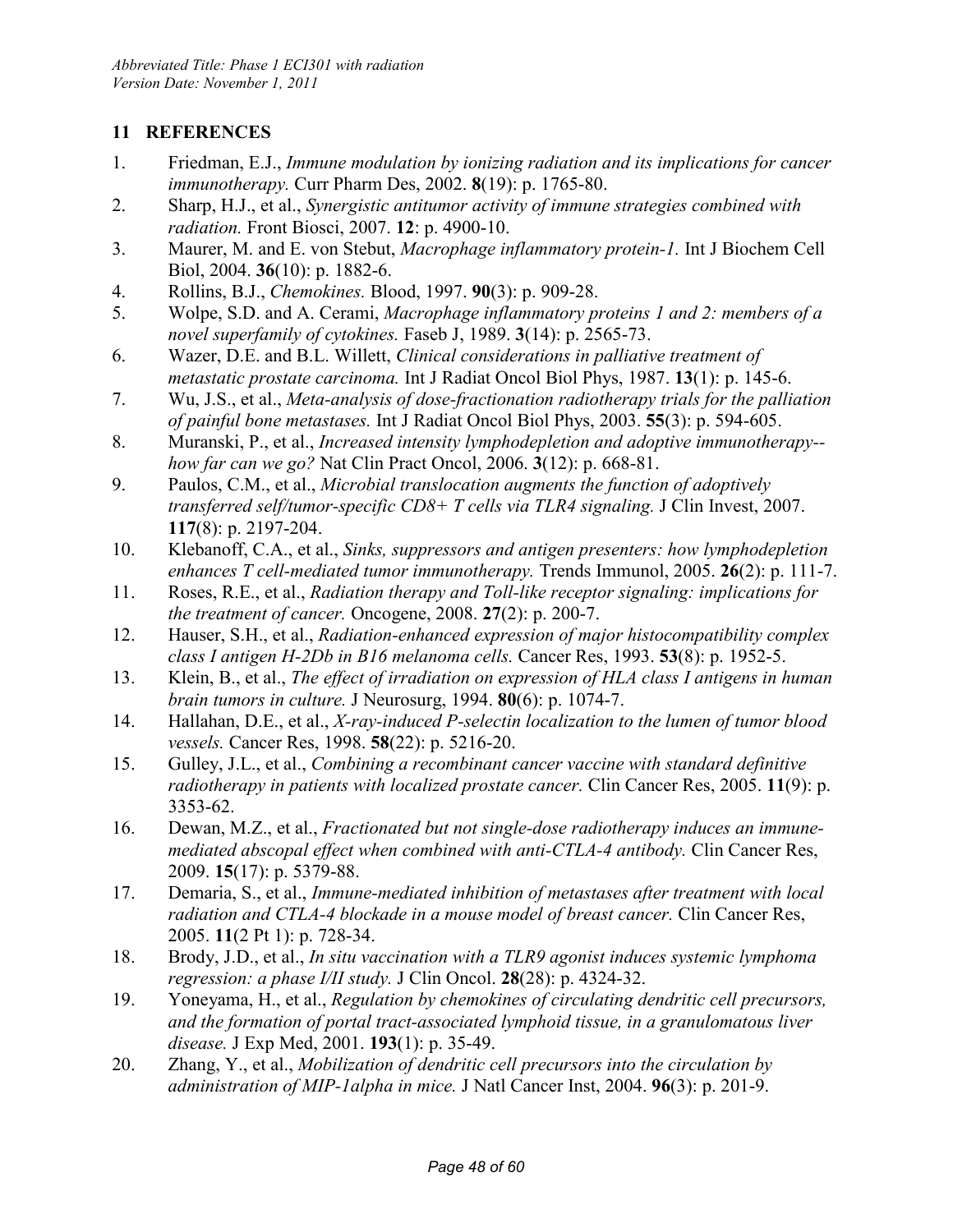- 21. Teitz-Tennenbaum, S., et al., *Radiotherapy potentiates the therapeutic efficacy of intratumoral dendritic cell administration.* Cancer Res, 2003. **63**(23): p. 8466-75.
- 22. Shiraishi, K., et al., *Enhancement of antitumor radiation efficacy and consistent induction of the abscopal effect in mice by ECI301, an active variant of macrophage inflammatory protein-1alpha.* Clin Cancer Res, 2008. **14**(4): p. 1159-66.
- 23. Broxmeyer, H.E., et al., *Myeloid progenitor cell proliferation and mobilization effects of BB10010, a genetically engineered variant of human macrophage inflammatory protein-1alpha, in a phase I clinical trial in patients with relapsed/refractory breast cancer.* Blood Cells Mol Dis, 1998. **24**(1): p. 14-30.
- 24. Clemons, M.J., et al., *A randomized phase-II study of BB-10010 (macrophage inflammatory protein- 1alpha) in patients with advanced breast cancer receiving 5 fluorouracil, adriamycin, and cyclophosphamide chemotherapy.* Blood, 1998. **92**(5): p. 1532-40.
- 25. Hunter, M.G., et al., *BB-10010: an active variant of human macrophage inflammatory protein-1 alpha with improved pharmaceutical properties.* Blood, 1995. **86**(12): p. 4400- 8.
- 26. Marshall, E., et al., *Clinical effects of human macrophage inflammatory protein-1 alpha MIP-1 alpha (LD78) administration to humans: a phase I study in cancer patients and normal healthy volunteers with the genetically engineered variant, BB-10010.* Eur J Cancer, 1998. **34**(7): p. 1023-9.
- 27. Bernstein, S.H., et al., *A randomized phase II study of BB-10010: a variant of human macrophage inflammatory protein-1alpha for patients receiving high-dose etoposide and cyclophosphamide for malignant lymphoma and breast cancer.* Br J Haematol, 1997. **99**(4): p. 888-95.
- 28. ECI, I., *ECI301 Investigator Brochure.* 2010.
- 29. Kaech, S.M., E.J. Wherry, and R. Ahmed, *Effector and memory T-cell differentiation: implications for vaccine development.* Nat Rev Immunol, 2002. **2**(4): p. 251-62.
- 30. Thompson, E.D., et al., *Tumor masses support naive T cell infiltration, activation, and differentiation into effectors.* J Exp Med. **207**(8): p. 1791-804.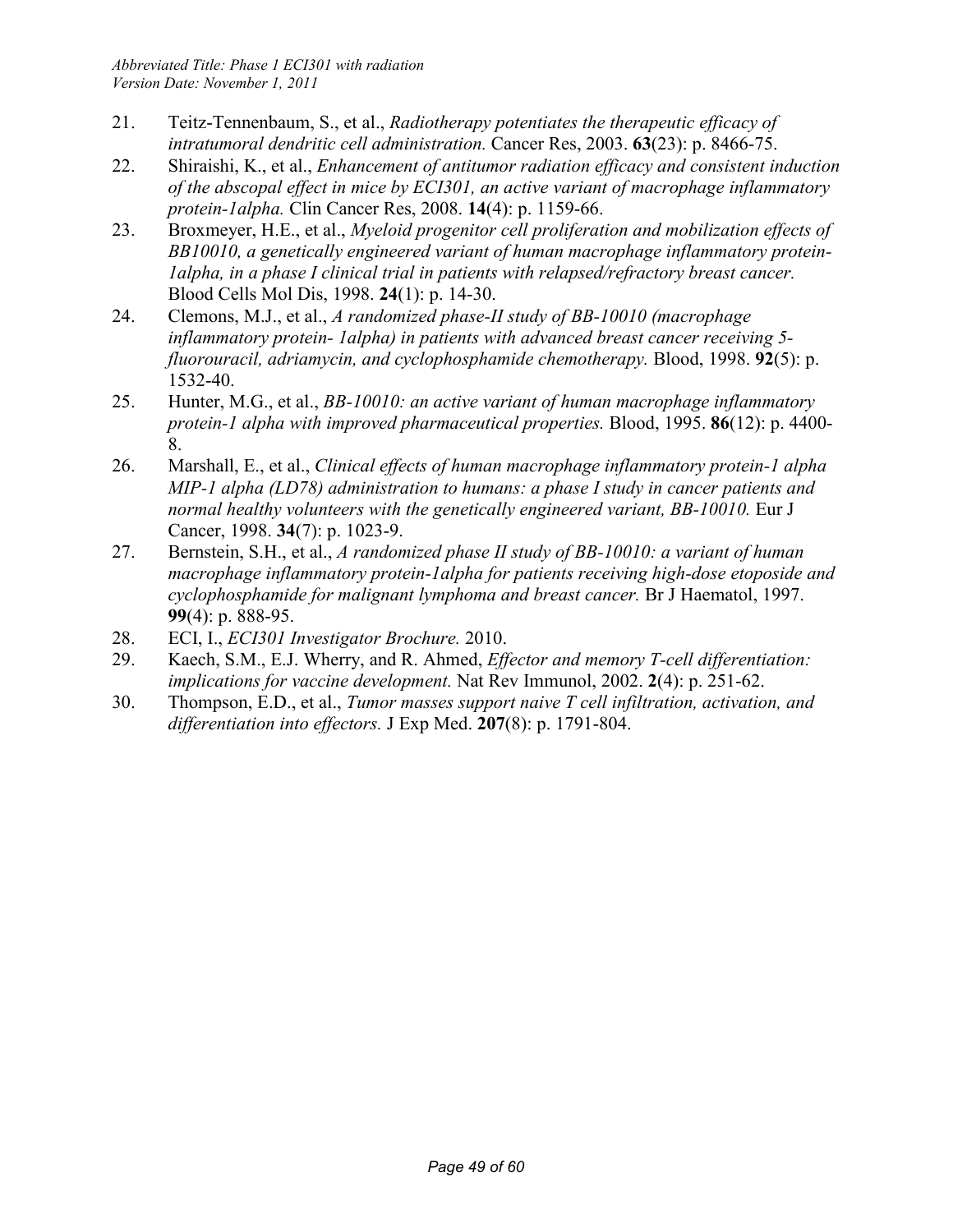## **12 APPENDICES**

## 12.1 APPENDIX I : ACUTE RTOG TOXICITY SCORING

|                                  | $[\ 0\ ]$                                    | [1]                                                                                               | $\lceil 2 \rceil$                                                                                                                                                             | $\lceil 3 \rceil$                                                                                                                               | [4]                                         |
|----------------------------------|----------------------------------------------|---------------------------------------------------------------------------------------------------|-------------------------------------------------------------------------------------------------------------------------------------------------------------------------------|-------------------------------------------------------------------------------------------------------------------------------------------------|---------------------------------------------|
| <b>SKIN</b>                      | N <sub>0</sub><br>change<br>over<br>baseline | Follicular, faint or<br>dull erythema/<br>epilation/dry<br>desquamation/<br>decreased<br>sweating | Tender or bright<br>erythema, patchy<br>moist<br>desquamation/<br>moderate edema                                                                                              | Confluent, moist<br>desquamatiom other<br>than skin folds, pitting<br>edema                                                                     | Ulceration, hemorrhage,<br>necrosis         |
| <b>MUCOUS</b><br><b>MEMBRANE</b> | No<br>change<br>over<br>baseline             | Injection/ may<br>experience mild<br>pain not requiring<br>analgesic                              | Patchy mucositis<br>which may<br>produce an<br>inflammatory<br>serosanguinitis<br>discharge/ may<br>experience<br>moderate pain<br>requiring<br>analgesia                     | Confluent fibrinous<br>mucositis/ may include<br>severe pain requiring<br>narcotic                                                              | Ulceration, hemorrhage or<br>necrosis       |
| <b>EYE</b>                       | N <sub>o</sub><br>change                     | Mild<br>conjunctivitis<br>with or without<br>scleral injection/<br>increased tearing              | Moderate<br>conjunctivitis<br>with or without<br>keratitis requiring<br>steroids &/or<br>antibiotics/ dry<br>eye requiring<br>artificial tears/<br>iritis with<br>photophobia | Severe keratitis with<br>corneal ulceration/<br>objective decrease in<br>visual acuity or in visual<br>fields/acute glaucoma/<br>panopthalmitis | Loss of vision (unilateral<br>or bilateral) |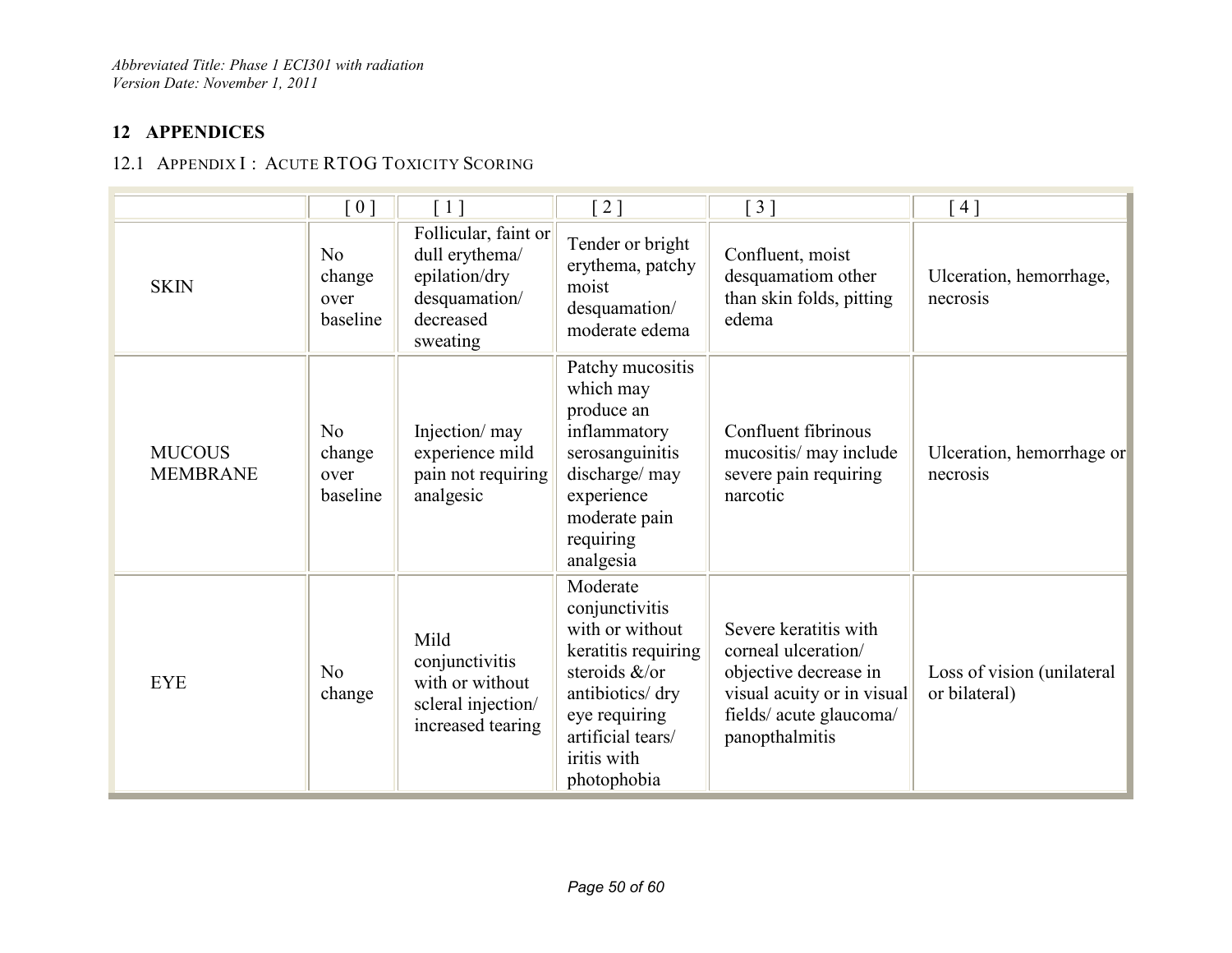| <b>EAR</b>                      | No<br>change<br>over<br>baseline             | Mild external<br>otitis with<br>erythema, pruritis,<br>secondary to dry<br>desquamation not<br>requiring<br>medication.<br>Audiogram<br>unchanged from<br>baseline                                                                                            | Moderate external<br>otitis requiring<br>topical<br>medication/<br>serious otitis<br>medius/<br>hypoacusis on<br>testing only | Severe external otitis<br>with dischange or moist<br>desquamation/<br>symptomatic<br>hypoacusis/tinnitus, not<br>drug related                                                           | Deafness                                                     |
|---------------------------------|----------------------------------------------|---------------------------------------------------------------------------------------------------------------------------------------------------------------------------------------------------------------------------------------------------------------|-------------------------------------------------------------------------------------------------------------------------------|-----------------------------------------------------------------------------------------------------------------------------------------------------------------------------------------|--------------------------------------------------------------|
| <b>SALIVARY</b><br><b>GLAND</b> | No<br>change<br>over<br>baseline             | Mild mouth<br>dryness/slightly<br>thickened saliva/<br>may have slightly<br>altered taste such<br>as metallic taste/<br>these changes not<br>reflected in<br>alteration in<br>baseline feeding<br>behavior, such as<br>increased use of<br>liquids with meals | Moderate to<br>complete dryness/<br>thick, sticky<br>saliva/ markedly<br>altered taste                                        |                                                                                                                                                                                         | Acute salivary gland<br>necrosis                             |
| PHARYNX &<br><b>ESOPHAGUS</b>   | N <sub>0</sub><br>change<br>over<br>baseline | Mild dysphagia or<br>odynophagia/<br>may require<br>topical anesthetic<br>or non-narcotic<br>analgesics/may<br>require soft diet                                                                                                                              | Moderate<br>dysphagia or<br>odynophagia/<br>may require<br>narcotic<br>analgesics/ may<br>require puree or<br>liquid diet     | Severe dysphagia or<br>odynophagia with<br>dehydration or weight<br>$loss$ = 15% from pre-<br>treatment baseline)<br>requiring N-G feeding<br>tube, I.V. fluids or<br>hyperalimentation | Complete obstruction,<br>ulceration, perforation,<br>fistula |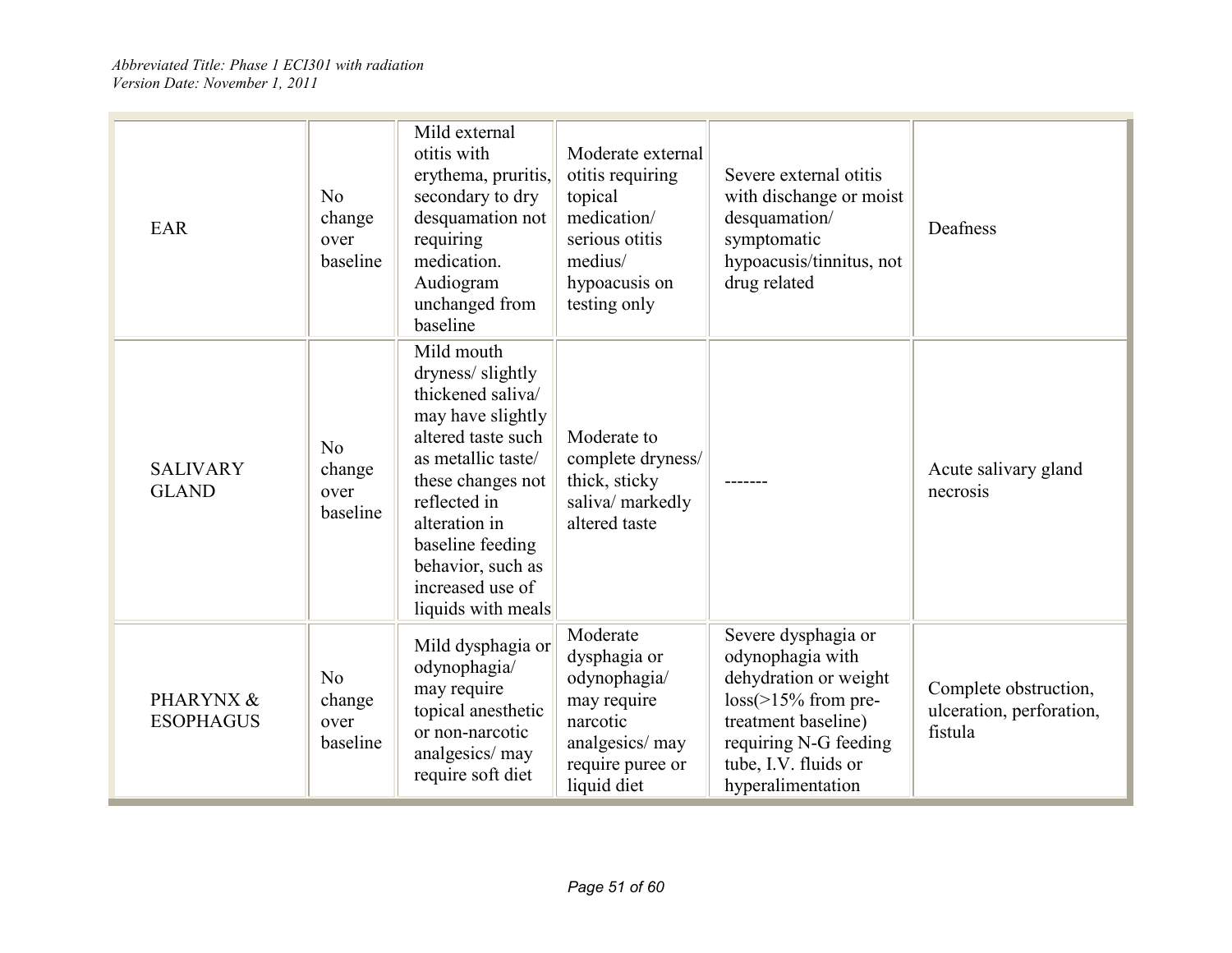| <b>LARYNX</b>     | No<br>change<br>over<br>baseline | Mild or<br>intermittent<br>hoarseness/cough<br>not requiring<br>antitussive/<br>erythema of<br>mucosa                                                                                                      | Persistent<br>hoarseness but<br>able to vocalize/<br>referred ear pain,<br>sore throat,<br>patchy fibrinous<br>exudate or mild<br>arytenoid edema<br>not requiring<br>narcotic/cough<br>requiring<br>antitussive | Whispered speech,<br>throat pain or referred<br>ear pain requiring<br>narcotic/confluent<br>fibrinous exudate,<br>marked arytenoid edema                                                                                                                                                                                                                     | Marked dyspnea, stridor<br>or hemoptysis with<br>tracheostomy or<br>intubation necessary                                                                               |
|-------------------|----------------------------------|------------------------------------------------------------------------------------------------------------------------------------------------------------------------------------------------------------|------------------------------------------------------------------------------------------------------------------------------------------------------------------------------------------------------------------|--------------------------------------------------------------------------------------------------------------------------------------------------------------------------------------------------------------------------------------------------------------------------------------------------------------------------------------------------------------|------------------------------------------------------------------------------------------------------------------------------------------------------------------------|
| <b>UPPER G.I.</b> | No<br>change                     | Anorexia with<br>$\leq$ 5% weight loss<br>from pretreatment<br>baseline/nausea<br>not requiring<br>antiemetics/<br>abdominal<br>discomfort not<br>requiring<br>parasympatholytic<br>drugs or<br>analgesics | Anorexia with<br>$\leq$ 15% weight<br>loss from<br>pretreatment<br>baseline/nausea<br>$&$ or vomiting<br>requiring<br>antiemetics/<br>abdominal pain<br>requiring<br>analgesics                                  | Anorexia with $>15\%$<br>weight loss from<br>pretreatment baseline or<br>requiring N-G tube or<br>parenteral support.<br>Nausea &/or vomiting<br>requiring tube or<br>parenteral<br>support/abdominal pain,<br>severe despite<br>medication/hematemesis<br>or melena/abdominal<br>distention (flat plate<br>radiograph demonstrates<br>distended bowel loops | Ileus, subacute or acute<br>obstruction, performation,<br>GI bleeding requiring<br>transfusion/abdominal<br>pain requiring tube<br>decompression or bowel<br>diversion |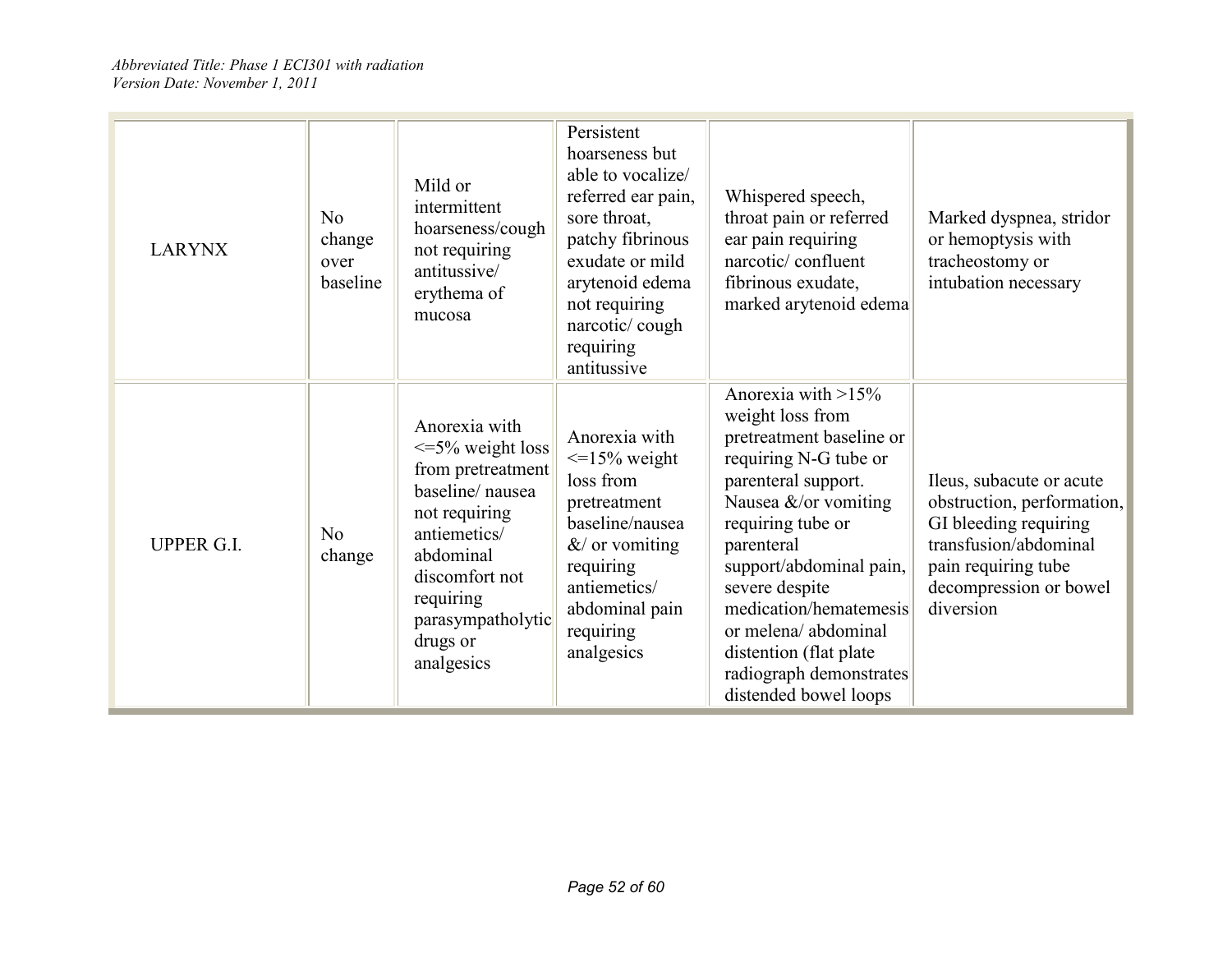| LOWER G.I.<br><b>INCLUDING</b><br><b>PELVIS</b> | No<br>change             | Increased<br>frequency or<br>change in quality<br>of bowel habits<br>not requiring<br>medication/rectal<br>discomfort not<br>requiring<br>analgesics | Diarrhea<br>requiring<br>parasympatholytic<br>drugs (e.g.,<br>Lomotil)/ mucous<br>discharge not<br>necessitating<br>sanitary pads/<br>rectal or<br>abdominal pain<br>requiring<br>analgesics | Diarrhea requiring<br>parenteral support/<br>severe mucous or blood<br>discharge necessitating<br>sanitary pags/abdominal<br>distention (flat plate)<br>radiograph demonstrates<br>distended bowel loops)   | Acute or subacute<br>obstruction, fistula or<br>perforation; GI bleeding<br>requiring transfusion;<br>abdominal pain or<br>tenesmus requiring tube<br>decompression or bowel<br>diversion |
|-------------------------------------------------|--------------------------|------------------------------------------------------------------------------------------------------------------------------------------------------|----------------------------------------------------------------------------------------------------------------------------------------------------------------------------------------------|-------------------------------------------------------------------------------------------------------------------------------------------------------------------------------------------------------------|-------------------------------------------------------------------------------------------------------------------------------------------------------------------------------------------|
| <b>LUNG</b>                                     | No<br>change             | Mild symptoms<br>of dry cough or<br>dyspnea on<br>exertion                                                                                           | Persistent cough<br>requiring narcotic,<br>antitussive agents/<br>dyspnea with<br>minimal effort but<br>not at rest                                                                          | Severe cough<br>unresponsive to narcotic<br>antitussive agent or<br>dyspnea at rest/clinical<br>or radiologic evidence<br>of acute pneumonitis/<br>intermittent oxygen or<br>steroids may be required       | Severe respiratory<br>insufficiency/continuous<br>oxygen or assisted<br>ventilation                                                                                                       |
| <b>GENITOURINARY</b>                            | N <sub>o</sub><br>change | Frequency of<br>urination or<br>nocturia twice<br>pretreatment<br>habit/ dysuria,<br>urgency not<br>requiring<br>medication                          | Frequency of<br>urination or<br>nocturia which is<br>less frequent than<br>every hour.<br>Dysuria, urgency,<br>bladder spasm<br>requiring local<br>anesthetic (e.g.,<br>Pyridium)            | Frequency with urgency<br>and nocturia hourly or<br>more frequently/<br>dysuria, pelvis pain or<br>bladder spasm requiring<br>regular, frequent<br>narcotic/gross hematuria<br>with/without clot<br>passage | Hematuria requiring<br>transfusion/acute bladder<br>obstruction not secondary<br>to clot passage, ulceration<br>or necrosis                                                               |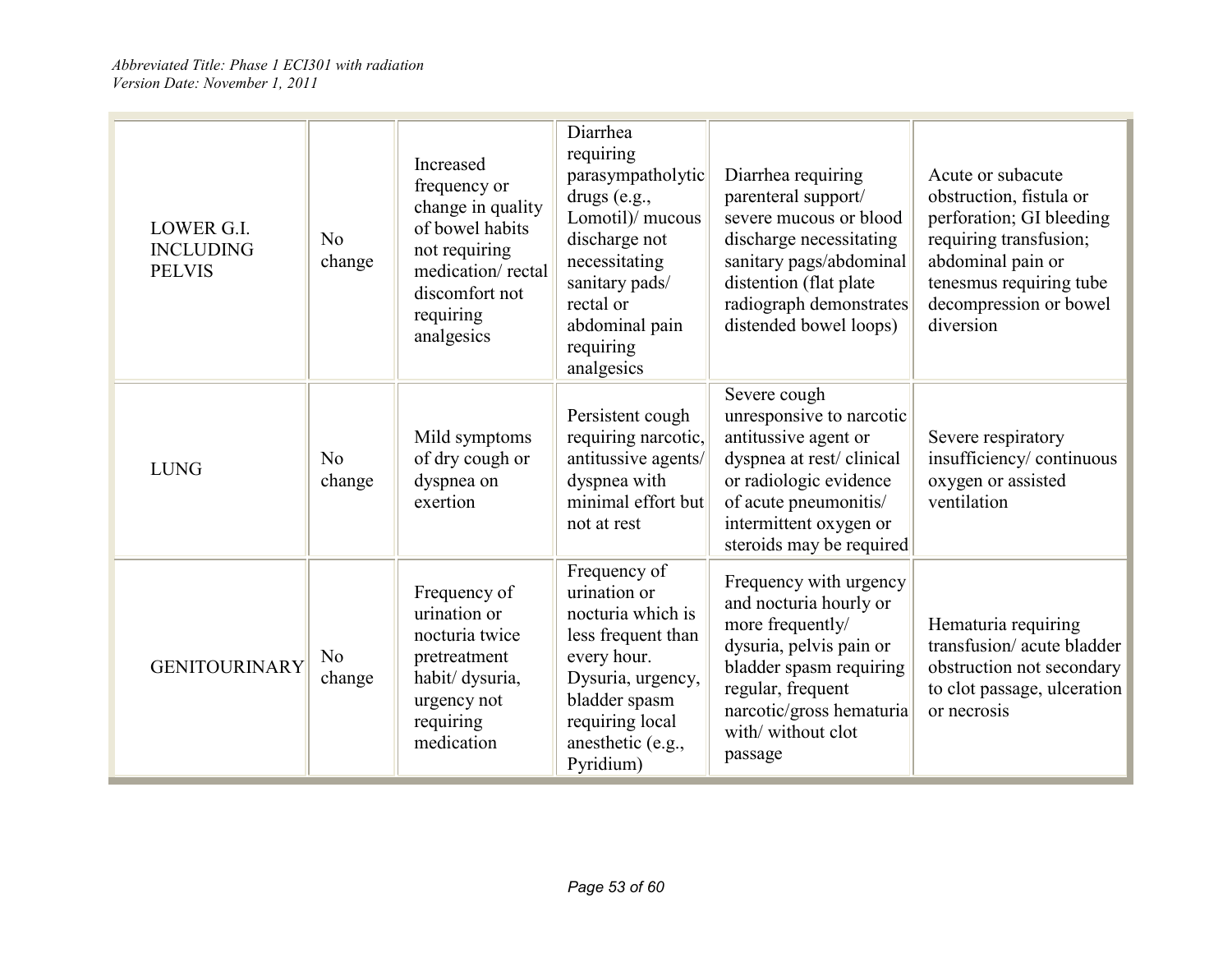| <b>HEART</b>                              | No<br>change<br>over<br>baseline | Asymptomatic<br>but objective<br>evidence of EKG<br>changes or<br>pericardial<br>abnormalities<br>without evidence<br>of other heart<br>disease | Symptomatic with<br>EKG changes and<br>radiologic<br>findings of<br>congestive heart<br>failure or<br>pericardial<br>disease/no<br>specific treatment<br>required                                     | Congestive heart failure,<br>angina pectoris,<br>pericardial disease<br>responding to therapy | Congestive heart failure,<br>angina pectoris,<br>pericardial disease,<br>arrhythmias not<br>responsive to non-surgical<br>measures                  |
|-------------------------------------------|----------------------------------|-------------------------------------------------------------------------------------------------------------------------------------------------|-------------------------------------------------------------------------------------------------------------------------------------------------------------------------------------------------------|-----------------------------------------------------------------------------------------------|-----------------------------------------------------------------------------------------------------------------------------------------------------|
| <b>CNS</b>                                | No<br>change                     | Fully functional<br>status (i.e., able to<br>work) with minor<br>neurologic<br>findings, no<br>medication<br>needed                             | Neurologic<br>findings present<br>sufficient to<br>require home<br>case/ nursing<br>assistance may be<br>required/<br>medications<br>including<br>steroids/anti-<br>seizure agents<br>may be required | Neurologic findings<br>requiring hospitalization<br>for initial management                    | Serious neurologic<br>impairment which<br>includes paralysis, coma<br>or seizures > 3 per week<br>despite<br>medication/hospitalization<br>required |
| <b>HEMATOLOGIC</b><br><b>WBC</b> (X 1000) | $>=4.0$                          | $3.0 - 4.0$                                                                                                                                     | $2.0 - 3.0$                                                                                                                                                                                           | $1.0 - 2.0$                                                                                   | < 1.0                                                                                                                                               |
| PLATELETS (X<br>1000                      | $>=100$                          | $75 - 100$                                                                                                                                      | $50 - 75$                                                                                                                                                                                             | $25 - 50$                                                                                     | $<$ 25 or spontaneous<br>bleeding                                                                                                                   |
| <b>NEUTROPHILS</b>                        | $>=1.9$                          | $1.5 - 1.9$                                                                                                                                     | $1.0 - 1.5$                                                                                                                                                                                           | $0.5 - 1.0$                                                                                   | $< 0.5$ or sepsis                                                                                                                                   |
| <b>HEMOGLOBIN</b><br>$(GM\%)$             | >11                              | $11-9.5$                                                                                                                                        | $<9.5 - 7.5$                                                                                                                                                                                          | $< 7.5 - 5.0$                                                                                 |                                                                                                                                                     |
| <b>HEMATOCRIT</b><br>$(\%)$               | $>=32$                           | $28 - 32$                                                                                                                                       | $<$ 28                                                                                                                                                                                                | Packed cell transfusion<br>required                                                           |                                                                                                                                                     |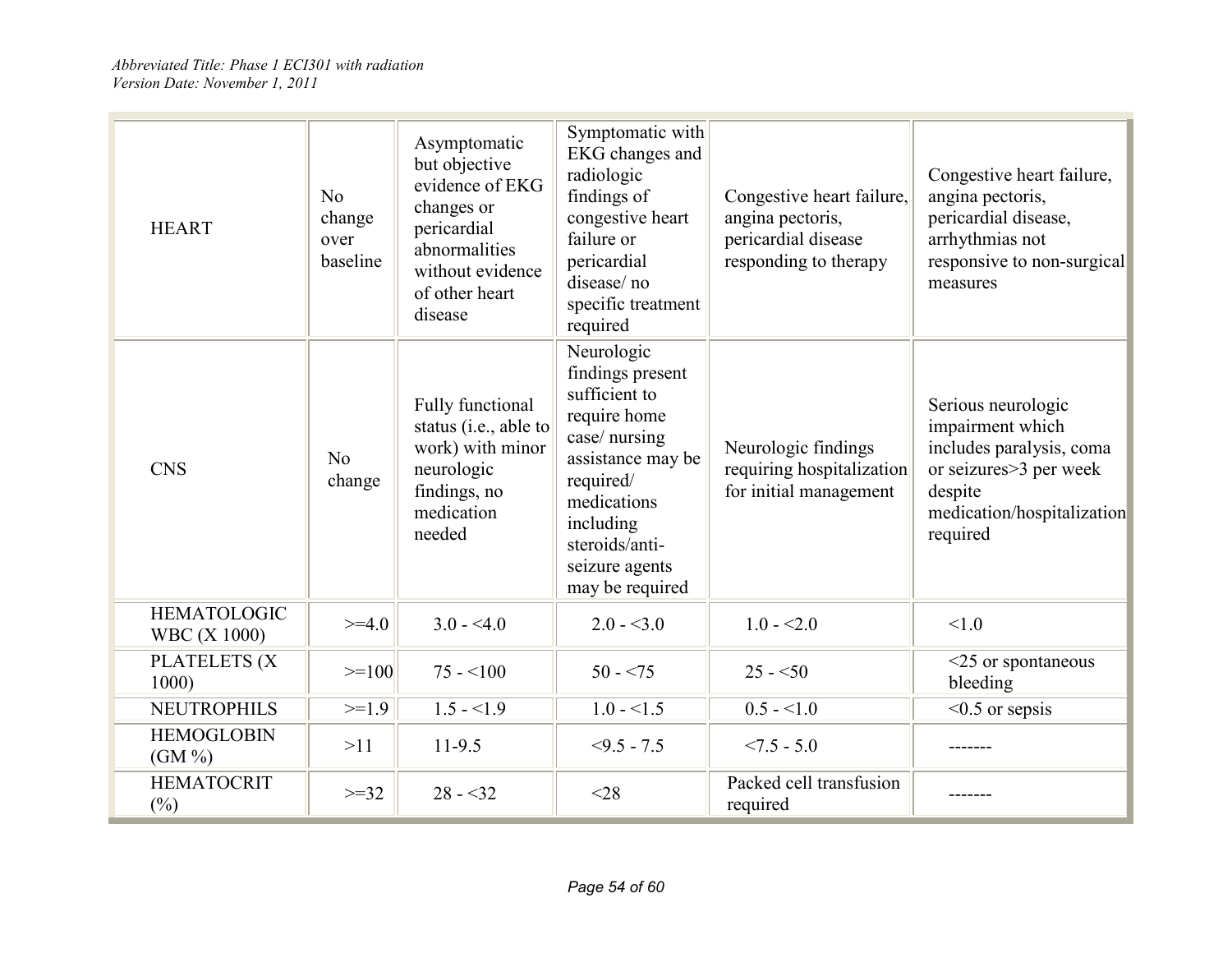GUIDELINES: The acute morbidity criteria are used to score/grade toxicity from radiation therapy. The critera are relevant from day 1, the commencement of therapy, through day 90. Therafter, the EORTC/RTOG Criteria of Late Effects are to be utilized.

The evaluator must attempt to discriminate between disease- and treatment-related signs and symptoms.

An accurate baseline evaluation prior to commencement of therapy is necessary.

All toxicities Grade 3, 4 or 5\* must be verified by the Principal Investigator.

\* ANY TOXICITY WHICH CAUSED DEATH IS GRADED 5.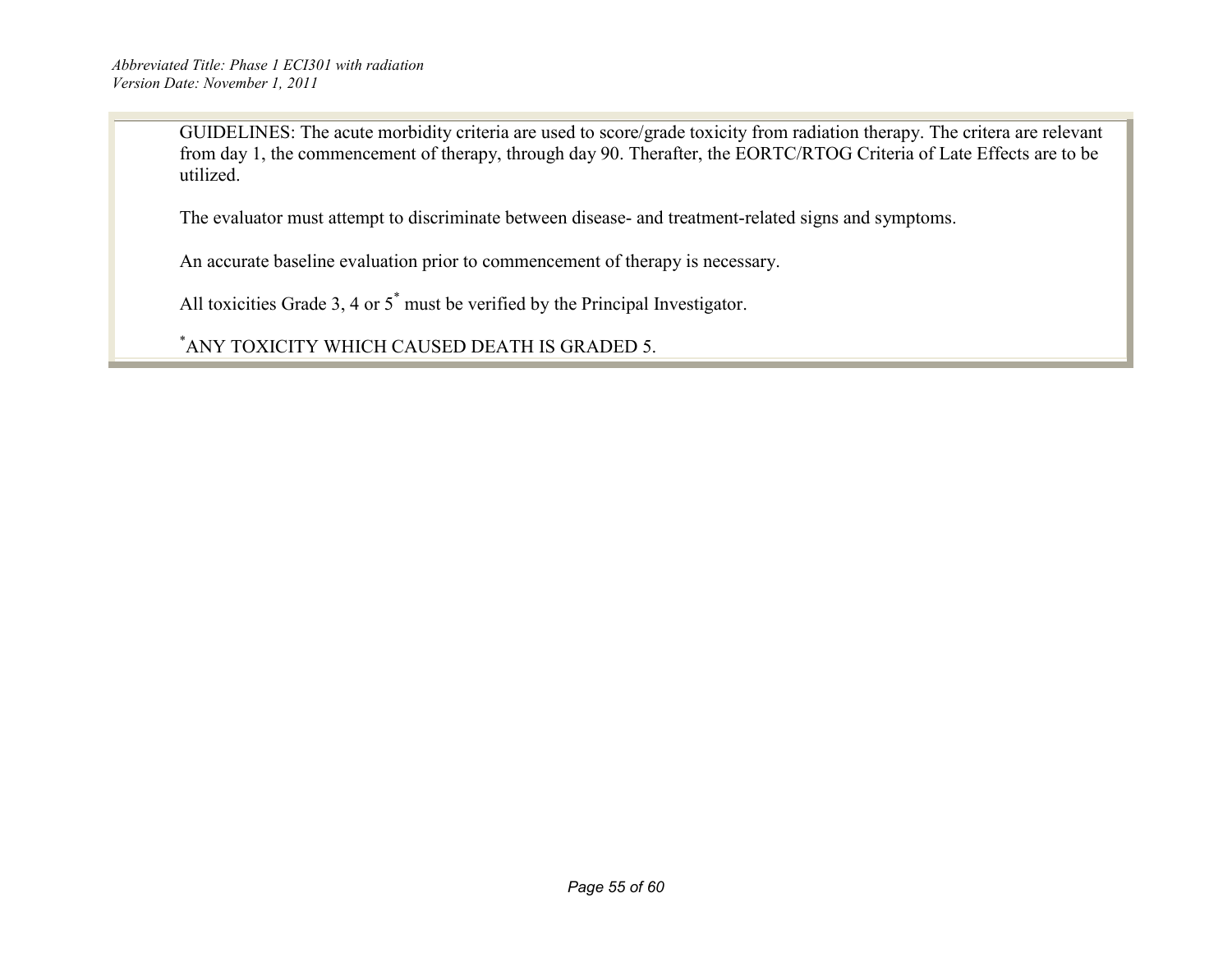## 12.2 APPENDIX II: LATE RTOG TOXICITY SCORING

| <b>ORGAN TISSUE</b>                  | $\boldsymbol{0}$ | Grade 1                                                               | Grade 2                                                                                          | Grade 3                                                                                                 | Grade 4                          |
|--------------------------------------|------------------|-----------------------------------------------------------------------|--------------------------------------------------------------------------------------------------|---------------------------------------------------------------------------------------------------------|----------------------------------|
| <b>SKIN</b>                          | None             | Slight atrophy<br>Pigmentation<br>change<br>Some hair loss            | Patch atrophy; Moderate<br>telangiectasia; Total hair<br>loss                                    | Marked atrophy; Gross<br>telangiectasia                                                                 | Ulceration                       |
| <b>SUBCUTANEOUS</b><br><b>TISSUE</b> | None             | Slight<br>induration<br>(fibrosia) and<br>loss of<br>subcutaneous fat | Moderate fibrosis but<br>asymptomatic<br>Slight field contracture<br>$\leq$ 10% linear reduction | Severe induration and loss of<br>subcutaneous tissue<br>Field contracture<br>$>10\%$ linear measurement | <b>Necrosis</b>                  |
| <b>MUCOUS</b><br><b>MEMBRANE</b>     | None             | Slight atrophy<br>and dryness                                         | Moderate atrophy and<br>telangiectasia<br>Little mucous                                          | Marked atrophy with complete<br>dryness<br>Severe telangiectasia                                        | Ulceration                       |
| <b>SALIVARY</b><br><b>GLANDS</b>     | None             | Slight dryness<br>of mouth<br>Good response<br>on stimulation         | Moderate dryness of<br>mouth<br>Poor response on<br>stimulation                                  | Complete dryness of mouth<br>No response on stimulation                                                 | Fibrosis                         |
| <b>SPINAL CORD</b>                   | None             | Mild<br>L'Hermitte's<br>syndrome                                      | Severe L'Hermitte's<br>syndrome                                                                  | Objective neurological findings<br>at or below cord level treated                                       | Mono, para<br>quadraplegia       |
| <b>BRAIN</b>                         | None             | Mild headache<br>Slight lethargy                                      | Moderate headache<br>Great lethargy                                                              | Severe headaches<br>Severe CNS dysfunction<br>(partial loss of power or<br>dyskinesia)                  | Seizures or<br>paralysis<br>Coma |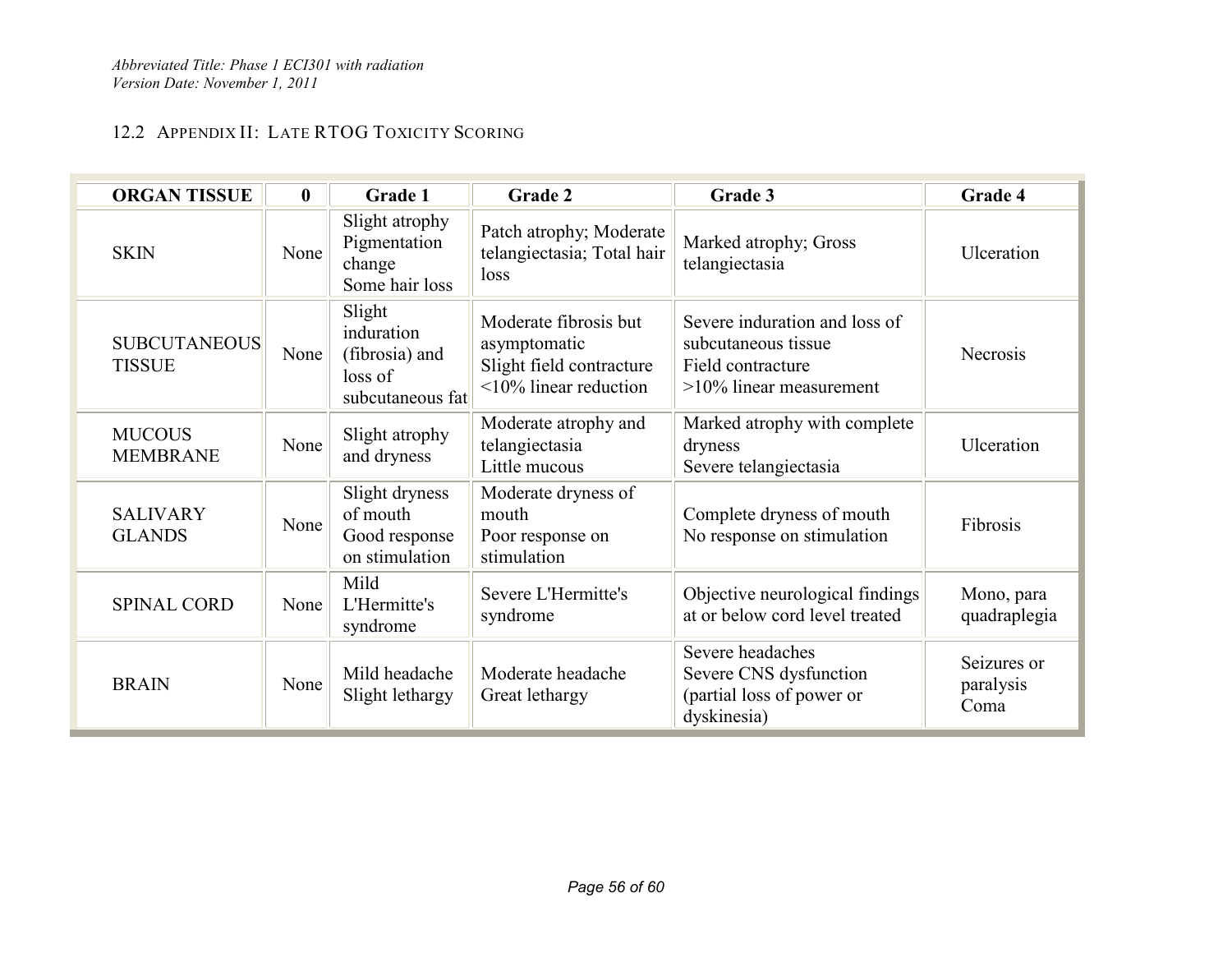| <b>ORGAN TISSUE</b> | $\boldsymbol{0}$ | Grade 1                                                                                                                                        | Grade 2                                                                                                                           | Grade 3                                                                                                                                         | Grade 4                                                                                  |
|---------------------|------------------|------------------------------------------------------------------------------------------------------------------------------------------------|-----------------------------------------------------------------------------------------------------------------------------------|-------------------------------------------------------------------------------------------------------------------------------------------------|------------------------------------------------------------------------------------------|
| <b>EYE</b>          | None             | Asymptomatic<br>cataract<br>Minor corneal<br>ulceration or<br>keratitis                                                                        | Symptomatic cataract<br>Moderate corneal<br>ulceration<br>Minor retinopathy or<br>glaucoma                                        | Severe keratitis<br>Severe retinopathy or<br>detachment<br>Severe glaucoma                                                                      | Panopthalmitis/<br><b>Blindness</b>                                                      |
| <b>LARYNX</b>       | None             | Hoarseness<br>Slight arytenoid<br>edema                                                                                                        | Moderate arytenoid<br>edema<br>Chondritis                                                                                         | Severe edema<br>Severe chondritis                                                                                                               | Necrosis                                                                                 |
| <b>LUNG</b>         | None             | Asymptomatic<br>or mild<br>symptoms (dry<br>cough)<br>Slight<br>radiographic<br>appearances                                                    | Moderate symptomatic<br>fibrosis or pneumonitis<br>(severe cough)<br>Low grade fever<br>Patchy radiographic<br>appearances        | Severe symptomatic fibrosis or<br>pneumonitis<br>Dense radiographic changes                                                                     | Severe<br>respiratory<br>insufficiency/<br>Continuous $O_2$ /<br>Assisted<br>ventilation |
| <b>HEART</b>        | None             | Asymptomatic<br>or mild<br>symptoms<br><b>Transient T</b><br>wave inversion<br>& ST changes<br><b>Sinus</b><br>tachycardia<br>$>110$ (at rest) | Moderate angina on<br>effort<br>Mild pericarditis<br>Normal heart size<br>Persistent abnormal T<br>wave and ST changes<br>Low ORS | Severe angina<br>Pericardial effusion<br>Constrictive pericarditis<br>Moderate heart failure<br>Cardiac enlargement<br><b>EKG</b> abnormalities | Tamponade/<br>Severe heart<br>failure/ Severe<br>constrictive<br>pericarditis            |
| <b>ESOPHAGUS</b>    | None             | Mild fibrosis<br>Slight difficulty<br>in swallowing<br>solids<br>No pain on<br>swallowing                                                      | Unable to take solid food<br>normally<br>Swallowing semi-solid<br>food<br>Dilatation may be<br>indicated                          | Severe fibrosis<br>Able to swallow only liquids<br>May have pain on swallowing<br>Dilation required                                             | Necrosis/<br>Perforation<br>Fistula                                                      |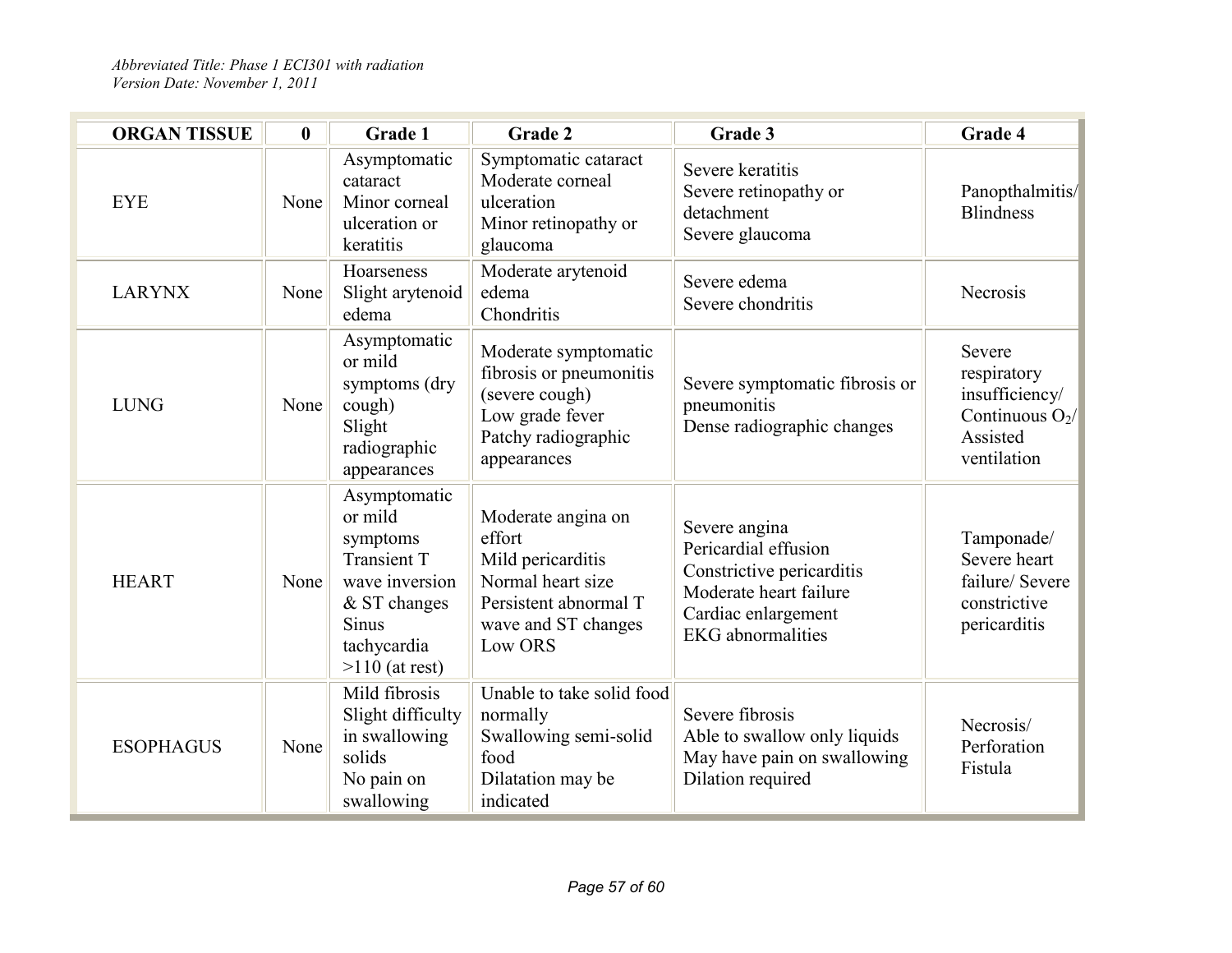| <b>ORGAN TISSUE</b>             | $\bf{0}$ | <b>Grade 1</b>                                                                                                                                                                                | <b>Grade 2</b>                                                                                                                                                                                    | Grade 3                                                                                                                                                                       | Grade 4                                                      |
|---------------------------------|----------|-----------------------------------------------------------------------------------------------------------------------------------------------------------------------------------------------|---------------------------------------------------------------------------------------------------------------------------------------------------------------------------------------------------|-------------------------------------------------------------------------------------------------------------------------------------------------------------------------------|--------------------------------------------------------------|
| SMALL/LARGE<br><b>INTESTINE</b> | None     | Mild diarrhea<br>Mild cramping<br>Bowel<br>movement 5<br>times daily<br>Slight rectal<br>discharge or<br>bleeding                                                                             | Moderate diarrhea and<br>colic<br>Bowel movement >5<br>times daily<br>Excessive rectal mucus<br>or intermittent bleeding                                                                          | Obstruction or bleeding<br>requiring surgery                                                                                                                                  | Necrosis/<br>Perforation<br>Fistula                          |
| <b>LIVER</b>                    | None     | Mild lassitude<br>Nausea,<br>dyspepsia<br>Slightly<br>abnormal liver<br>function                                                                                                              | Moderate symptoms<br>Some abnormal liver<br>function tests<br>Serum albumin normal                                                                                                                | Disabling hepatitic<br>insufficiency<br>Liver function tests grossly<br>abnormal<br>Low albumin<br>Edema or ascites                                                           | Necrosis/<br>Hepatic coma<br><sub>or</sub><br>encephalopathy |
| <b>KIDNEY</b>                   | None     | Transient<br>albuminuria<br>No hypertension<br>Mild<br>impairment of<br>renal function<br>Urea 25-35<br>$mg\%$<br>Creatinine 1.5-<br>$2.0 \,\mathrm{mg\%}$<br>Creatinine<br>clearance $>75\%$ | Persistent moderate<br>albuminuria $(2+)$<br>Mild hypertension<br>No related anemia<br>Moderate impairment of<br>renal function<br>Urea $>$ 36-60 mg $\%$<br>Creatinine clearance (50-<br>$74%$ ) | Severe albuminuria<br>Severe hypertension<br>Persistent anemia $(\leq 10g\%)$<br>Severe renal failure<br>Urea $>60$ mg%<br>Creatinine $>4.0$ mg%<br>Creatinine clearance <50% | Malignant<br>hypertension<br>Uremic<br>coma/Urea<br>$>100\%$ |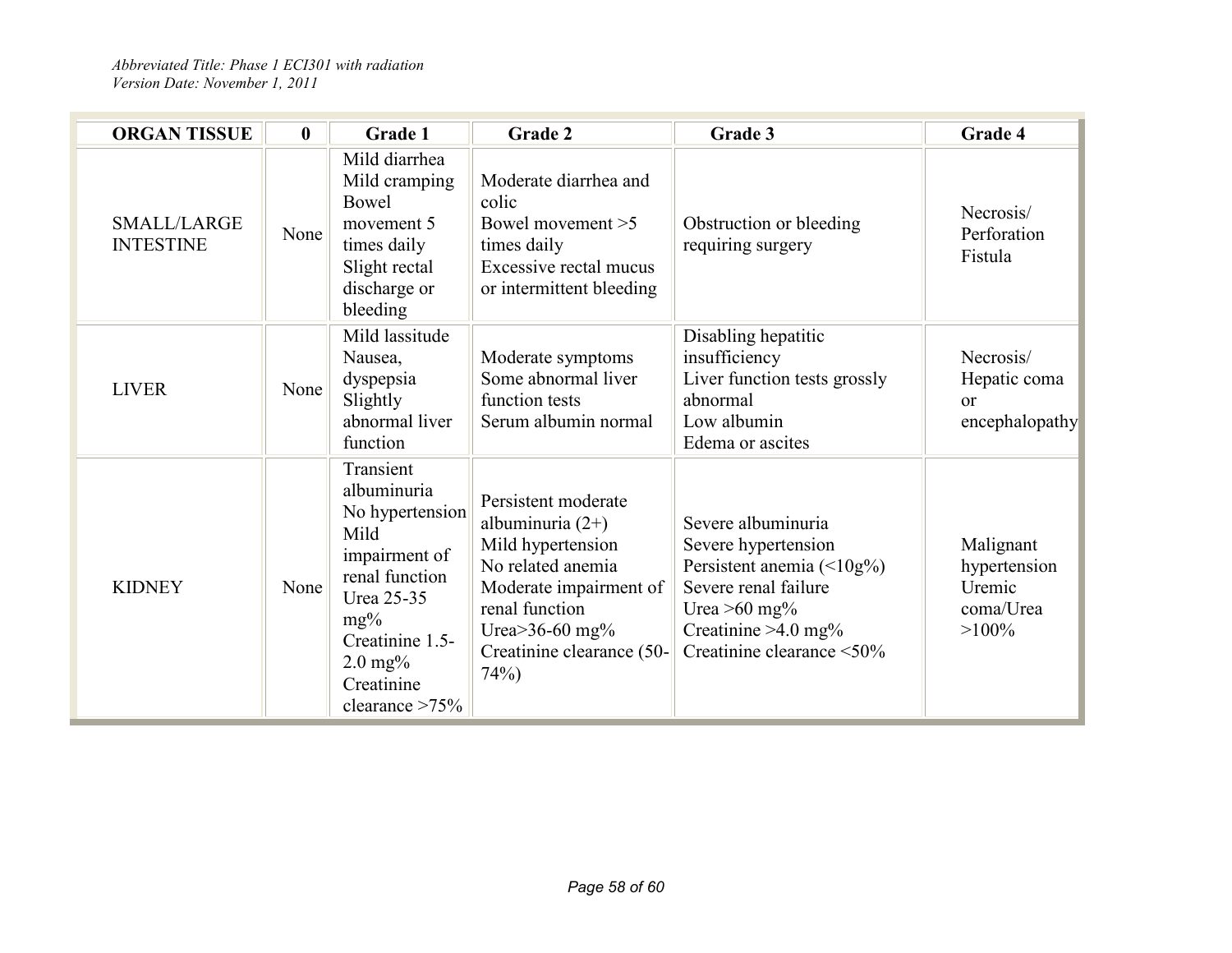| <b>ORGAN TISSUE</b> | $\mathbf{0}$ | Grade 1                                                                                | Grade 2                                                                                            | Grade 3                                                                                                                                                              | Grade 4                                                                                           |
|---------------------|--------------|----------------------------------------------------------------------------------------|----------------------------------------------------------------------------------------------------|----------------------------------------------------------------------------------------------------------------------------------------------------------------------|---------------------------------------------------------------------------------------------------|
| <b>BLADDER</b>      | None         | Slight epithelial<br>atrophy<br>Minor<br>telangiectasia<br>(microscopic)<br>hematuria) | Moderate frequency<br>Generalized<br>telangiectasia<br>Intermittent macroscopic<br>hematuria       | Severe frequency and dysuria<br>Severe generalized<br>telangiectasia (often with<br>petechiae)<br>Frequent hematuria<br>Reduction in bladder capacity<br>$(<150$ cc) | Necrosis/<br>Contracted<br>bladder<br>(capacity < 100<br>cc)<br>Severe<br>hemorrhagic<br>cystitis |
| <b>BONE</b>         | None         | Asymptomatic<br>No growth<br>retardation<br>Reduced bone<br>density                    | Moderate pain or<br>tenderness<br>Growth retardation<br>Irregular bone sclerosis                   | Severe pain or tenderness<br>Complete arrest of bone growth<br>Dense bone sclerosis                                                                                  | Necrosis/<br>Spontaneous<br>fracture                                                              |
| <b>JOINT</b>        | None         | Mild joint<br>stiffness<br>Slight limitation<br>of movement                            | Moderate stiffness<br>Intermittent or moderate<br>joint pain<br>Moderate limitation of<br>movement | Severe joint stiffness<br>Pain with severe limitation of<br>movement                                                                                                 | Necrosis/<br>Complete<br>fixation                                                                 |

GUIDELINES: The late morbidity criteria are used to score/grade toxicity from radiation therapy. The critera are relevant from day 90 after completion of therapy.

The evaluator must attempt to discriminate between disease- and treatment-related signs and symptoms.

All toxicities Grade 3, 4 or 5\* must be verified by the Principal Investigator.

\* ANY TOXICITY WHICH CAUSED DEATH IS GRADED 5.